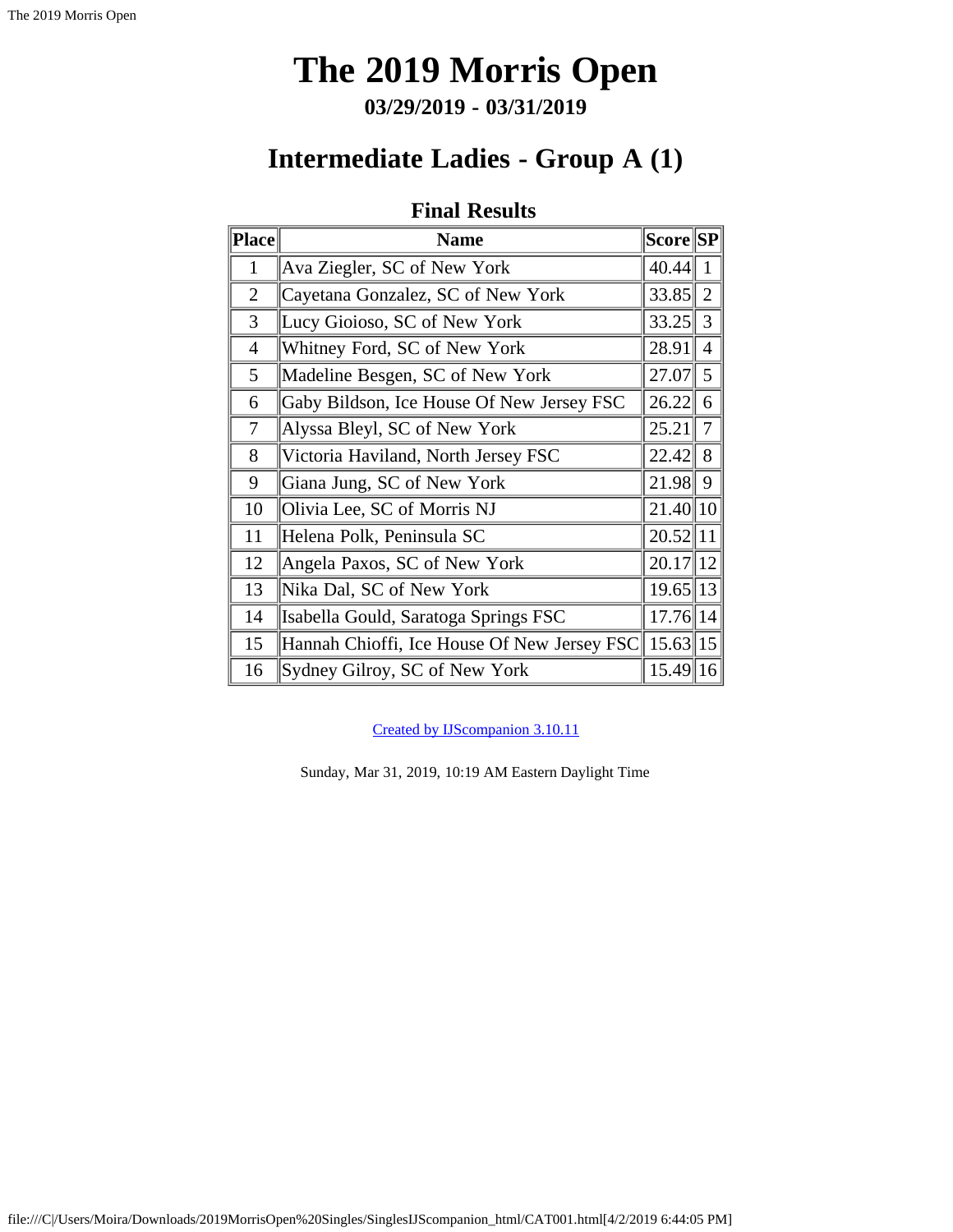# <span id="page-1-0"></span>**The 2019 Morris Open**

**03/29/2019 - 03/31/2019**

# **Intermediate Men (2)**

### **Final Results**

| Place | <b>Name</b>                                           | <b>Score SP</b> |  |
|-------|-------------------------------------------------------|-----------------|--|
|       | Lucius Kazanecki, Ice House Of New Jersey FSC 31.67 1 |                 |  |
|       | Antonio Monaco, SC of Morris NJ                       | $26.7^{\circ}$  |  |
|       | Zachary LoPinto, SC of New York                       |                 |  |

[Created by IJScompanion 3.10.11](http://www.usfigureskating.org/)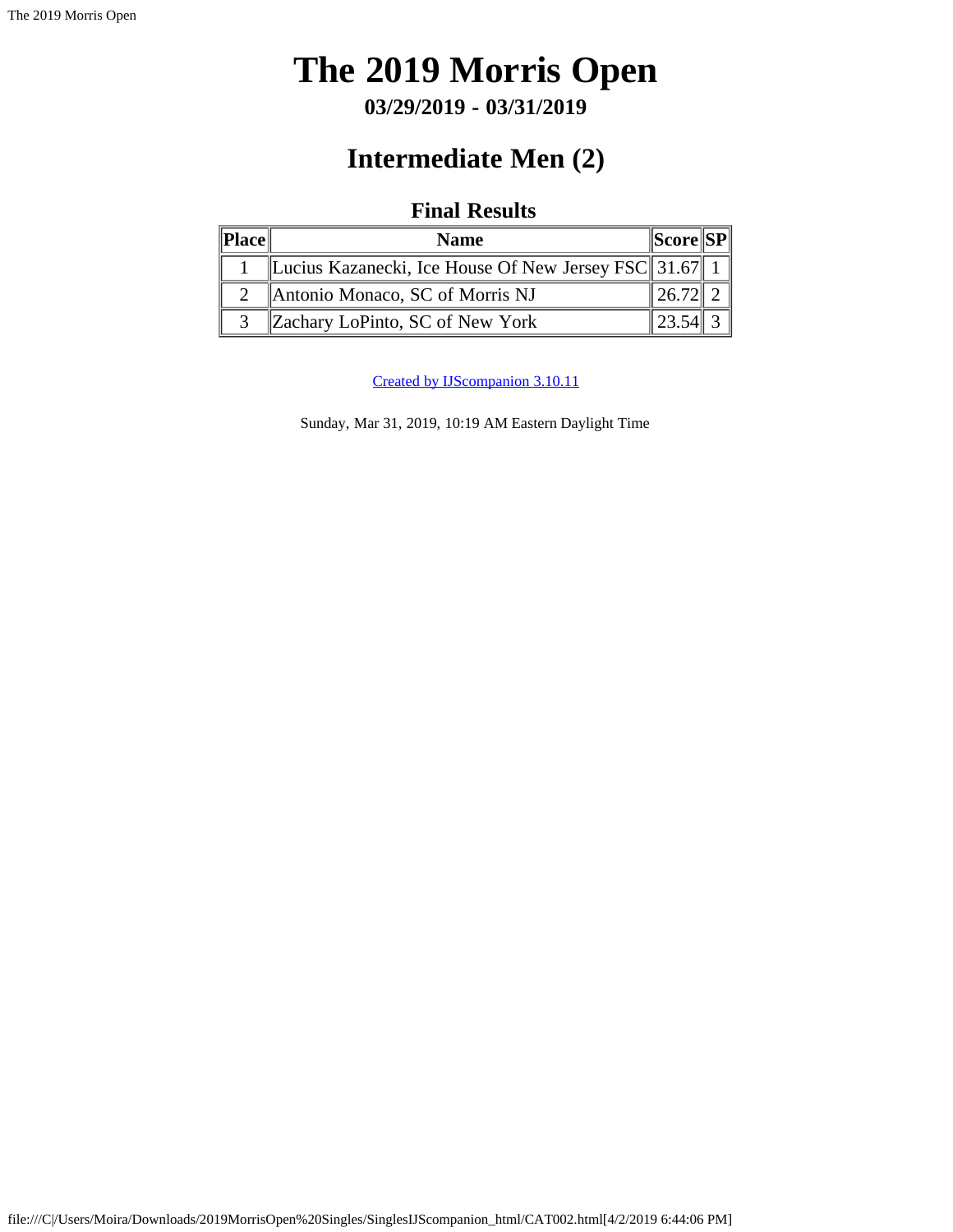**03/29/2019 - 03/31/2019**

## **Intermediate Ladies - Group B (3)**

### **Final Results**

<span id="page-2-0"></span>

| Place          | <b>Name</b>                                            | $ {\bf Score}  {\bf SP} $ |                |
|----------------|--------------------------------------------------------|---------------------------|----------------|
| 1              | Gabriela Summer Panaligan, Ice House Of New Jersey FSC | $\ 33.98\ $               | $\mathbf{1}$   |
| $\overline{2}$ | Cathleen Xi, Knickerbocker FSC                         | 30.57                     | 2              |
| 3              | Sophia De Meo, SC of New York                          | $28.58$ 3                 |                |
| $\overline{4}$ | Lindsey Byer, Jersey Coast FSC                         | 28.13                     | $\overline{4}$ |
| 5              | Elizabeth Schroeder, Ice House Of New Jersey FSC       | 24.82                     | 5              |
| 6              | Kristina Haviland, North Jersey FSC                    | 24.64                     | 6              |
| 7              | Marilia Serodio, Ice House Of New Jersey FSC           | 24.00                     | $\overline{7}$ |
| 8              | Sarah DeCillis, Rye FSC                                | $23.79$ 8                 |                |
| 9              | Anna Shick, SC of New York                             | $21.99$ 9                 |                |
| 10             | Lola Long, SC Of Southern New Jersey                   | 21.98 10                  |                |
| 11             | Annabelle McKenzie, SC of Central NY                   | $21.84$  11               |                |
| 12             | Rachel Farber, North Jersey FSC                        | 21.76 12                  |                |
| 13             | Inessa Tchistova, Ice House Of New Jersey FSC          | $20.63$   13              |                |
| 14             | Jenna Marino, SC of New York                           | $19.04$  14               |                |
| 15             | Mya Milanese, SC Of Southern New Jersey                | $18.92$   15              |                |
| 16             | Jill Gonzalez, Ice House Of New Jersey FSC             | $16.66$   16              |                |
| 17             | Wren Cindrich, North Jersey FSC                        | $16.16$   17              |                |
| <b>WD</b>      | Ava Jiao, SC of New York                               |                           |                |

[Created by IJScompanion 3.10.11](http://www.usfigureskating.org/)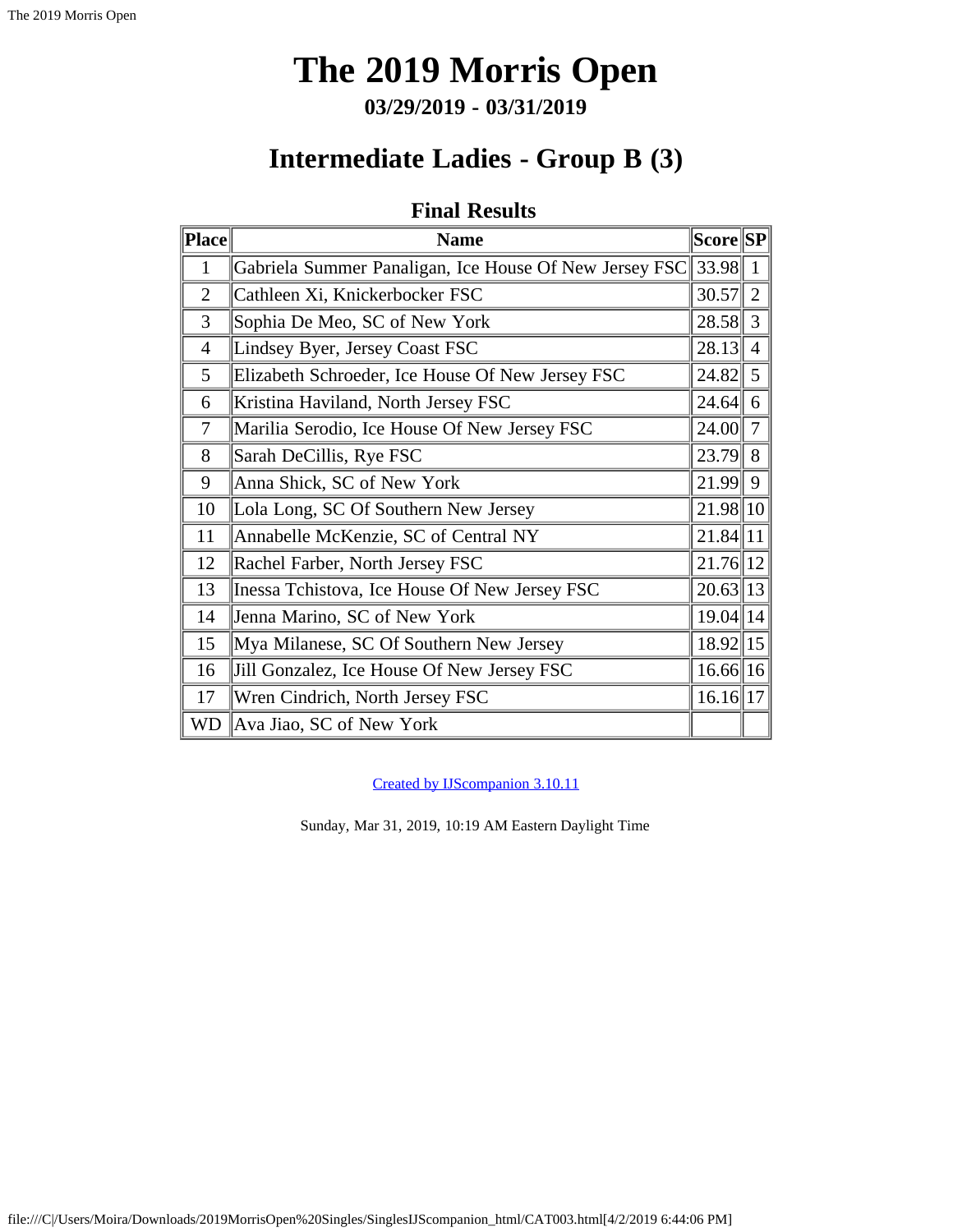# <span id="page-3-0"></span>**The 2019 Morris Open**

**03/29/2019 - 03/31/2019**

## **Juvenile Girls (4)**

## **Final Results**

| ' Place∥      | <b>Name</b>                                         | $\ {\bf Score}\ {\bf SP}\ $ |  |
|---------------|-----------------------------------------------------|-----------------------------|--|
|               | Dalila Delaura, SC of New York                      | 125.21                      |  |
|               | Emma Tanaka, SC of New York                         | $\ 21.32\ 2\ $              |  |
| $\mathcal{R}$ | Devin Berkowitz, SC of New York 20.36 $3 \parallel$ |                             |  |
|               | Keira Lash, Rye FSC                                 | 19.1                        |  |
| WD            | Paige Greenstein, SC of New York                    |                             |  |

[Created by IJScompanion 3.10.11](http://www.usfigureskating.org/)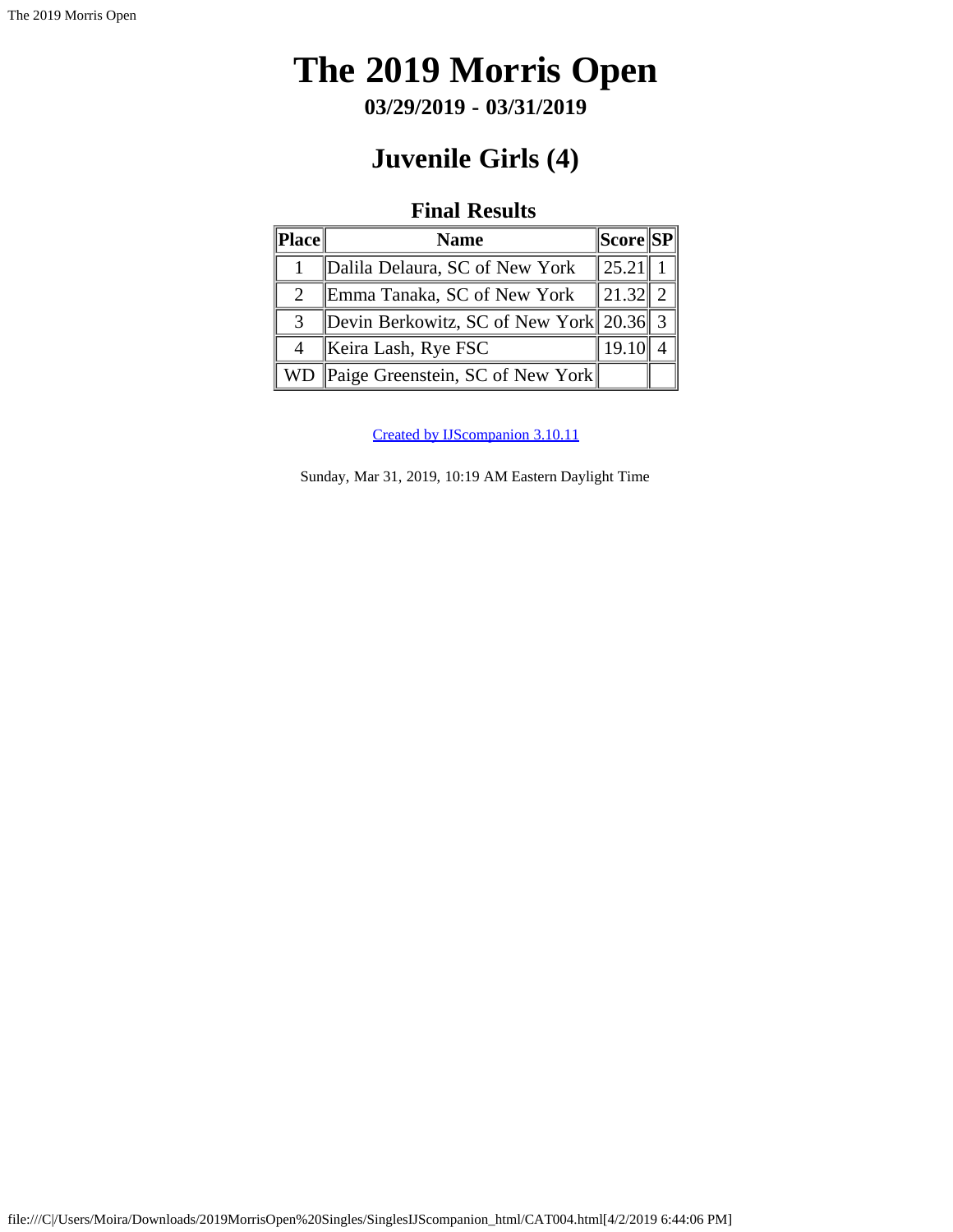# <span id="page-4-0"></span>**The 2019 Morris Open**

**03/29/2019 - 03/31/2019**

# **Juvenile Boys (5)**

## **Final Results**

| Place | <b>Name</b>                                                    | $\ \text{Score}\ \text{FS}\ $ |  |
|-------|----------------------------------------------------------------|-------------------------------|--|
|       | Lucius Kazanecki, Ice House Of New Jersey FSC                  | $\ 52.03\ $                   |  |
|       | Zachary LoPinto, SC of New York                                | $\ 39.80\ $                   |  |
| 3     | Zeev Furumoto-Cheh, Ice House Of New Jersey FSC 24.74 $\mid$ 3 |                               |  |
|       | Anton Fomin, North Jersey FSC                                  | 424.2                         |  |

[Created by IJScompanion 3.10.11](http://www.usfigureskating.org/)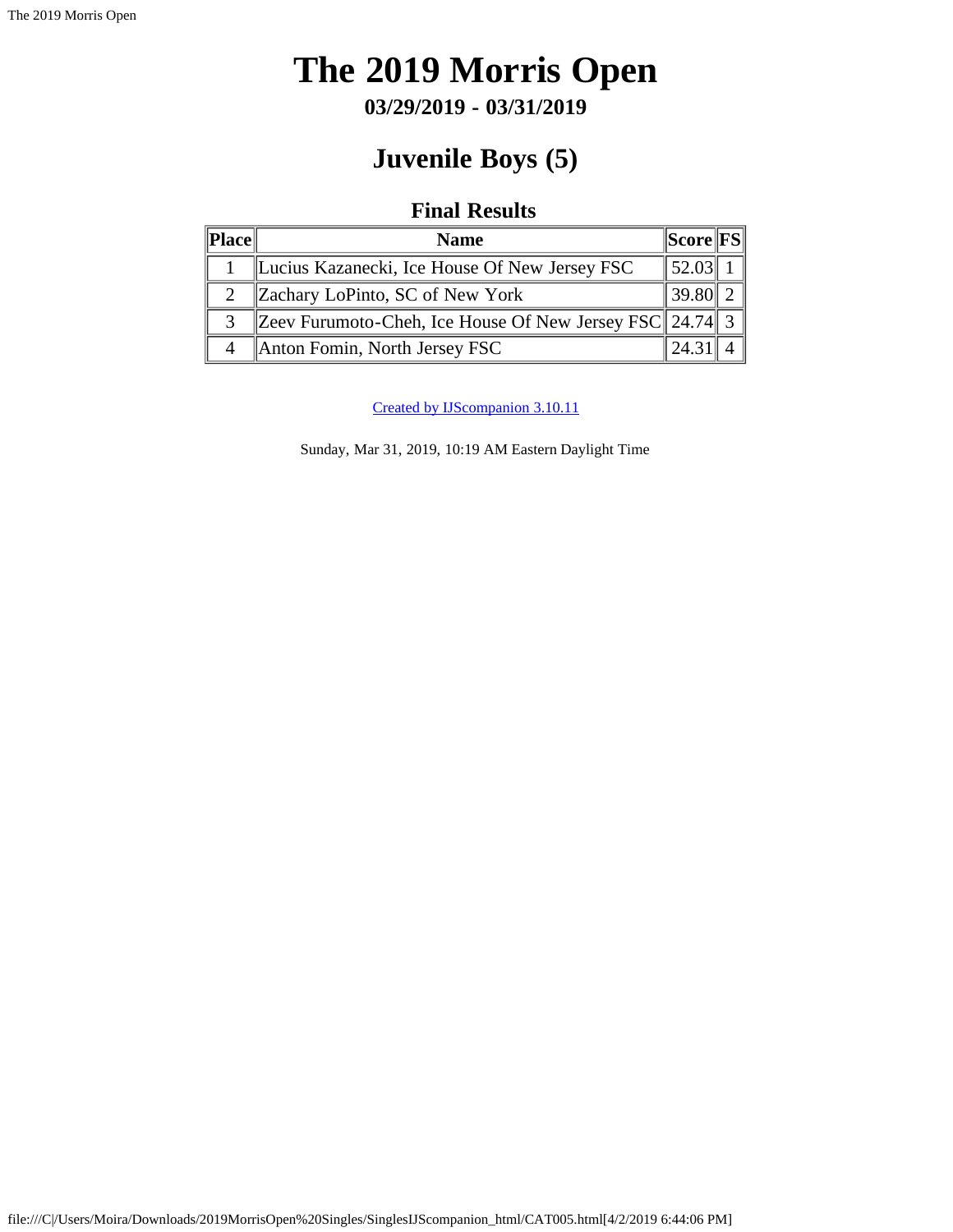**03/29/2019 - 03/31/2019**

# **Novice Ladies (6)**

## **Final Results**

<span id="page-5-0"></span>

| Place          | <b>Name</b>                                       | <b>Score SP</b> |                |
|----------------|---------------------------------------------------|-----------------|----------------|
|                | Gwen Bloesch, SC Of Southern New Jersey           | 46.01           |                |
| $\overline{2}$ | Ashley Leahy, SC of New York                      | 41.10           | $\overline{2}$ |
| 3              | Devyn Delaura, Highland SC                        | 32.49           | 3              |
| 4              | Lillie Nye, SC of New York                        | 31.32           | $\overline{4}$ |
| 5              | Isabella Busa, SC of New York                     | 28.40           | 5              |
| 6              | Isabella Massa, Ice House Of New Jersey FSC       | 28.21           | 6              |
| $\tau$         | Kaitlin O'Brien, Rye FSC                          | 28.06           | 7              |
| 8              | Anita Ong, SC of New York                         | 27.68           | 8              |
| 9              | Brenna Coonradt, SC of New York                   | 26.84           | 9              |
| 10             | Natalie Mahony, Ice House Of New Jersey FSC 25.87 |                 | 10             |
| 11             | Caitriona Curry, Rye FSC                          | 24.77           | 11             |
| 12             | Joan Playford, Knickerbocker FSC                  | 22.20           | 12             |

[Created by IJScompanion 3.10.11](http://www.usfigureskating.org/)

Sunday, Mar 31, 2019, 10:19 AM Eastern Daylight Time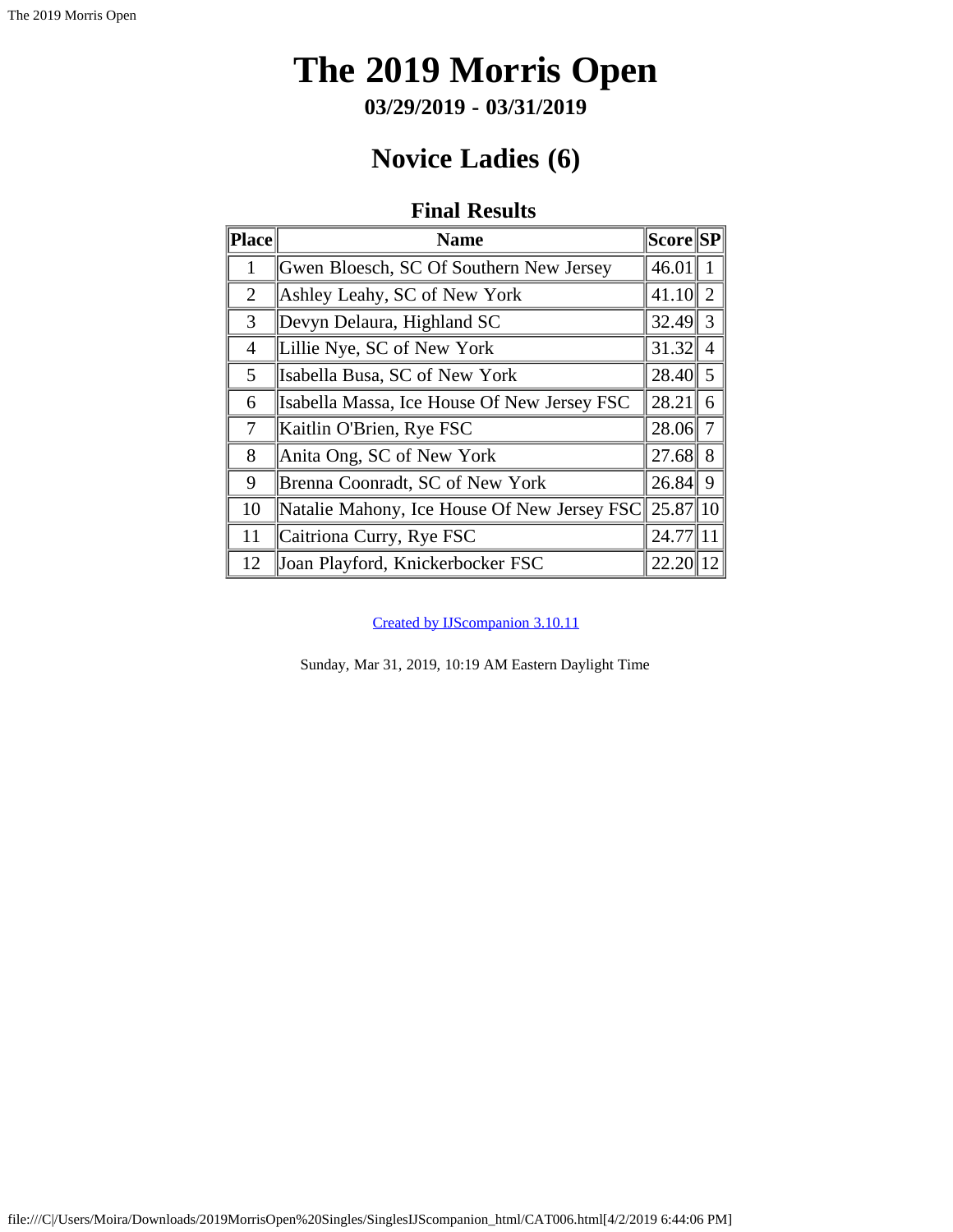# <span id="page-6-0"></span>**The 2019 Morris Open**

**03/29/2019 - 03/31/2019**

# **Adult Gold Ladies (7)**

### **Final Results**

| Place | <b>Name</b>                                 | Score  FS |  |
|-------|---------------------------------------------|-----------|--|
|       | Heather Teeter, SC of Morris NJ 21.46 1     |           |  |
|       | Janet Tarendash, Essex SC of NJ   17.63   2 |           |  |
|       | Patty Nuwer, SC of Morris NJ                |           |  |

[Created by IJScompanion 3.10.11](http://www.usfigureskating.org/)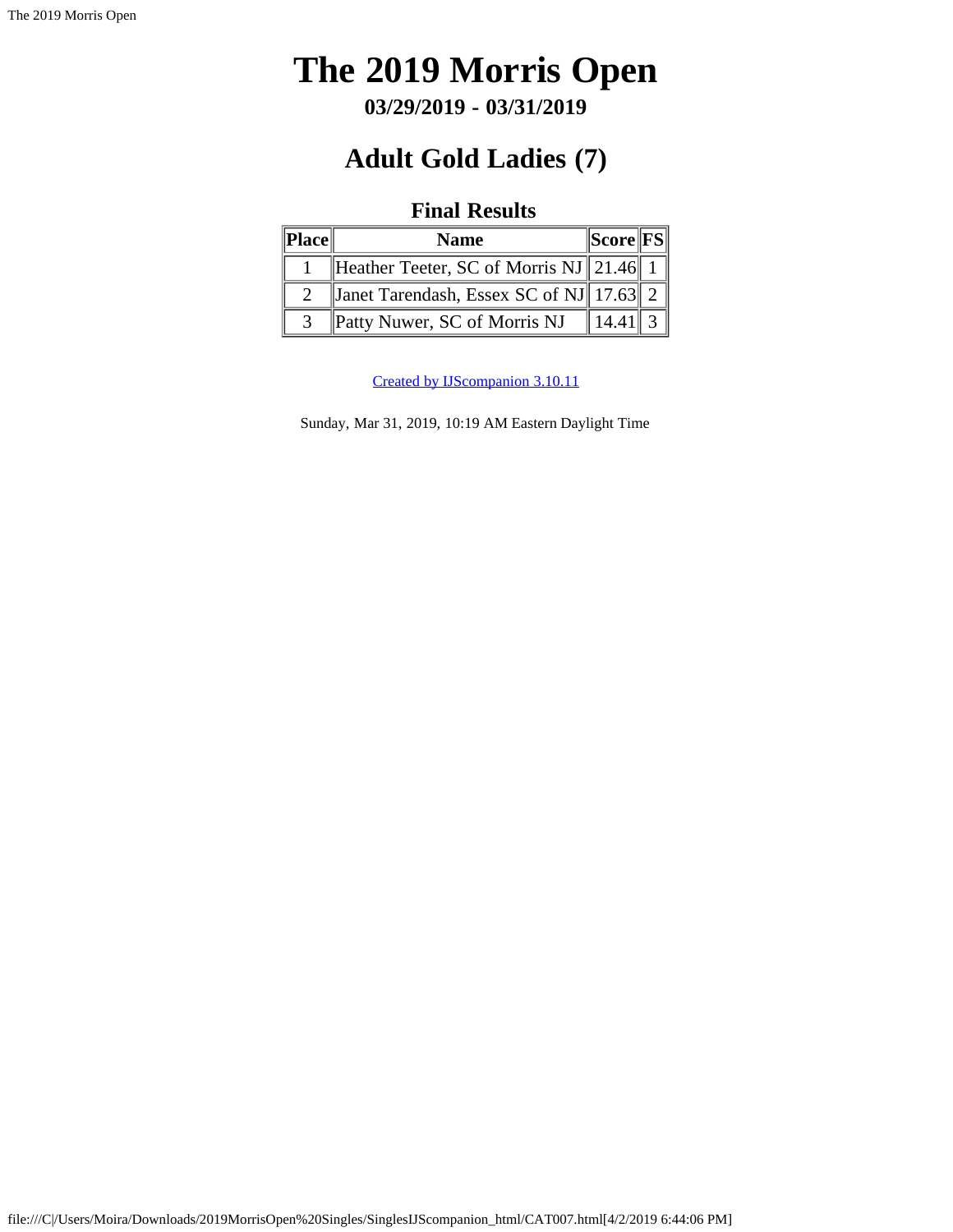**03/29/2019 - 03/31/2019**

## **Juvenile Girls - Group A (8)**

## **Final Results**

<span id="page-7-0"></span>

| Place          | <b>Name</b>                                      | <b>Score FS</b> |                |
|----------------|--------------------------------------------------|-----------------|----------------|
| $\mathbf{1}$   | Wirunpat Hattakitkosol, SC of New York           | 47.53           | $\mathbf{1}$   |
| $\overline{2}$ | Dalila Delaura, SC of New York                   | 44.81           | $\overline{2}$ |
| 3              | Annabelle McKenzie, SC of Central NY             | 38.12           | 3              |
| $\overline{4}$ | Cathleen Xi, Knickerbocker FSC                   | 38.05           | $\overline{4}$ |
| 5              | Katie Krafchik, Metropolitan FSC                 | 37.51           | 5              |
| 6              | Emily Renzi, SC Of Southern New Jersey           | 36.25           | 6              |
| 7              | Emma Tanaka, SC of New York                      | 35.81           | $\overline{7}$ |
| 8              | Elizabeth Schroeder, Ice House Of New Jersey FSC | 32.89           | 8              |
| 9              | Paige Parlapiano, North Jersey FSC               | 31.29           | 9              |
| 10             | Emily Curry, SC Of Southern New Jersey           | $28.84$   10    |                |
| 11             | Payton Newitz, Cantiague FSC                     | $28.53$   11    |                |
| 12             | Sophia Li, Great Neck FSC                        | 27.23 12        |                |
| 13             | Colette Bildson, Ice House Of New Jersey FSC     | 26.95 13        |                |
| 14             | Devin Berkowitz, SC of New York                  | $25.92$  14     |                |
| 15             | Miranda Cheng, Ice House Of New Jersey FSC       | $24.04$   15    |                |
| <b>WD</b>      | Paige Greenstein, SC of New York                 |                 |                |
| <b>WD</b>      | Amy Yamauchi, Ice House Of New Jersey FSC        |                 |                |

[Created by IJScompanion 3.10.11](http://www.usfigureskating.org/)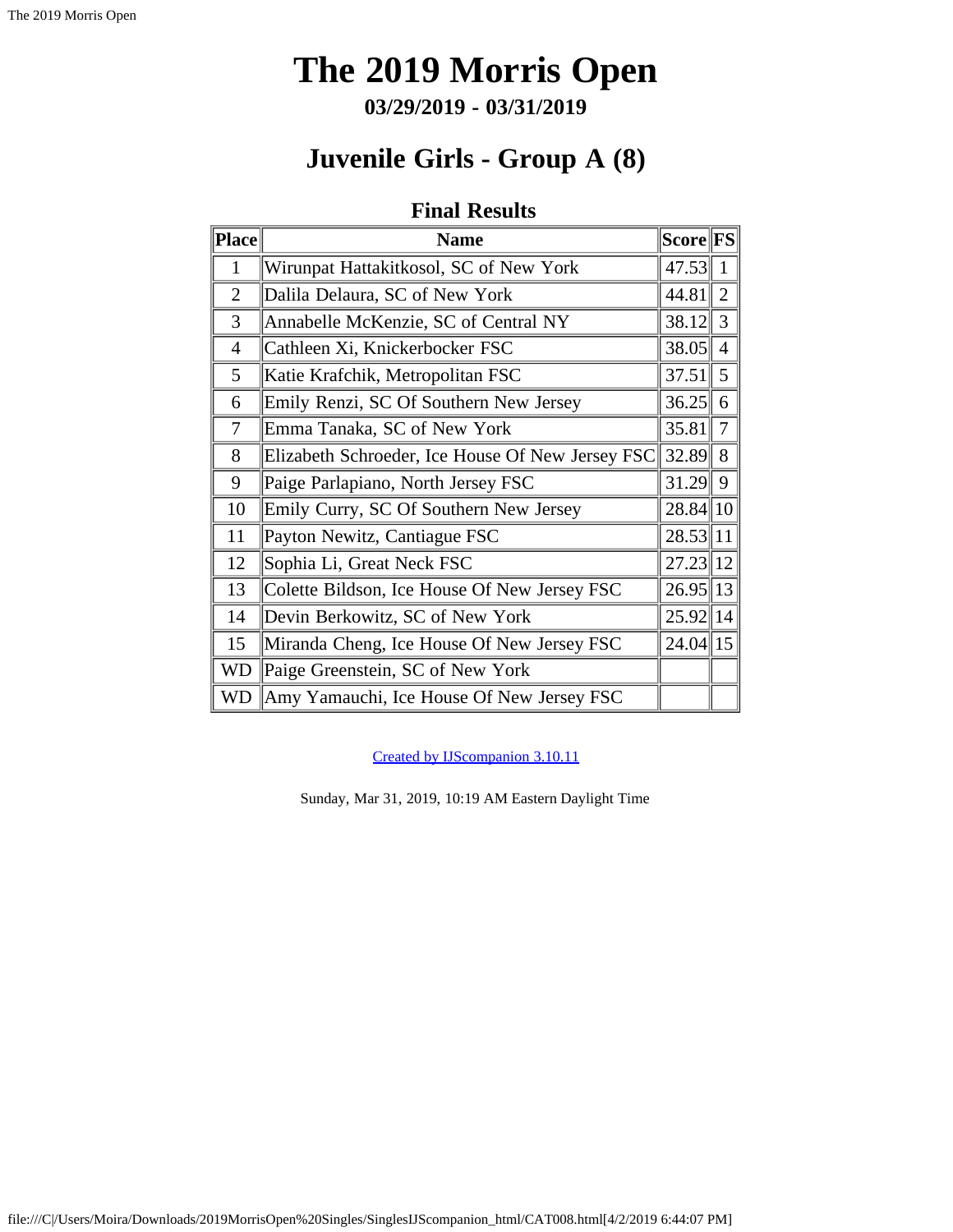**03/29/2019 - 03/31/2019**

# **Juvenile Girls - Group B (10)**

## **Final Results**

<span id="page-8-0"></span>

| $ {\bf Place} $ | <b>Name</b>                                | <b>Score FS</b> |                |
|-----------------|--------------------------------------------|-----------------|----------------|
| $\mathbf{1}$    | Valeria Gusarova, North Jersey FSC         | 39.41           | 1              |
| $\overline{2}$  | Gemma Chang, SC of New York                | 38.35           | 2              |
| 3               | Molly DiPierro, SC Of Southern New Jersey  | 37.87           | 3              |
| $\overline{4}$  | Gaby Bildson, Ice House Of New Jersey FSC  | 35.25           | $\overline{4}$ |
| 5               | Katherine Hoang, SC Of Southern New Jersey | 34.84           | $\overline{5}$ |
| 6               | Nika Dal, SC of New York                   | 34.29           | 6              |
| 7               | Ellie Hahm, Ice House Of New Jersey FSC    | 33.07           | $\overline{7}$ |
| 8               | Hannah Tsao, SC of New York                | 32.65           | 8              |
| 9               | Keira Lash, Rye FSC                        | 32.57           | 9              |
| 10              | Alexandra Biryukov, SC of New York         | $31.44$  10     |                |
| 11              | Melania Blecic, Great Neck FSC             | $30.22$   11    |                |
| 12              | Soyun Kim, Ice House Of New Jersey FSC     | 29.60 12        |                |
| 13              | Phoebe Dungca, SC of New York              | 28.99 13        |                |
| 14              | Tacy Brown, Patriot FSC                    | $28.16$   14    |                |
| 15              | Allison Alfaro, SC of New York             | $25.61$   15    |                |
| 16              | Hope Sullivan, Hickory Hill FSC            | 23.92 16        |                |
| 17              | Selena Lu, Great Neck FSC                  | 18.90   17      |                |

[Created by IJScompanion 3.10.11](http://www.usfigureskating.org/)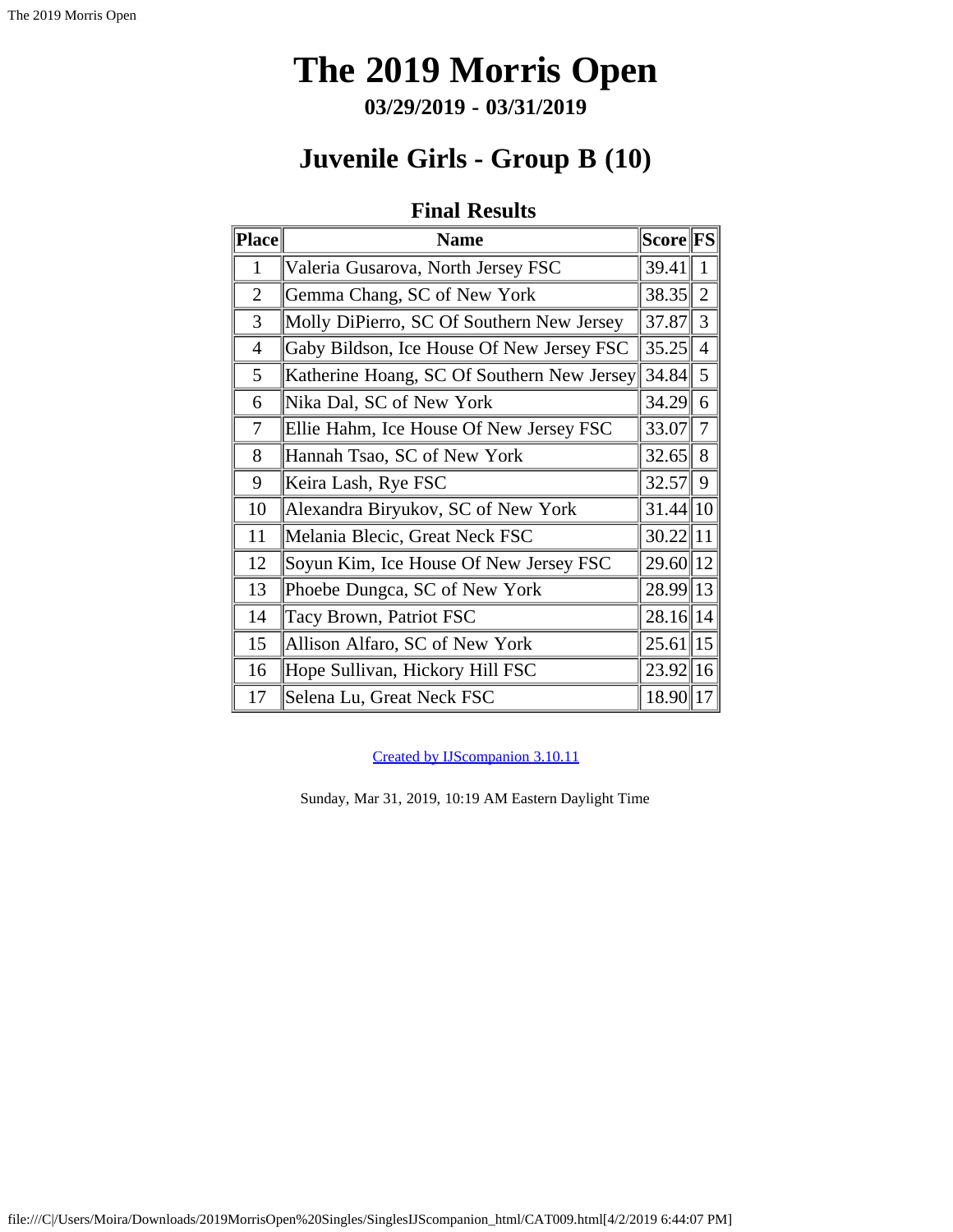**03/29/2019 - 03/31/2019**

## **Intermediate Ladies (12)**

## **Final Results**

<span id="page-9-0"></span>

| Place          | <b>Name</b>                                            | $ {\rm Score} {\rm FS} $ |  |
|----------------|--------------------------------------------------------|--------------------------|--|
| 1              | Lucy Gioioso, SC of New York                           | 64.34                    |  |
| $\overline{2}$ | Gabriela Summer Panaligan, Ice House Of New Jersey FSC | $54.33$ 2                |  |
| 3              | Whitney Ford, SC of New York                           | $46.75$ 3                |  |
| $\overline{4}$ | Lindsey Byer, Jersey Coast FSC                         | $45.73$ 4                |  |
| 5              | Rachel Farber, North Jersey FSC                        | 44.78 5                  |  |
| 6              | Alyssa Bleyl, SC of New York                           | $43.99$ 6                |  |
| 7              | Sophia De Meo, SC of New York                          | 43.58 7                  |  |
| 8              | Angela Paxos, SC of New York                           | $42.58$ 8                |  |
| 9              | Olivia Lee, SC of Morris NJ                            | $39.15$   9              |  |
| 10             | Anna Shick, SC of New York                             | 37.99 10                 |  |
| 11             | Mya Milanese, SC Of Southern New Jersey                | 35.98 11                 |  |
| 12             | Helena Polk, Peninsula SC                              | 34.69 12                 |  |
| 13             | Jill Gonzalez, Ice House Of New Jersey FSC             | $26.00$   13             |  |
| WD.            | Ava Jiao, SC of New York                               |                          |  |

[Created by IJScompanion 3.10.11](http://www.usfigureskating.org/)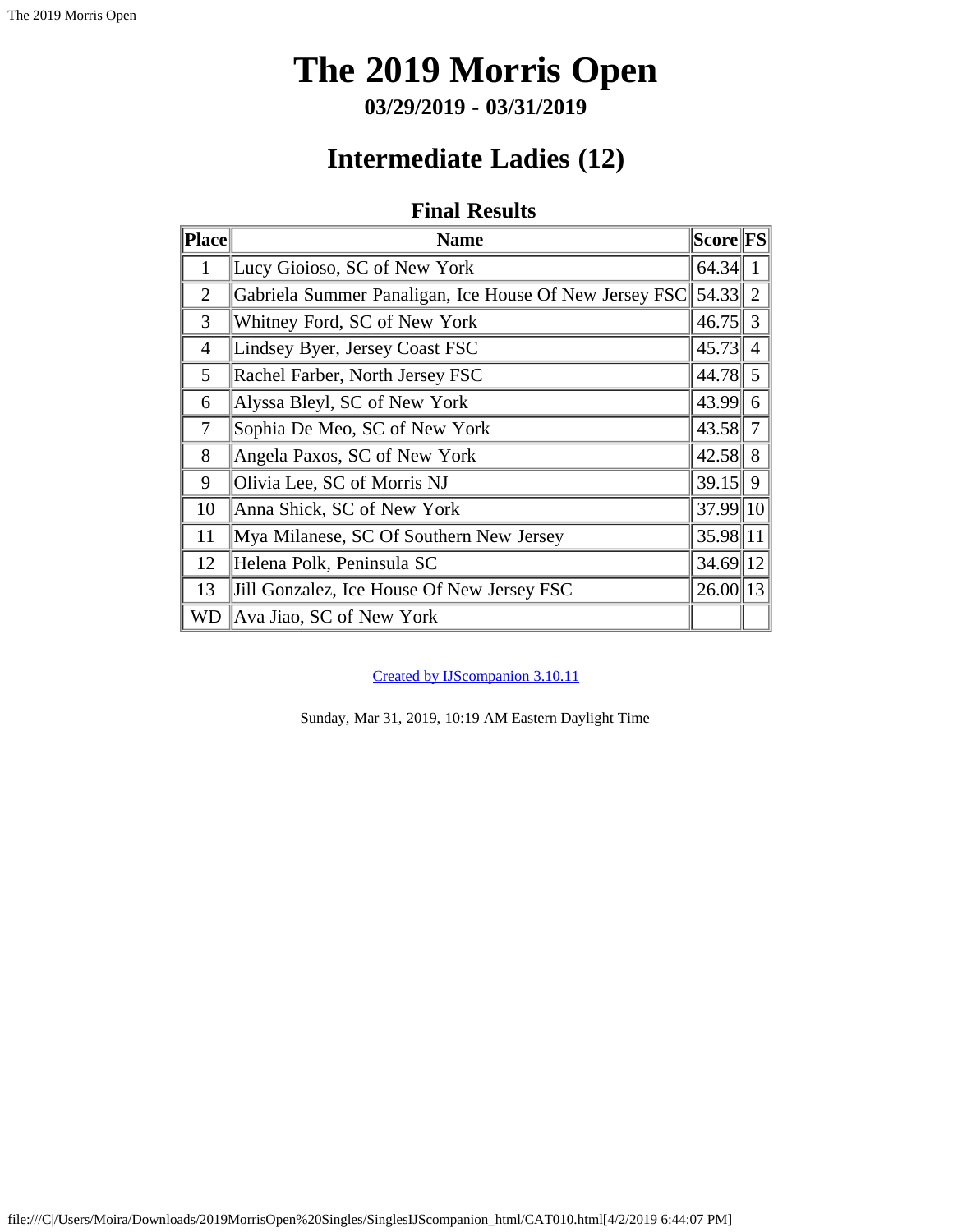**03/29/2019 - 03/31/2019**

# **Novice Ladies (13)**

### **Final Results**

<span id="page-10-0"></span>

| <b>Place</b>   | <b>Name</b>                                       | $ \mathrm{Score} \mathrm{FS} $ |                |
|----------------|---------------------------------------------------|--------------------------------|----------------|
|                | Ashley Leahy, SC of New York                      | 73.28                          |                |
| $\overline{2}$ | Devyn Delaura, Highland SC                        | 62.72                          | $\overline{2}$ |
| 3              | Sue Zhang, Great Neck FSC                         | 54.88                          | 3              |
| $\overline{4}$ | Brenna Coonradt, SC of New York                   | 49.57                          | $\overline{A}$ |
| 5              | Lillie Nye, SC of New York                        | 49.08                          | 5              |
| 6              | Isabella Massa, Ice House Of New Jersey FSC 44.19 |                                | 6              |
| 7              | Isabella Busa, SC of New York                     | 42.39                          |                |
| WD             | Anita Ong, SC of New York                         |                                |                |

[Created by IJScompanion 3.10.11](http://www.usfigureskating.org/)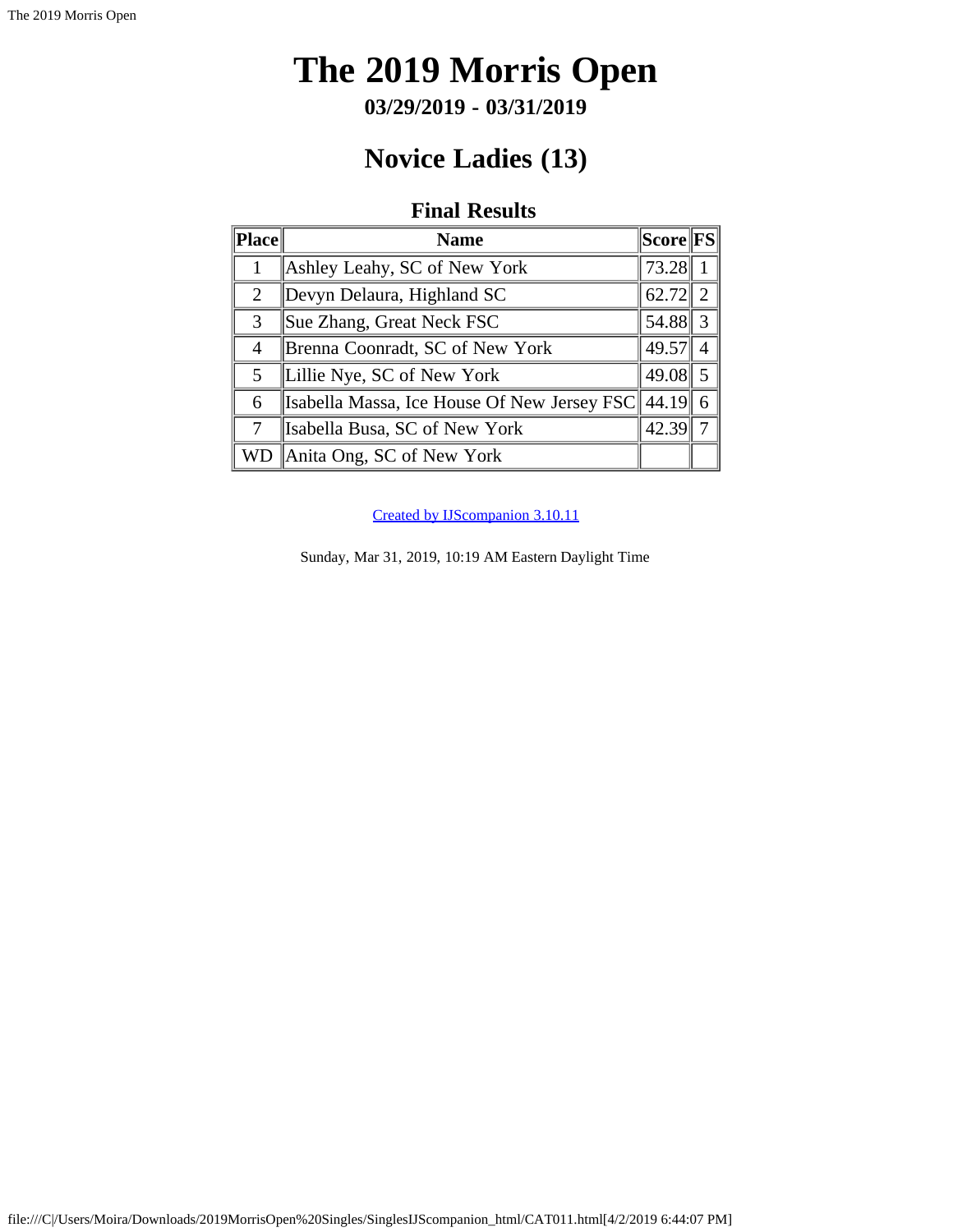**03/29/2019 - 03/31/2019**

# **Junior Ladies (14)**

### **Final Results**

<span id="page-11-0"></span>

| $\ $ Place $\ $ | <b>Name</b>                                    | $ \!\! \mathrm{Score} \!\! \mathrm{SP} \!\! $ |               |
|-----------------|------------------------------------------------|-----------------------------------------------|---------------|
|                 | Lindsay Thorngren, Ice House Of New Jersey FSC | $50.98$   1                                   |               |
| $\overline{2}$  | Isabeau Levito, SC Of Southern New Jersey      | $42.92$ 2                                     |               |
| 3               | Irene Kim, Ice House Of New Jersey FSC         | 42.01                                         | $\mathcal{E}$ |
| 4               | Elizabeth Bernardini, SC of New York           | 33.81                                         |               |
| 5               | Amanda Hsu, North Jersey FSC                   | $33.34$ 5                                     |               |
| 6               | Devon Olsen, SC of New York                    | 32.19                                         |               |
| $\tau$          | Riley Marmon, Hudson Valley FSC                | 30.95                                         |               |
| 8               | Megan Tso, Ice House Of New Jersey FSC         | 23.6                                          |               |

[Created by IJScompanion 3.10.11](http://www.usfigureskating.org/)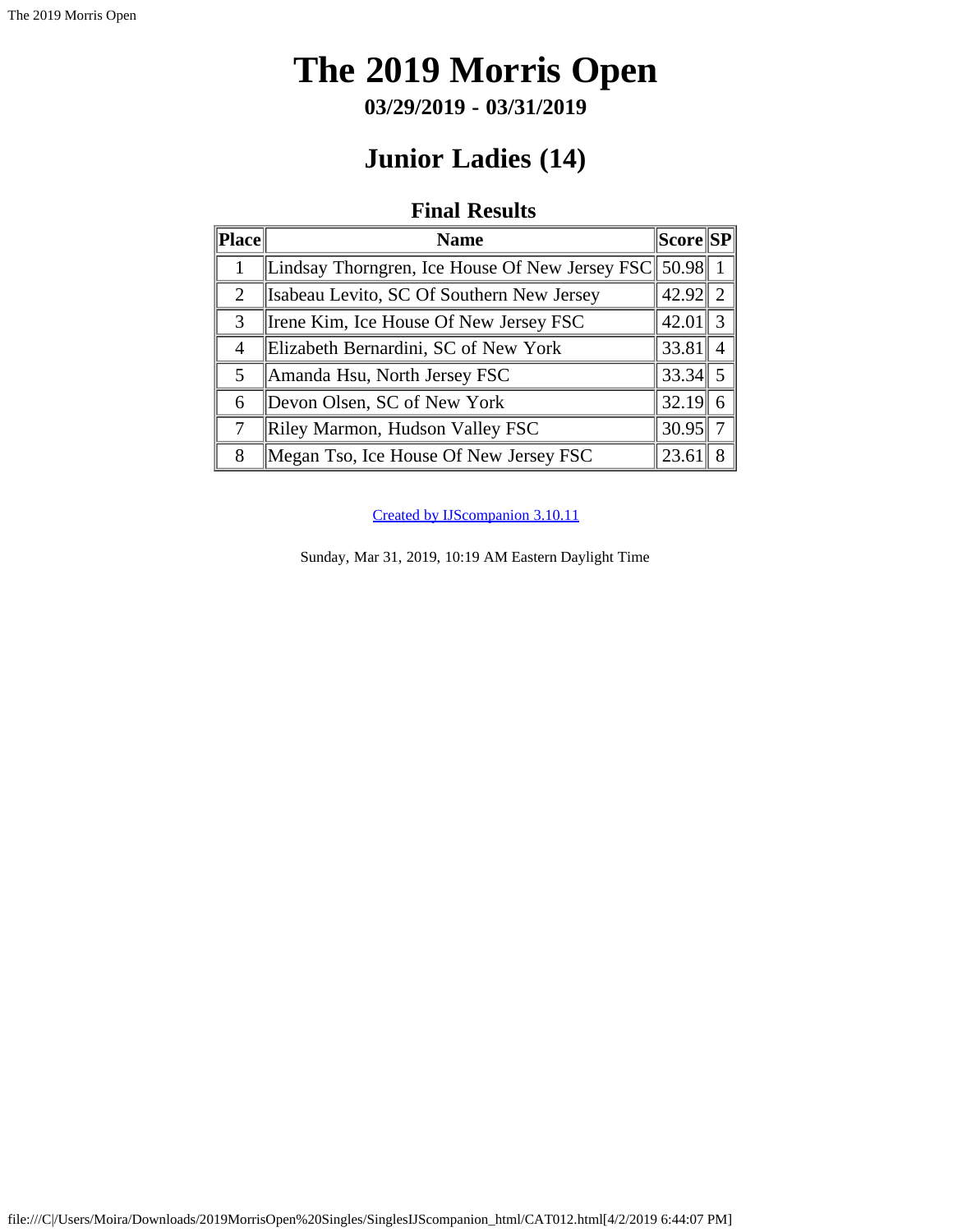# <span id="page-12-0"></span>**The 2019 Morris Open**

**03/29/2019 - 03/31/2019**

# **Senior Ladies (15)**

### **Final Results**

| $\ Place\ $ | <b>Name</b>                                               | $ \bf Score \bf SP $ |  |
|-------------|-----------------------------------------------------------|----------------------|--|
|             | Sophie Nye, SC of New York                                | 40.24                |  |
| 2           | Imogene Schwarz, SC of New York                           | $37.69$ 2            |  |
| 3           | Violeta Ushakova, SC of New York                          | $33.40$ 3            |  |
| 4           | Giulia DiRaimo, Metropolitan FSC                          | 33.12                |  |
| 5           | Sabrina Zayas, SC of New York                             | $32.49$ 5            |  |
| 6           | Chyeka Conner, Ice House Of New Jersey FSC                | $29.85$ 6            |  |
| 7           | Ava Sloboda, Highland SC                                  | 29.13                |  |
| 8           | Alexandra Zimmermann, Ice House Of New Jersey FSC 27.62 8 |                      |  |

[Created by IJScompanion 3.10.11](http://www.usfigureskating.org/)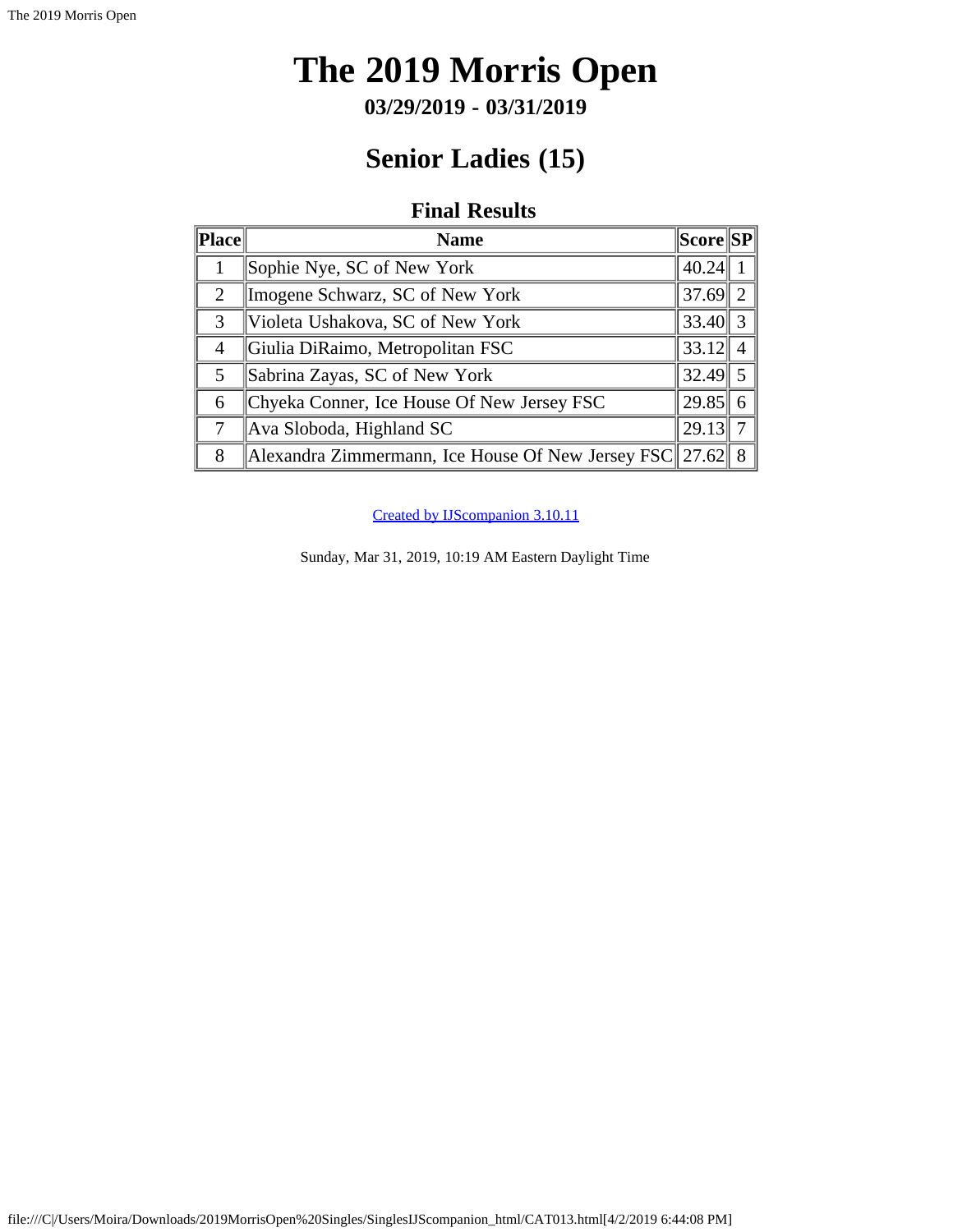# <span id="page-13-0"></span>**The 2019 Morris Open**

**03/29/2019 - 03/31/2019**

# **Junior Ladies (19)**

## **Final Results**

| Place          | <b>Name</b>                                  | $\ Score\ FS\ $ |  |
|----------------|----------------------------------------------|-----------------|--|
|                | Amanda Hsu, North Jersey FSC                 | 60.45           |  |
| $\overline{2}$ | Riley Marmon, Hudson Valley FSC              | 57.23 2         |  |
| 3              | Elizabeth Bernardini, SC of New York 53.45 3 |                 |  |
|                | Tory Watnick, Highland SC                    | 50.20           |  |
| 5              | Tess McGuinness, Jersey Coast FSC            | 49.22           |  |

[Created by IJScompanion 3.10.11](http://www.usfigureskating.org/)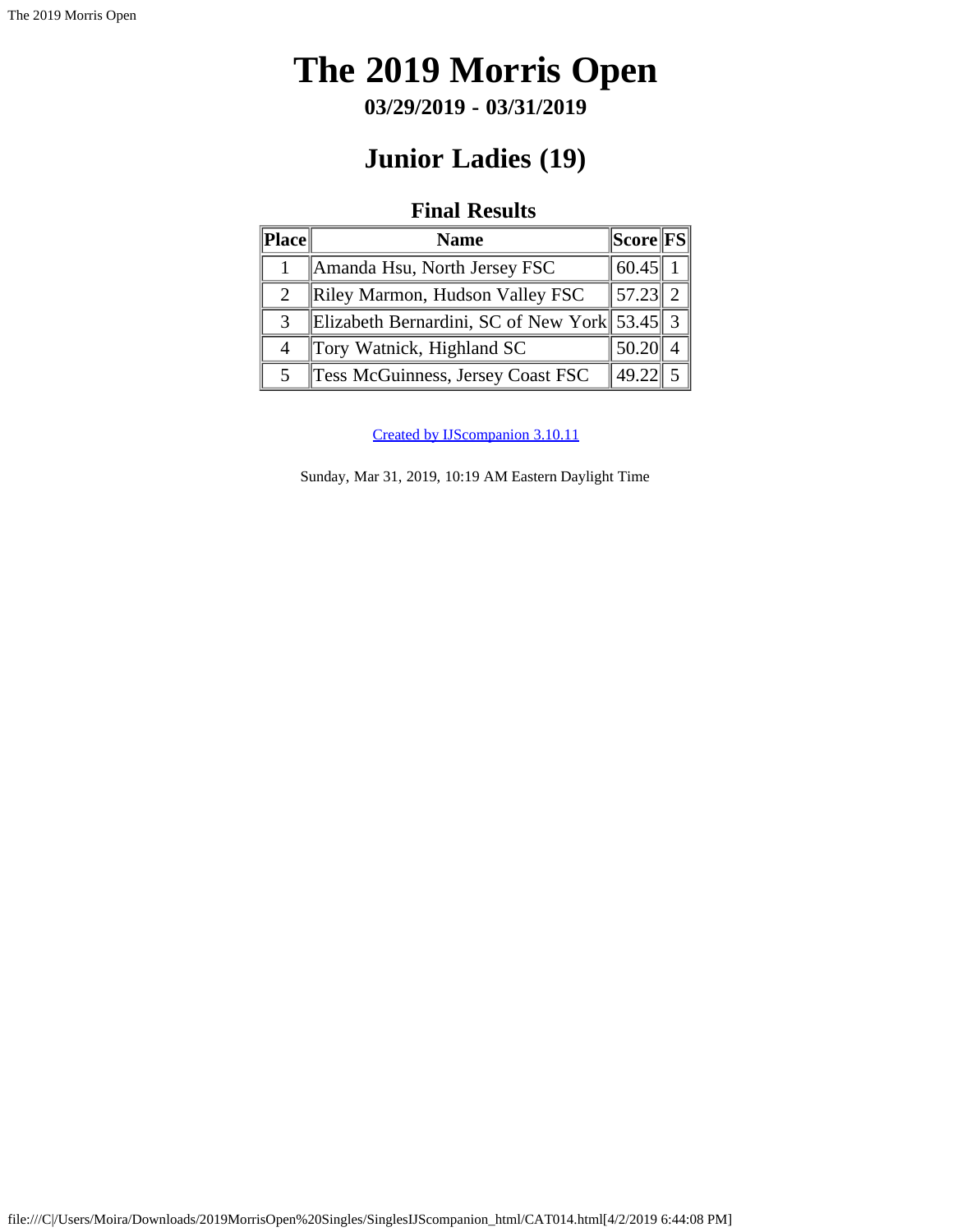# <span id="page-14-0"></span>**The 2019 Morris Open**

**03/29/2019 - 03/31/2019**

# **Senior Ladies (20)**

## **Final Results**

| Place | <b>Name</b>                                                  | $\ {\bf Score}\ {\bf FS}\ $ |  |
|-------|--------------------------------------------------------------|-----------------------------|--|
|       | Sophie Nye, SC of New York                                   | 75.37                       |  |
|       | Giulia DiRaimo, Metropolitan FSC                             | 68.40                       |  |
|       | Chyeka Conner, Ice House Of New Jersey FSC $\ $ 65.93 $\ $ 3 |                             |  |
|       | WD  Sabrina Zayas, SC of New York                            |                             |  |

[Created by IJScompanion 3.10.11](http://www.usfigureskating.org/)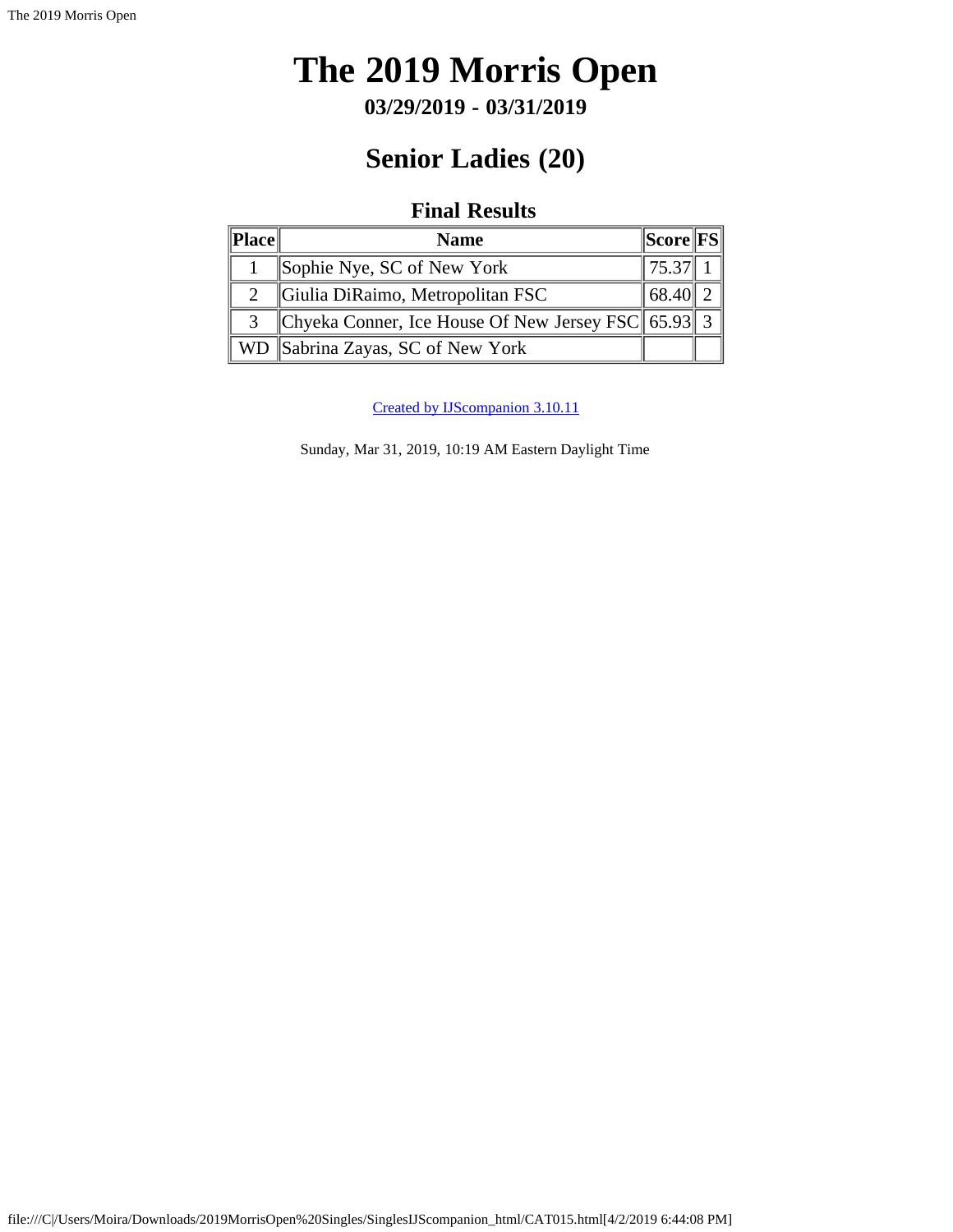**03/29/2019 - 03/31/2019**

## <span id="page-15-0"></span>**Juvenile Girls Final Round (21)**

### **Final Results**

| <b>Place</b>   | <b>Name</b>                                | Score  FS    |                |
|----------------|--------------------------------------------|--------------|----------------|
| 1              | Wirunpat Hattakitkosol, SC of New York     | 49.64        |                |
| $\overline{2}$ | Dalila Delaura, SC of New York             | 44.23        | 2              |
| 3              | Cathleen Xi, Knickerbocker FSC             | $43.06$ 3    |                |
| 4              | Annabelle McKenzie, SC of Central NY       | 40.77        | $\overline{4}$ |
| 5              | Emma Tanaka, SC of New York                | $40.65$ 5    |                |
| 6              | Molly DiPierro, SC Of Southern New Jersey  | 40.49        | 6              |
| $\tau$         | Emily Renzi, SC Of Southern New Jersey     | 38.85        | 7              |
| 8              | Valeria Gusarova, North Jersey FSC         | 36.92        | 8              |
| 9              | Katherine Hoang, SC Of Southern New Jersey | 36.72        | 9              |
| 10             | Gemma Chang, SC of New York                | $35.85$   10 |                |
| 11             | Katie Krafchik, Metropolitan FSC           | 31.37        |                |
| 12             | Gaby Bildson, Ice House Of New Jersey FSC  | 29.74        |                |

[Created by IJScompanion 3.10.11](http://www.usfigureskating.org/)

Sunday, Mar 31, 2019, 10:19 AM Eastern Daylight Time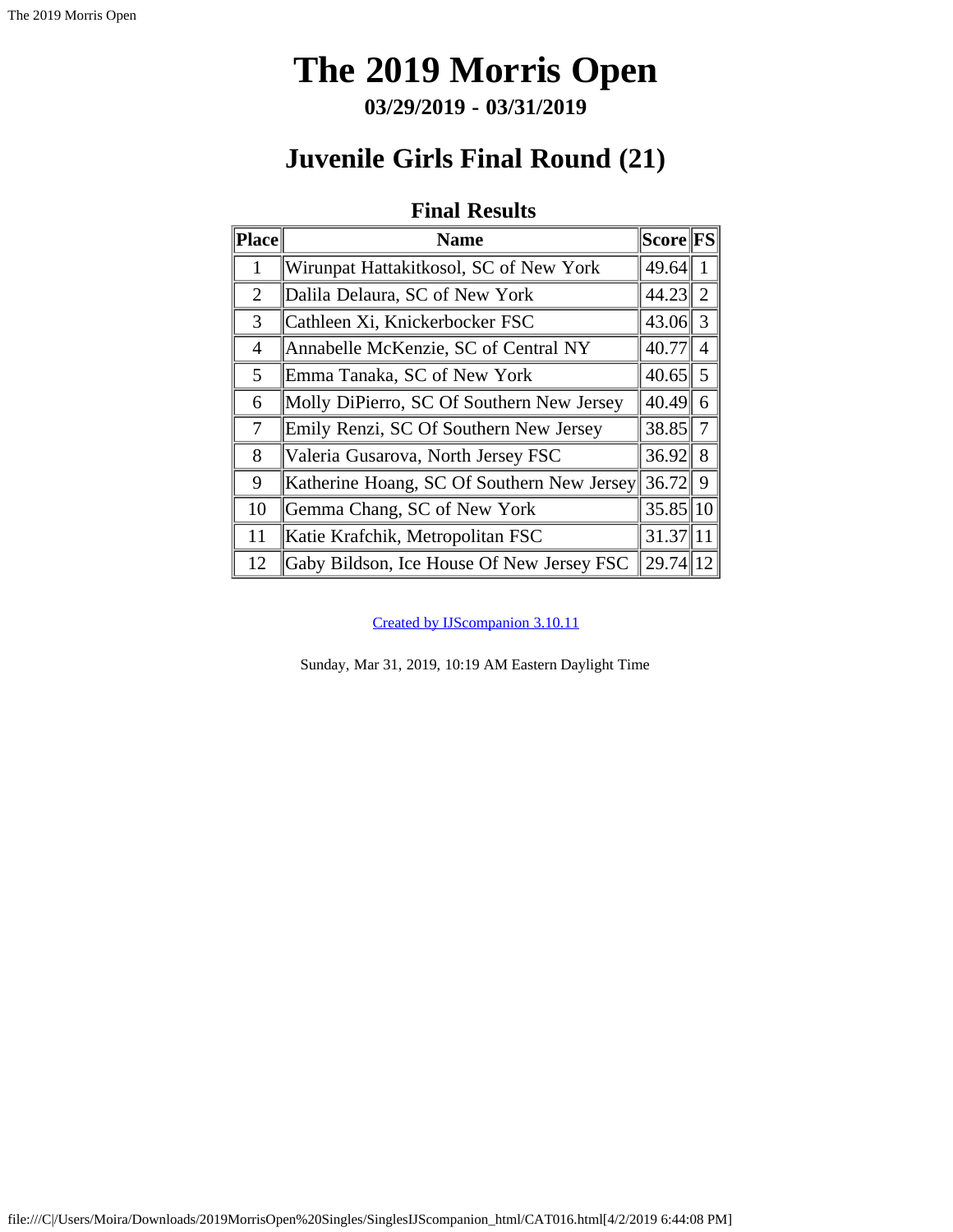**03/29/2019 - 03/31/2019**

**William G Mennen Sports Arena Morristown, New Jersey**

| <b>Category</b>                                        | <b>Segment</b>       |
|--------------------------------------------------------|----------------------|
| Intermediate Ladies - Group A (1) Short Program        |                      |
| Intermediate Men (2)                                   | <b>Short Program</b> |
| <u>Intermediate Ladies - Group B (3) Short Program</u> |                      |
| <b>Juvenile Girls (4)</b>                              | <b>Short Program</b> |
| <b>Juvenile Boys (5)</b>                               | <b>Free Skate</b>    |
| <b>Novice Ladies (6)</b>                               | <b>Short Program</b> |
| <b>Adult Gold Ladies (7)</b>                           | <b>Free Skate</b>    |
| <u> Juvenile Girls - Group A (8)</u>                   | <b>Free Skate</b>    |
| <u> Juvenile Girls - Group B (10)</u>                  | <b>Free Skate</b>    |
| Intermediate Ladies (12)                               | <b>Free Skate</b>    |
| <b>Novice Ladies (13)</b>                              | <b>Free Skate</b>    |
| <b>Junior Ladies (14)</b>                              | <b>Short Program</b> |
| <b>Senior Ladies (15)</b>                              | <b>Short Program</b> |
| <b>Junior Ladies (19)</b>                              | <b>Free Skating</b>  |
| <b>Senior Ladies (20)</b>                              | <b>Free Skating</b>  |
| <b>Juvenile Girls Final Round (21)</b>                 | <b>Free Skate</b>    |

[Created by IJScompanion 3.10.11](http://www.usfigureskating.org/)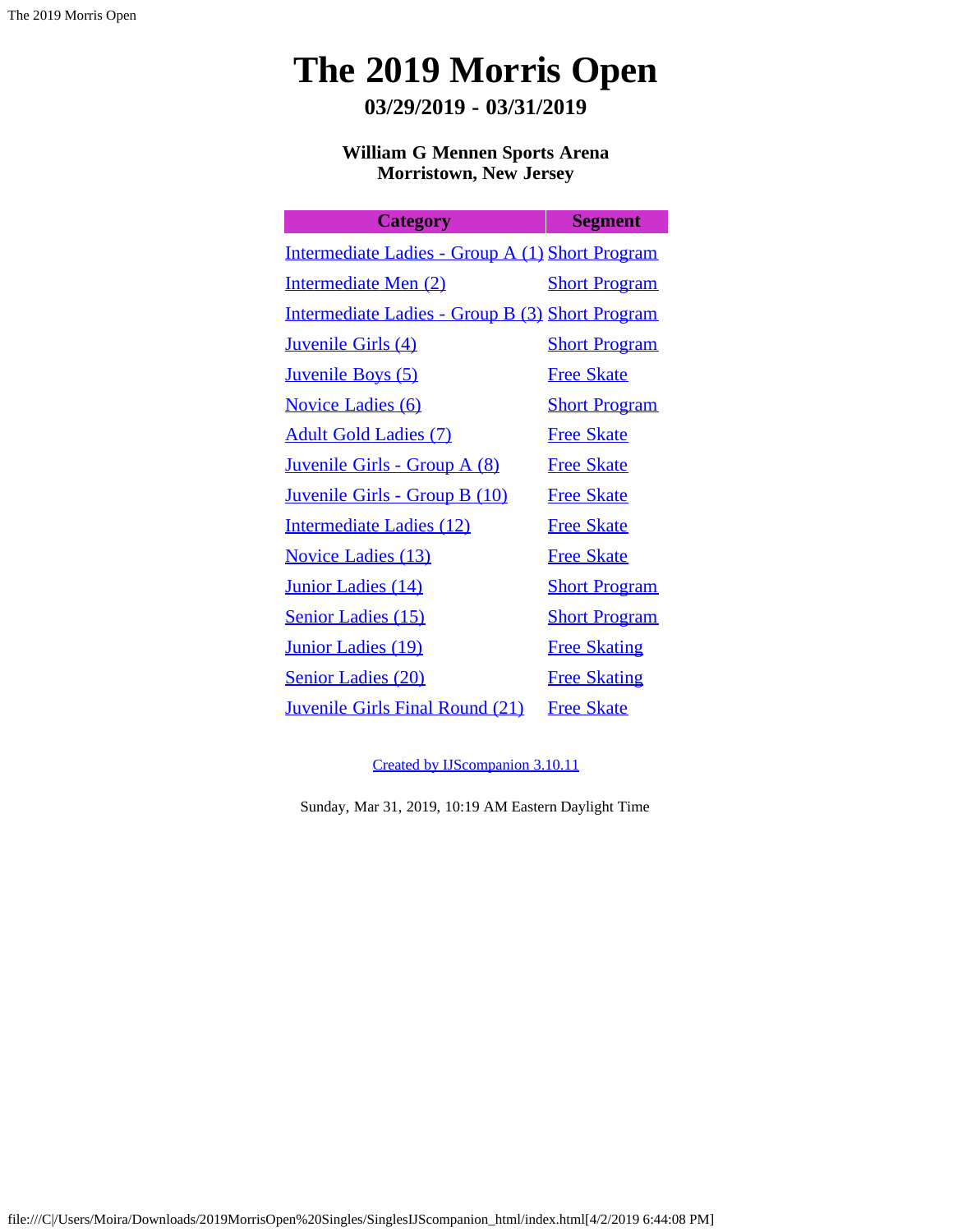**03/29/2019 - 03/31/2019**

## **Intermediate Ladies - Group A (1)**

## **Short Program**

### **Final Result Details**

<span id="page-17-0"></span>

| $\ $ Place $\ $ | <b>Name</b>                                       | <b>TSS</b>                                                  | $TES$ $PCS$<br>┿                                                                                                             | $\div$ | <b>SS</b> | $\ {\bf PE}\, \ {\bf CO}\ $ IN |                                       | Ded  Start  <br># |
|-----------------|---------------------------------------------------|-------------------------------------------------------------|------------------------------------------------------------------------------------------------------------------------------|--------|-----------|--------------------------------|---------------------------------------|-------------------|
| $\mathbf{1}$    | Ava Ziegler, SC of New York                       |                                                             | 40.44  25.12  15.32  4.31  4.13  4.25  4.19  0.00                                                                            |        |           |                                |                                       | #4                |
| $\overline{2}$  | Cayetana Gonzalez, SC of New York                 |                                                             | $33.85$   20.48  13.87  3.81  3.94  3.88  3.88  0.50                                                                         |        |           |                                |                                       | #6                |
| 3               | Lucy Gioioso, SC of New York                      |                                                             | 33.25  19.02  14.73  4.06  3.94  4.13  4.31  0.50                                                                            |        |           |                                |                                       | #10               |
| 4               | Whitney Ford, SC of New York                      |                                                             | $28.91$   15.71  13.20  3.63  3.69  3.75  3.69  0.00   #14                                                                   |        |           |                                |                                       |                   |
| 5               | Madeline Besgen, SC of New York                   |                                                             | $27.07$   14.53  12.54  3.50  3.50  3.38  3.50  0.00                                                                         |        |           |                                |                                       | #2                |
| 6               | Gaby Bildson, Ice House Of New Jersey FSC         | $\ 26.22\ 15.60\ 10.62\ 2.94\ 2.94\ 3.00\ 2.94\ 0.00\ $ #12 |                                                                                                                              |        |           |                                |                                       |                   |
| 7               | Alyssa Bleyl, SC of New York                      |                                                             | $25.21$   13.32  12.89  3.63  3.19  3.69  3.69  1.00   #16                                                                   |        |           |                                |                                       |                   |
| 8               | Victoria Haviland, North Jersey FSC               |                                                             | $22.42$   11.37  11.05  3.06  3.00  3.06  3.19  0.00                                                                         |        |           |                                |                                       | #1                |
| 9               | Giana Jung, SC of New York                        |                                                             | $21.98$   11.26  10.72  2.94  3.00  2.94  3.13  0.00                                                                         |        |           |                                |                                       | #7                |
| 10              | Olivia Lee, SC of Morris NJ                       |                                                             | $21.40$   11.02  10.88  3.06  2.81  3.06  3.06  0.50                                                                         |        |           |                                |                                       | #15               |
| 11              | Helena Polk, Peninsula SC                         |                                                             | $20.52$   11.53    9.49    2.63    2.69    2.56    2.69    0.50                                                              |        |           |                                |                                       | #8                |
| 12              | Angela Paxos, SC of New York                      |                                                             | $\left  20.17 \right  10.81 \left  10.36 \right  2.94 \left  2.75 \right  2.75 \left  2.88 \right  1.00 \left  1.00 \right $ |        |           |                                |                                       | #11               |
| 13              | Nika Dal, SC of New York                          | 19.65                                                       | 9.94                                                                                                                         |        |           |                                | $9.71$   2.63  2.63  2.75  2.94  0.00 | #9                |
| 14              | Isabella Gould, Saratoga Springs FSC              | 17.76                                                       | 9.19                                                                                                                         |        |           |                                | $9.07$   2.63  2.38  2.44  2.31  0.50 | #13               |
| 15              | Hannah Chioffi, Ice House Of New Jersey FSC 15.63 |                                                             | 7.99                                                                                                                         |        |           |                                | $8.64$   2.50  2.25  2.25  2.31  1.00 | #5                |
| 16              | Sydney Gilroy, SC of New York                     | 15.49                                                       | 6.61                                                                                                                         |        |           |                                | $8.88$   2.44  2.50  2.50  2.50  0.00 | #3                |

## **Officials**

| <b>Function</b>                                           | <b>Name</b>                      |  |  |  |  |  |
|-----------------------------------------------------------|----------------------------------|--|--|--|--|--|
| Judge 1                                                   | Joan Liotta, Wayne, NJ           |  |  |  |  |  |
| Judge 2                                                   | Linda Bacon, Becket, MA          |  |  |  |  |  |
| Judge 3                                                   | Wendy Mlinar, Pound Ridge, NY    |  |  |  |  |  |
| Judge 4                                                   | Samantha Friedeman, Howell, NJ   |  |  |  |  |  |
| Judge 5                                                   | Catherine Hackney, Acworth, GA   |  |  |  |  |  |
| Judge 6                                                   | Theresa Fischer, Pound Ridge, NY |  |  |  |  |  |
| Referee                                                   | Lisa Landon, Colorado Spgs, CO   |  |  |  |  |  |
| <b>Technical Controller</b>                               | Lorrie Parker, Morristown, NJ    |  |  |  |  |  |
| <b>Technical Specialist</b>                               | Dee Goldstein, Scottsdale, AZ    |  |  |  |  |  |
| Assistant Technical Specialist Jessica Melton, Denver, CO |                                  |  |  |  |  |  |

**Legend** TSS Total Segment Score

file:///C|/Users/Moira/Downloads/2019MorrisOpen%20Singles/SinglesIJScompanion\_html/SEG001.html[4/2/2019 6:44:09 PM]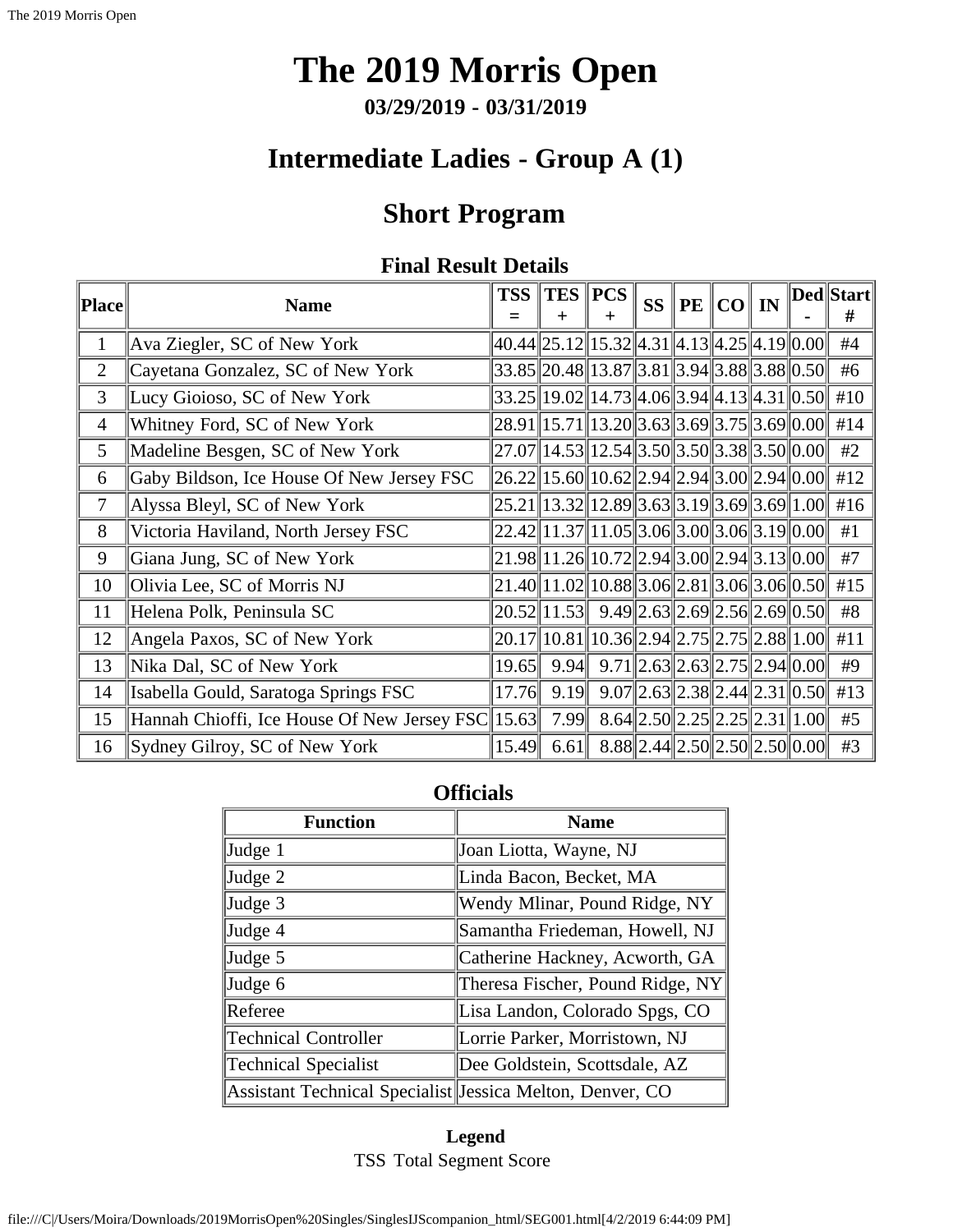- TES Total Element Score
- PCS Program Component Score
	- SS Skating Skills
	- PE Performance
- CO Composition
- IN Interpretation of the Music

[Created by IJScompanion 3.10.11](http://www.usfigureskating.org/)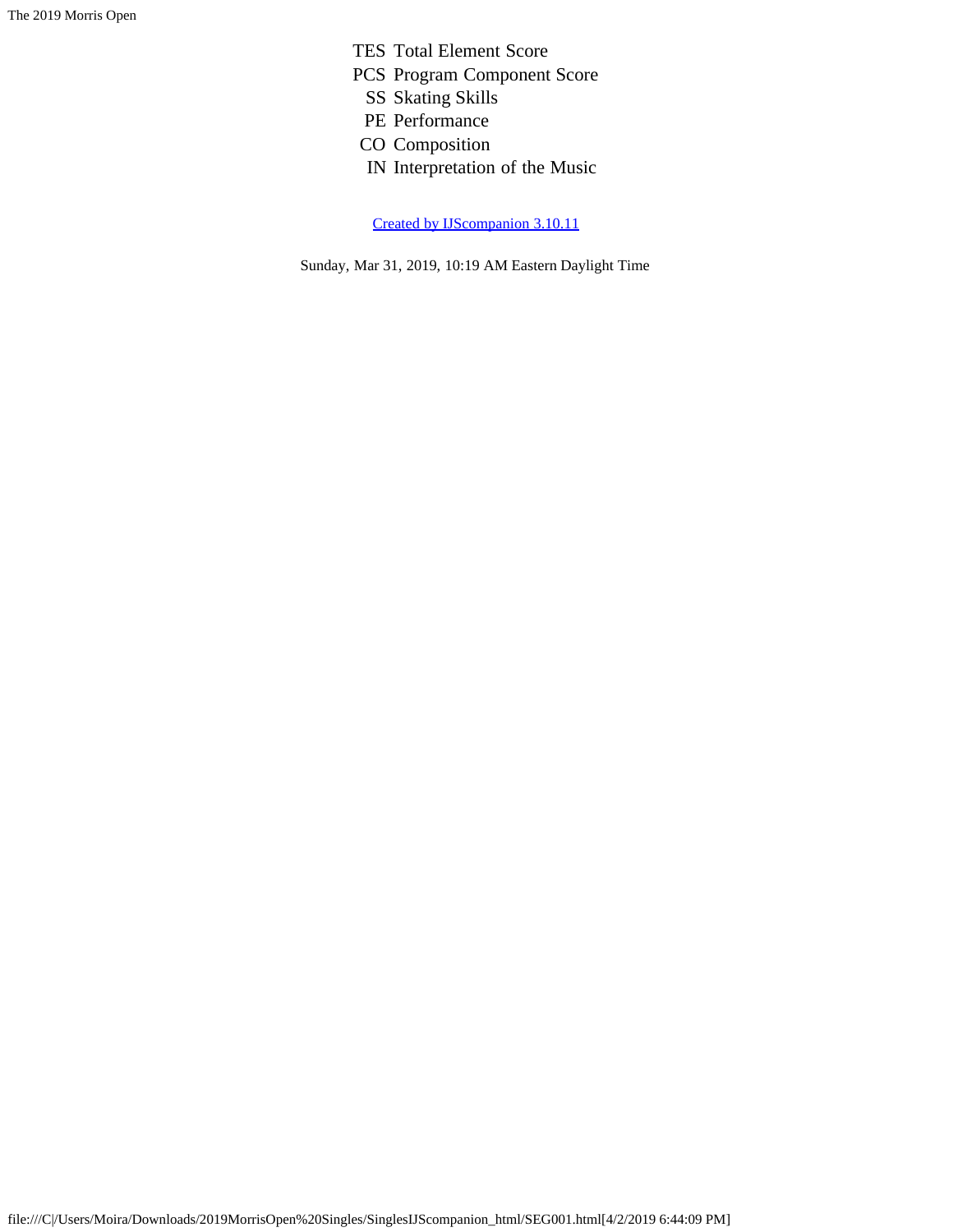**03/29/2019 - 03/31/2019**

## **Intermediate Men (2)**

## **Short Program**

### **Final Result Details**

<span id="page-19-0"></span>

| $\ $ Place $\ $ | <b>Name</b>                                                                                 | $\ {\rm TSS}\,{\ {\rm TES}\,{\ PCS\,{\ }}}$                |  |  | $\frac{1}{2}$ ss $\left\Vert \mathrm{PE}\right\Vert \mathrm{CO}\right\Vert \mathrm{IN}$ |  | $\ $ Ded $\ $ Start $\ $ |
|-----------------|---------------------------------------------------------------------------------------------|------------------------------------------------------------|--|--|-----------------------------------------------------------------------------------------|--|--------------------------|
|                 | Lucius Kazanecki, Ice House Of New Jersey FSC 31.67 18.60 13.07 3.63 3.69 3.44 3.75 0.00 #3 |                                                            |  |  |                                                                                         |  |                          |
|                 | Antonio Monaco, SC of Morris NJ                                                             | $\ 26.72\ 14.90\ 11.82\ 3.31\ 3.31\ 3.25\ 3.19\ 0.00\ $ #2 |  |  |                                                                                         |  |                          |
|                 | Zachary LoPinto, SC of New York                                                             | $\ 23.54\ 12.21\ 11.33\ 3.06\ 3.13\ 3.31\ 3.31\ 0.00\ $ #1 |  |  |                                                                                         |  |                          |

### **Officials**

| <b>Function</b>                                          | <b>Name</b>                       |  |  |  |  |  |
|----------------------------------------------------------|-----------------------------------|--|--|--|--|--|
| Judge 1                                                  | Theresa Fischer, Pound Ridge, NY  |  |  |  |  |  |
| Judge 2                                                  | Molly Marron, Phoenix, AZ         |  |  |  |  |  |
| Judge 3                                                  | Leon Packman, Youngstown, NY      |  |  |  |  |  |
| Judge 4                                                  | Catherine Hackney, Acworth, GA    |  |  |  |  |  |
| Judge 5                                                  | Robert LaMontagne, Providence, RI |  |  |  |  |  |
| Judge 6                                                  | Dennis Morrill, Cumberland, RI    |  |  |  |  |  |
| Referee                                                  | Lisa Landon, Colorado Spgs, CO    |  |  |  |  |  |
| <b>Technical Controller</b>                              | Lorrie Parker, Morristown, NJ     |  |  |  |  |  |
| <b>Technical Specialist</b>                              | Judi Owens, Bellaire, TX          |  |  |  |  |  |
| Assistant Technical Specialist Laurie Vieth, Buffalo, NY |                                   |  |  |  |  |  |

#### **Legend**

- TSS Total Segment Score
- TES Total Element Score
- PCS Program Component Score
	- SS Skating Skills
- PE Performance
- CO Composition
- IN Interpretation of the Music

[Created by IJScompanion 3.10.11](http://www.usfigureskating.org/)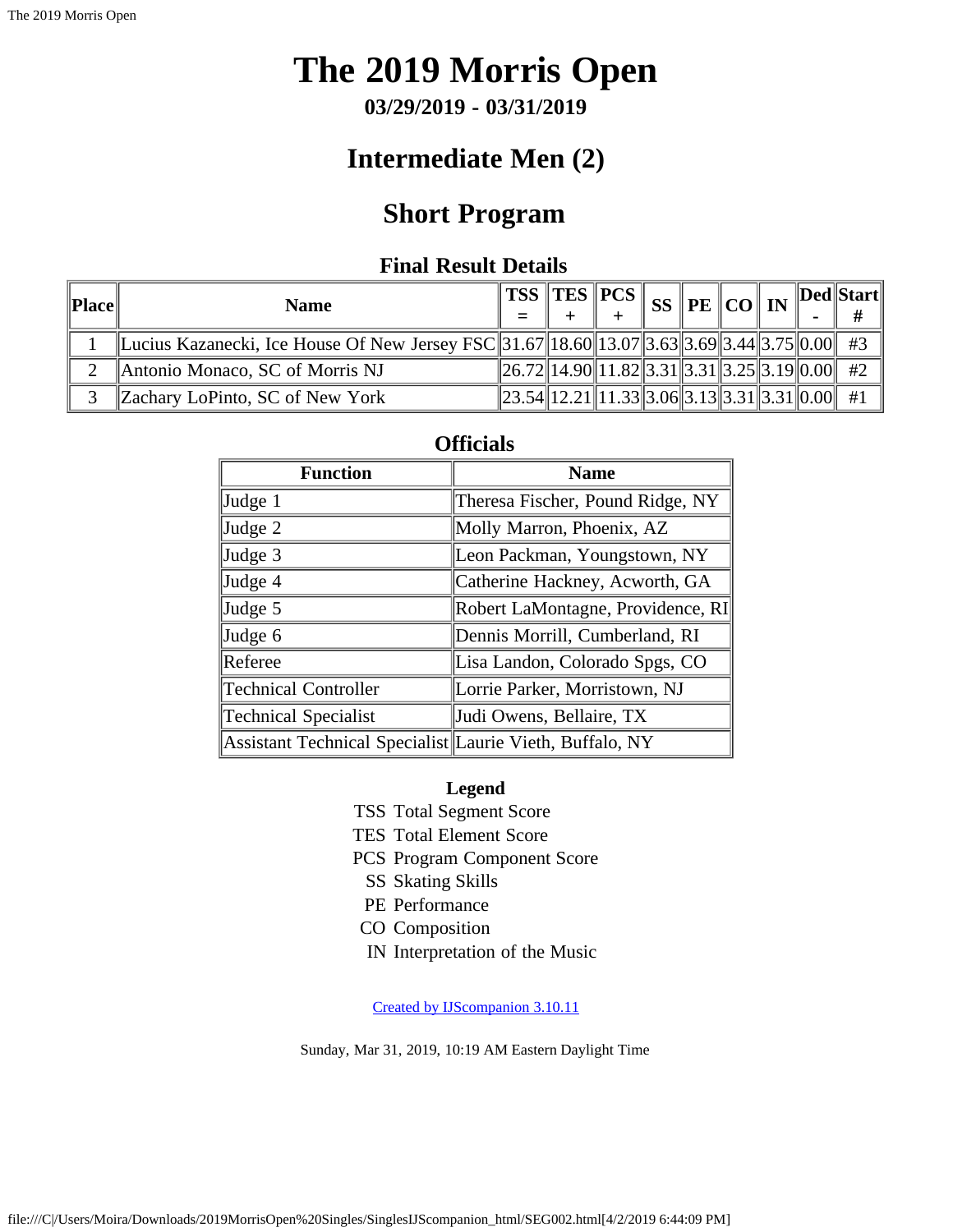# **The 2019 Morris Open**

**03/29/2019 - 03/31/2019**

## **Intermediate Ladies - Group B (3)**

# **Short Program**

### **Final Result Details**

<span id="page-20-0"></span>

| Place     | <b>Name</b>                                                                                                    | <b>TSS</b> |                                                            | $TES$ $PCS$                                 | <b>SS</b> | PE   CO | IN |                                       | $\  \textbf{Ded} \  \textbf{Start} \ $<br># |
|-----------|----------------------------------------------------------------------------------------------------------------|------------|------------------------------------------------------------|---------------------------------------------|-----------|---------|----|---------------------------------------|---------------------------------------------|
| 1         | Gabriela Summer Panaligan, Ice House Of New Jersey FSC 33.98    19.58    14.40    4.00    4.00    4.00    0.00 |            |                                                            |                                             |           |         |    |                                       | #2                                          |
| 2         | Cathleen Xi, Knickerbocker FSC                                                                                 |            | $ 30.57\ 17.11\ 13.46\ 3.69\ 3.81\ 3.75\ 3.81\ 0.00\ $     |                                             |           |         |    |                                       | #9                                          |
| 3         | Sophia De Meo, SC of New York                                                                                  |            | $28.58$   15.34  13.24  3.63  3.69  3.63  3.88  0.00       |                                             |           |         |    |                                       | #15                                         |
| 4         | Lindsey Byer, Jersey Coast FSC                                                                                 |            | $28.13$   15.23  12.90  3.63  3.44  3.50  3.63  0.00       |                                             |           |         |    |                                       | #7                                          |
| 5         | Elizabeth Schroeder, Ice House Of New Jersey FSC                                                               |            | $24.82$   12.80  12.02  3.25  3.31  3.38  3.63  0.00       |                                             |           |         |    |                                       | #12                                         |
| 6         | Kristina Haviland, North Jersey FSC                                                                            |            | $24.64$   13.35  11.79  3.31  3.25  3.25  3.19  0.50   #16 |                                             |           |         |    |                                       |                                             |
| 7         | Marilia Serodio, Ice House Of New Jersey FSC                                                                   |            | $24.00\ 11.92\ 12.08\ 3.44\ 3.19\ 3.25\ 3.31\ 0.00\ 410$   |                                             |           |         |    |                                       |                                             |
| 8         | Sarah DeCillis, Rye FSC                                                                                        |            | 23.79  14.64  11.15  3.19  2.63  3.06  3.25  2.00   #14    |                                             |           |         |    |                                       |                                             |
| 9         | Anna Shick, SC of New York                                                                                     |            | $\ 21.99\ 12.11\ $ 9.88 $\ 2.75\ 2.69\ 2.75\ 2.75\ 0.00\ $ |                                             |           |         |    |                                       | #17                                         |
| 10        | Lola Long, SC Of Southern New Jersey                                                                           |            | $21.98$   11.85  11.13  3.06  2.94  3.19  3.25  1.00       |                                             |           |         |    |                                       | #6                                          |
| 11        | Annabelle McKenzie, SC of Central NY                                                                           |            | $21.84$   11.25  12.09  3.38  3.19  3.31  3.50  1.50       |                                             |           |         |    |                                       | #5                                          |
| 12        | Rachel Farber, North Jersey FSC                                                                                |            | 21.76 10.47 11.79 3.31 3.00 3.31 3.38 0.50 #18             |                                             |           |         |    |                                       |                                             |
| 13        | Inessa Tchistova, Ice House Of New Jersey FSC                                                                  |            | 20.63 10.34 11.29 3.19 2.88 3.25 3.06 1.00                 |                                             |           |         |    |                                       | #11                                         |
| 14        | Jenna Marino, SC of New York                                                                                   | 19.04      | 9.68                                                       | $9.36$   2.63  2.44  2.56  2.69  0.00   #13 |           |         |    |                                       |                                             |
| 15        | Mya Milanese, SC Of Southern New Jersey                                                                        | 18.92      | 9.77                                                       |                                             |           |         |    | $9.65$   2.69  2.44  2.56  3.00  0.50 | #4                                          |
| 16        | Jill Gonzalez, Ice House Of New Jersey FSC                                                                     | 16.66      | 7.52                                                       |                                             |           |         |    | $9.14$   2.63  2.38  2.50  2.38  0.00 | #8                                          |
| 17        | Wren Cindrich, North Jersey FSC                                                                                | 16.16      | 7.09                                                       |                                             |           |         |    | $9.07$   2.50  2.50  2.69  2.44  0.00 | #1                                          |
| <b>WD</b> | Ava Jiao, SC of New York                                                                                       |            |                                                            |                                             |           |         |    |                                       |                                             |

### **Officials**

| <b>Function</b>                                           | <b>Name</b>                       |
|-----------------------------------------------------------|-----------------------------------|
| Judge 1                                                   | Dennis Morrill, Cumberland, RI    |
| Judge 2                                                   | Joan Liotta, Wayne, NJ            |
| Judge 3                                                   | Samantha Friedeman, Howell, NJ    |
| Judge 4                                                   | Molly Marron, Phoenix, AZ         |
| Judge 5                                                   | Leon Packman, Youngstown, NY      |
| Judge 6                                                   | Gloria Lewis, Lawrenceville, GA   |
| Referee                                                   | Robert LaMontagne, Providence, RI |
| <b>Technical Controller</b>                               | Lorrie Parker, Morristown, NJ     |
| <b>Technical Specialist</b>                               | Marc Weitzman, New York, NY       |
| Assistant Technical Specialist Jessica Melton, Denver, CO |                                   |

file:///C|/Users/Moira/Downloads/2019MorrisOpen%20Singles/SinglesIJScompanion\_html/SEG003.html[4/2/2019 6:44:09 PM]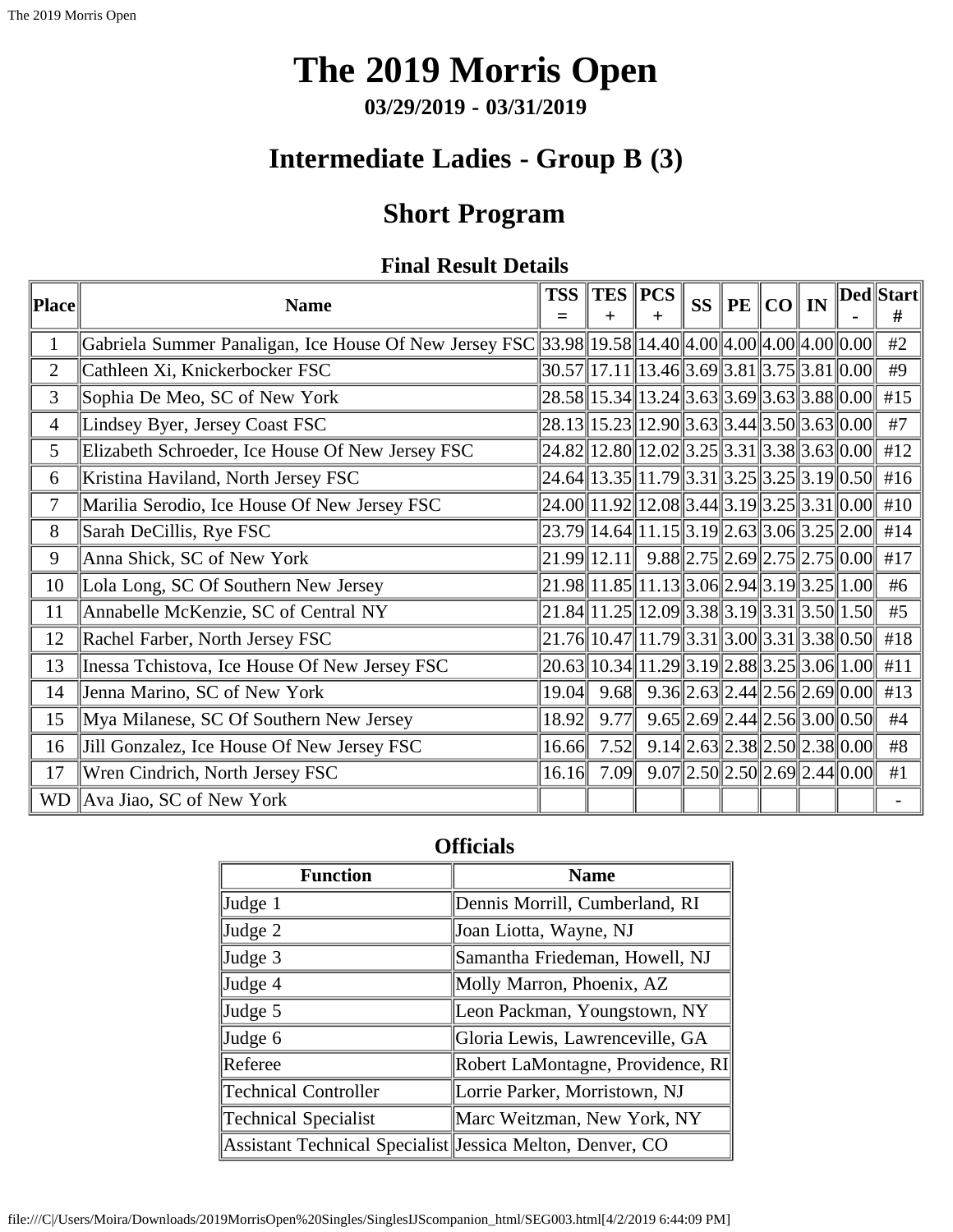#### **Legend**

- TSS Total Segment Score
- TES Total Element Score
- PCS Program Component Score
	- SS Skating Skills
	- PE Performance
- CO Composition
- IN Interpretation of the Music

[Created by IJScompanion 3.10.11](http://www.usfigureskating.org/)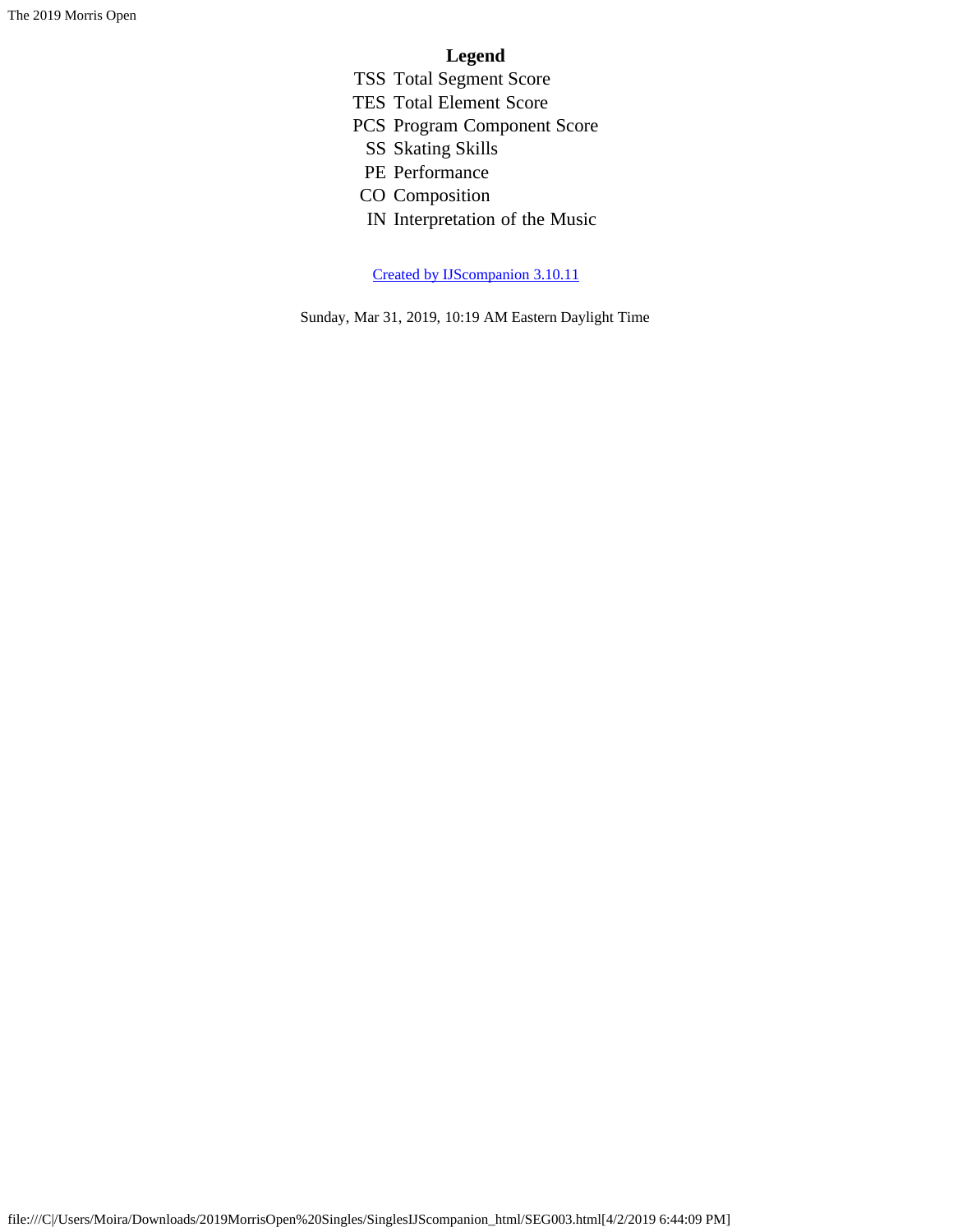**03/29/2019 - 03/31/2019**

## **Juvenile Girls (4)**

## **Short Program**

### **Final Result Details**

<span id="page-22-0"></span>

| Place          | <b>Name</b>                                                                  | $\frac{1}{\sqrt{2}}$ TSS $\frac{1}{\sqrt{2}}$ TES $\frac{1}{\sqrt{2}}$ SS $\frac{1}{\sqrt{2}}$ IN $\frac{1}{\sqrt{2}}$ |                                                  |  |  | $\ $ Ded $\ $ Start $\ $<br># |
|----------------|------------------------------------------------------------------------------|------------------------------------------------------------------------------------------------------------------------|--------------------------------------------------|--|--|-------------------------------|
|                | Dalila Delaura, SC of New York                                               | $\ 25.21\ 15.57\ 9.64\ 3.25\ 3.19\ 3.13\ 0.00\ $                                                                       |                                                  |  |  | #4                            |
|                | Emma Tanaka, SC of New York                                                  | $\ 21.32\ 13.10\ 8.22\ 2.69\ 2.88\ 2.75\ 0.00\ $                                                                       |                                                  |  |  | #1                            |
| 3              | Devin Berkowitz, SC of New York  20.36  11.74   8.62  2.81  2.94  3.00  0.00 |                                                                                                                        |                                                  |  |  | #2                            |
| $\overline{4}$ | Keira Lash, Rye FSC                                                          |                                                                                                                        | $\ 19.10\ 11.29\ 7.81\ 2.63\ 2.63\ 2.50\ 0.00\ $ |  |  | #5                            |
|                | WD Paige Greenstein, SC of New York                                          |                                                                                                                        |                                                  |  |  |                               |

| <b>Function</b>                                         | <b>Name</b>                       |
|---------------------------------------------------------|-----------------------------------|
| Judge 1                                                 | Wendy Mlinar, Pound Ridge, NY     |
| Judge 2                                                 | Sara Jayne Stephens, Marietta, GA |
| Judge 3                                                 | Catherine Hackney, Acworth, GA    |
| Judge 4                                                 | Lisa Landon, Colorado Spgs, CO    |
| Judge 5                                                 | Linda Bacon, Becket, MA           |
| Judge 6                                                 | Theresa Fischer, Pound Ridge, NY  |
| Referee                                                 | Robert LaMontagne, Providence, RI |
| <b>Technical Controller</b>                             | Hal Marron, Phoenix, AZ           |
| Technical Specialist                                    | Dee Goldstein, Scottsdale, AZ     |
| Assistant Technical Specialist Judi Owens, Bellaire, TX |                                   |

### **Officials**

#### **Legend**

TSS Total Segment Score

TES Total Element Score

PCS Program Component Score

- SS Skating Skills
- PE Performance
- IN Interpretation of the Music

[Created by IJScompanion 3.10.11](http://www.usfigureskating.org/)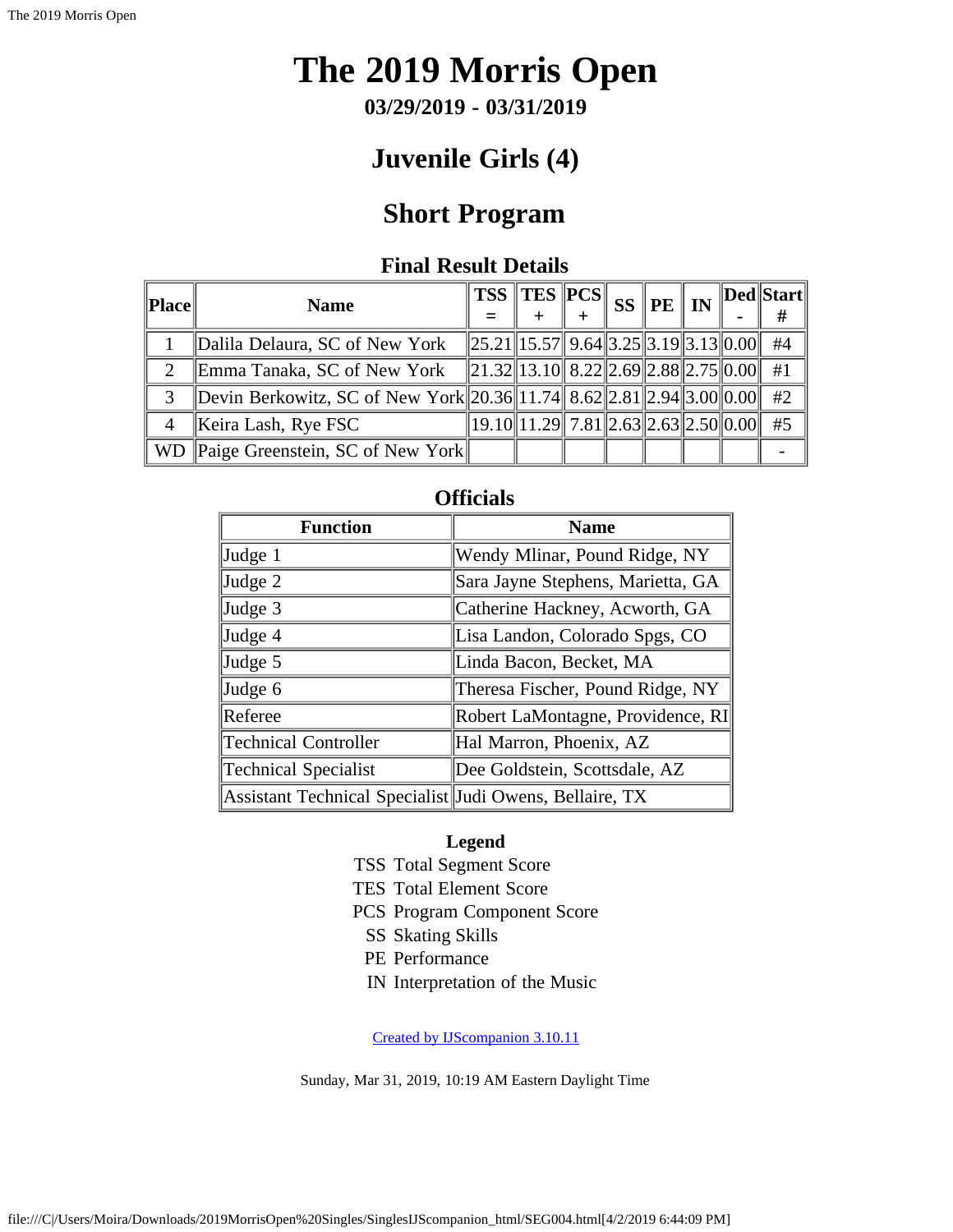**03/29/2019 - 03/31/2019**

## **Juvenile Boys (5)**

## **Free Skate**

### **Final Result Details**

<span id="page-23-0"></span>

| Place    | <b>Name</b>                                                                              | $\ {\bf \overline{TSS}\,} \ {\bf \overline{TES}}\, \ {\bf PCS}\, \  \, {\bf SS}\, \ {\bf PE}\, \  \, {\bf IN}\, \ ^\mathcal{P}$ |  |  | $\ $ Ded $\ $ Start $ $ |
|----------|------------------------------------------------------------------------------------------|---------------------------------------------------------------------------------------------------------------------------------|--|--|-------------------------|
|          | Lucius Kazanecki, Ice House Of New Jersey FSC                                            | $\ 52.03\ 28.52\ 23.51\ 3.75\ 3.75\ 3.81\ 0.00\ $ #3                                                                            |  |  |                         |
| 2        | Zachary LoPinto, SC of New York                                                          | $\ 39.80\ 19.43\ 20.87\ 3.25\ 3.38\ 3.56\ 0.50\ $ #4                                                                            |  |  |                         |
|          | Zeev Furumoto-Cheh, Ice House Of New Jersey FSC 24.74 10.04 15.70 2.56 2.25 2.63 1.00 #2 |                                                                                                                                 |  |  |                         |
| $\Delta$ | Anton Fomin, North Jersey FSC                                                            | $\ 24.31\ 10.90\ 13.91\ 2.25\ 2.13\ 2.25\ 0.50\ $ #1                                                                            |  |  |                         |

| <b>Function</b>             | <b>Name</b>                                                  |
|-----------------------------|--------------------------------------------------------------|
| Judge 1                     | Theresa Fischer, Pound Ridge, NY                             |
| Judge 2                     | Gloria Lewis, Lawrenceville, GA                              |
| Judge 3                     | Samantha Friedeman, Howell, NJ                               |
| Judge 4                     | Sara Jayne Stephens, Marietta, GA                            |
| Judge 5                     | Dennis Morrill, Cumberland, RI                               |
| Judge 6                     | Joan Liotta, Wayne, NJ                                       |
| Referee                     | Robert LaMontagne, Providence, RI                            |
| <b>Technical Controller</b> | Diana Wisner, Wilmington, DE                                 |
| <b>Technical Specialist</b> | Laurie Vieth, Buffalo, NY                                    |
|                             | Assistant Technical Specialist Michael Masionis, Shirley, MA |

#### **Officials**

#### **Legend**

TSS Total Segment Score

- TES Total Element Score
- PCS Program Component Score
	- SS Skating Skills
	- PE Performance
	- IN Interpretation of the Music

[Created by IJScompanion 3.10.11](http://www.usfigureskating.org/)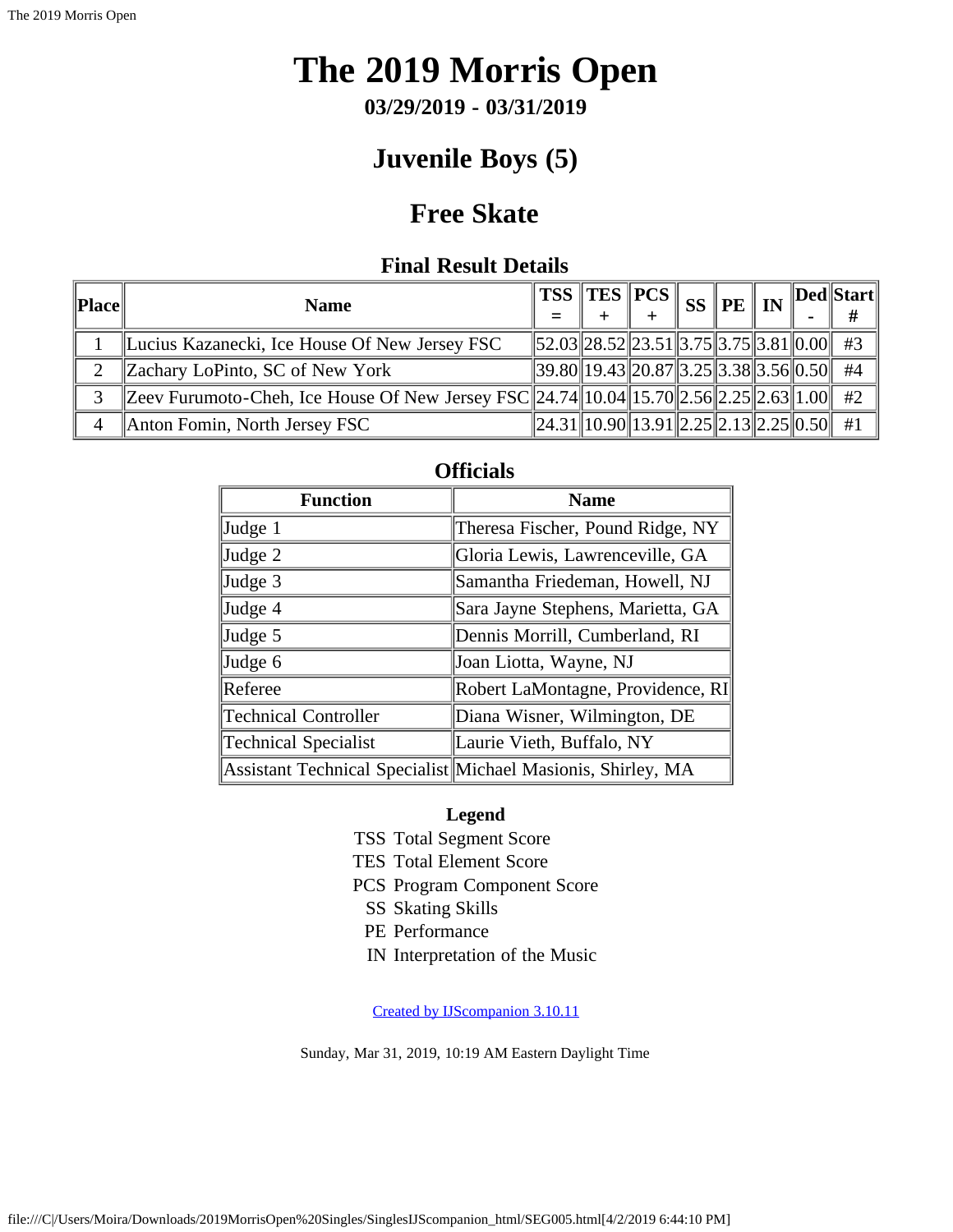**03/29/2019 - 03/31/2019**

## **Novice Ladies (6)**

## **Short Program**

### **Final Result Details**

<span id="page-24-0"></span>

| Place          | <b>Name</b>                                                                                 | <b>TSS</b>                                                        | <b>TES</b><br>┿ | $ {\bf PCS} $<br>┿                                            | <b>SS</b> | $\ {\rm TR}\,\ {\rm PE}\,\ {\rm CO}\ $ in |  | Ded  Start  <br># |
|----------------|---------------------------------------------------------------------------------------------|-------------------------------------------------------------------|-----------------|---------------------------------------------------------------|-----------|-------------------------------------------|--|-------------------|
|                | Gwen Bloesch, SC Of Southern New Jersey                                                     | $\ 46.01\ 27.90\ 18.11\ 4.75\ 4.56\ 4.81\ 4.69\ 5.00\ 0.00\ $ #12 |                 |                                                               |           |                                           |  |                   |
| $\overline{2}$ | Ashley Leahy, SC of New York                                                                | $\ 41.10\ 24.32\ 16.78\ 4.38\ 4.25\ 4.50\ 4.44\ 4.50\ 0.00\ $     |                 |                                                               |           |                                           |  | #9                |
| 3              | Devyn Delaura, Highland SC                                                                  |                                                                   |                 | 32.49  17.65  15.34  4.06  3.81  3.94  4.06  4.19  0.50   #10 |           |                                           |  |                   |
| $\overline{4}$ | Lillie Nye, SC of New York                                                                  |                                                                   |                 | $31.32$   16.13  16.19  4.38  4.13  4.13  4.19  4.19  1.00    |           |                                           |  | #3                |
| 5              | Isabella Busa, SC of New York                                                               | $\ 28.40\ 15.21\ 13.19\ 3.44\ 3.56\ 3.44\ 3.63\ 3.38\ 0.00\ $     |                 |                                                               |           |                                           |  | #8                |
| 6              | Isabella Massa, Ice House Of New Jersey FSC                                                 | $  28.21  13.45  14.76  3.88  3.75  3.81  3.94  4.00  0.00  $     |                 |                                                               |           |                                           |  | #1                |
| 7              | Kaitlin O'Brien, Rye FSC                                                                    | $\ 28.06\ 14.61\ 13.95\ 3.63\ 3.50\ 3.69\ 3.69\ 3.88\ 0.50\ $     |                 |                                                               |           |                                           |  | #7                |
| 8              | Anita Ong, SC of New York                                                                   | $\ 27.68\ 12.74\ 14.94\ 4.00\ 3.88\ 3.69\ 4.00\ 3.94\ 0.00\ $     |                 |                                                               |           |                                           |  | #2                |
| 9              | Brenna Coonradt, SC of New York                                                             |                                                                   |                 | $26.84$   13.21  13.63  3.75  3.50  3.38  3.38  3.56  0.00    |           |                                           |  | #4                |
| 10             | Natalie Mahony, Ice House Of New Jersey FSC 25.87 13.00 12.87 3.50 3.19 3.38 3.25 3.31 0.00 |                                                                   |                 |                                                               |           |                                           |  | #5                |
| 11             | Caitriona Curry, Rye FSC                                                                    | $\ 24.77\ 12.72\ 12.55\ 3.38\ 3.19\ 3.25\ 3.19\ 3.31\ 0.50\ $     |                 |                                                               |           |                                           |  | #6                |
| 12             | Joan Playford, Knickerbocker FSC                                                            | $\ 22.20\ 10.09\ 12.61\ 3.38\ 3.25\ 3.31\ 3.25\ 3.25\ 0.50\ $ #11 |                 |                                                               |           |                                           |  |                   |

| <b>Function</b>      | <b>Name</b>                                                  |
|----------------------|--------------------------------------------------------------|
| $\vert$ Judge 1      | Molly Marron, Phoenix, AZ                                    |
| $\vert$ Judge 2      | Linda Bacon, Becket, MA                                      |
| $\vert$ Judge 3      | Wendy Mlinar, Pound Ridge, NY                                |
| Judge 4              | Dennis Morrill, Cumberland, RI                               |
| $\vert$ Judge 5      | Samantha Friedeman, Howell, NJ                               |
| $\vert$ Judge 6      | Joan Liotta, Wayne, NJ                                       |
| Referee              | Lisa Landon, Colorado Spgs, CO                               |
| Technical Controller | Lorrie Parker, Morristown, NJ                                |
| Technical Specialist | Jessica Melton, Denver, CO                                   |
|                      | Assistant Technical Specialist Dee Goldstein, Scottsdale, AZ |

#### **Officials**

### **Legend**

- TSS Total Segment Score
- TES Total Element Score
- PCS Program Component Score
- SS Skating Skills
- TR Transitions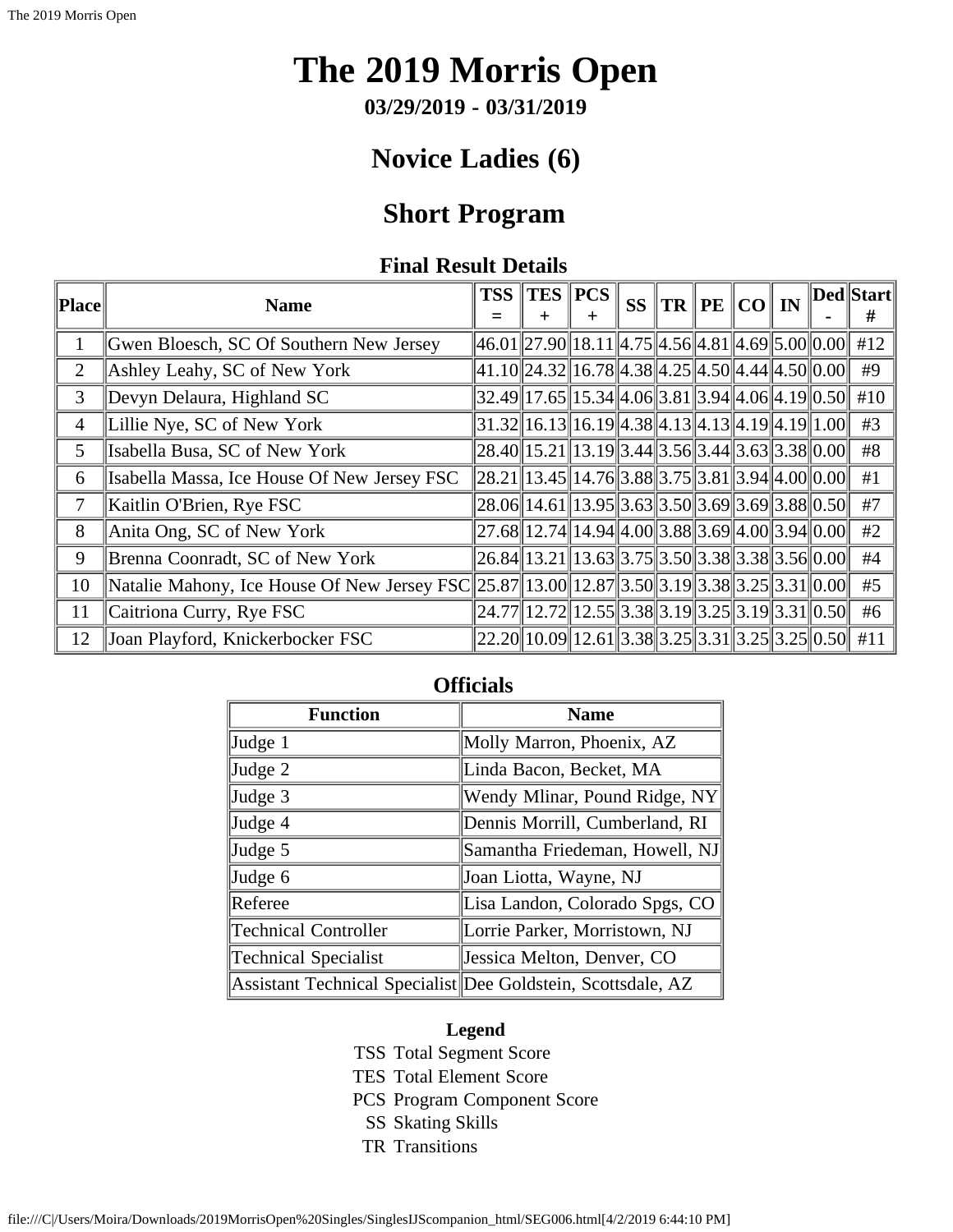PE Performance CO Composition IN Interpretation of the Music

[Created by IJScompanion 3.10.11](http://www.usfigureskating.org/)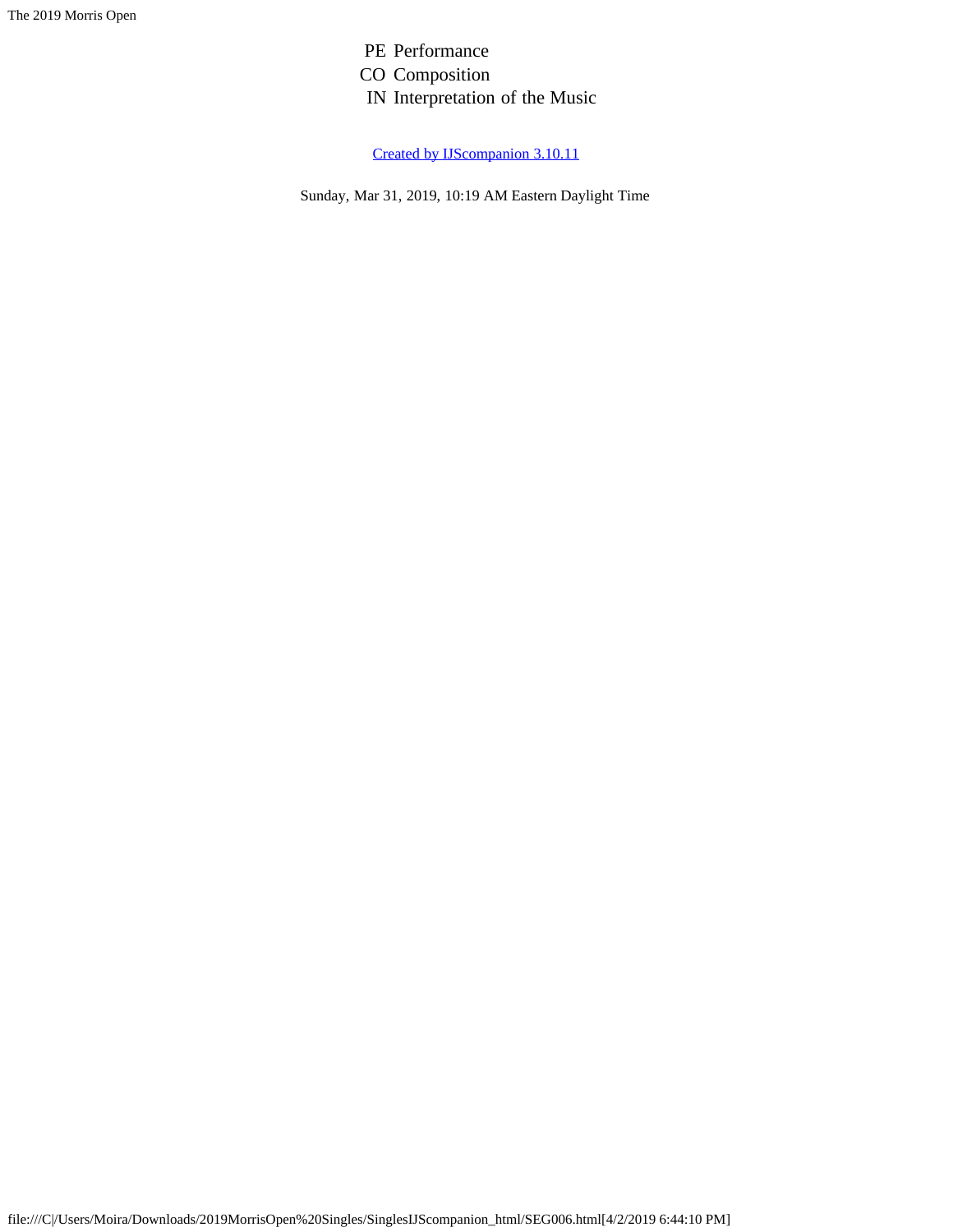**03/29/2019 - 03/31/2019**

## **Adult Gold Ladies (7)**

## **Free Skate**

### **Final Result Details**

<span id="page-26-0"></span>

| Place | <b>Name</b>                                                                                    |  | $\ $ TSS $\ $ TES $\ $ PCS $\ $                         |  | $\frac{1}{2}$ ss $\frac{1}{2}$ tr $\frac{1}{2}$ pe $\frac{1}{2}$ co $\frac{1}{2}$ in |  | Ded  Start |
|-------|------------------------------------------------------------------------------------------------|--|---------------------------------------------------------|--|--------------------------------------------------------------------------------------|--|------------|
|       | Heather Teeter, SC of Morris NJ   21.46   9.67  11.79  2.06  1.88  1.81  1.94  2.13  0.00   #2 |  |                                                         |  |                                                                                      |  |            |
|       | <b>Janet Tarendash, Essex SC of NJ</b> 17.63 6.88 10.75 1.94 1.69 1.75 1.69 1.88 0.00 #3       |  |                                                         |  |                                                                                      |  |            |
|       | Patty Nuwer, SC of Morris NJ                                                                   |  | $\ 14.41\ 4.79\ $ 9.62 1.63 1.56 1.50 1.63 1.69 0.00 #1 |  |                                                                                      |  |            |

#### **Officials**

| <b>Function</b>                                         | <b>Name</b>                    |
|---------------------------------------------------------|--------------------------------|
| $\vert$ Judge 1                                         | Joan Liotta, Wayne, NJ         |
| $\vert$ Judge 2                                         | Michael Masionis, Shirley, MA  |
| $\vert$ Judge 3                                         | Linda Bacon, Becket, MA        |
| Judge 4                                                 | Dennis Morrill, Cumberland, RI |
| $\vert$ Judge 5                                         | Molly Marron, Phoenix, AZ      |
| $\vert$ Judge 6                                         | Samantha Friedeman, Howell, NJ |
| Referee                                                 | Lisa Landon, Colorado Spgs, CO |
| Technical Controller                                    | Lorrie Parker, Morristown, NJ  |
| Technical Specialist                                    | Michael Masionis, Shirley, MA  |
| Assistant Technical Specialist Judi Owens, Bellaire, TX |                                |

#### **Legend**

- TSS Total Segment Score
- TES Total Element Score
- PCS Program Component Score
- SS Skating Skills
- TR Transitions
- PE Performance
- CO Composition
- IN Interpretation of the Music

[Created by IJScompanion 3.10.11](http://www.usfigureskating.org/)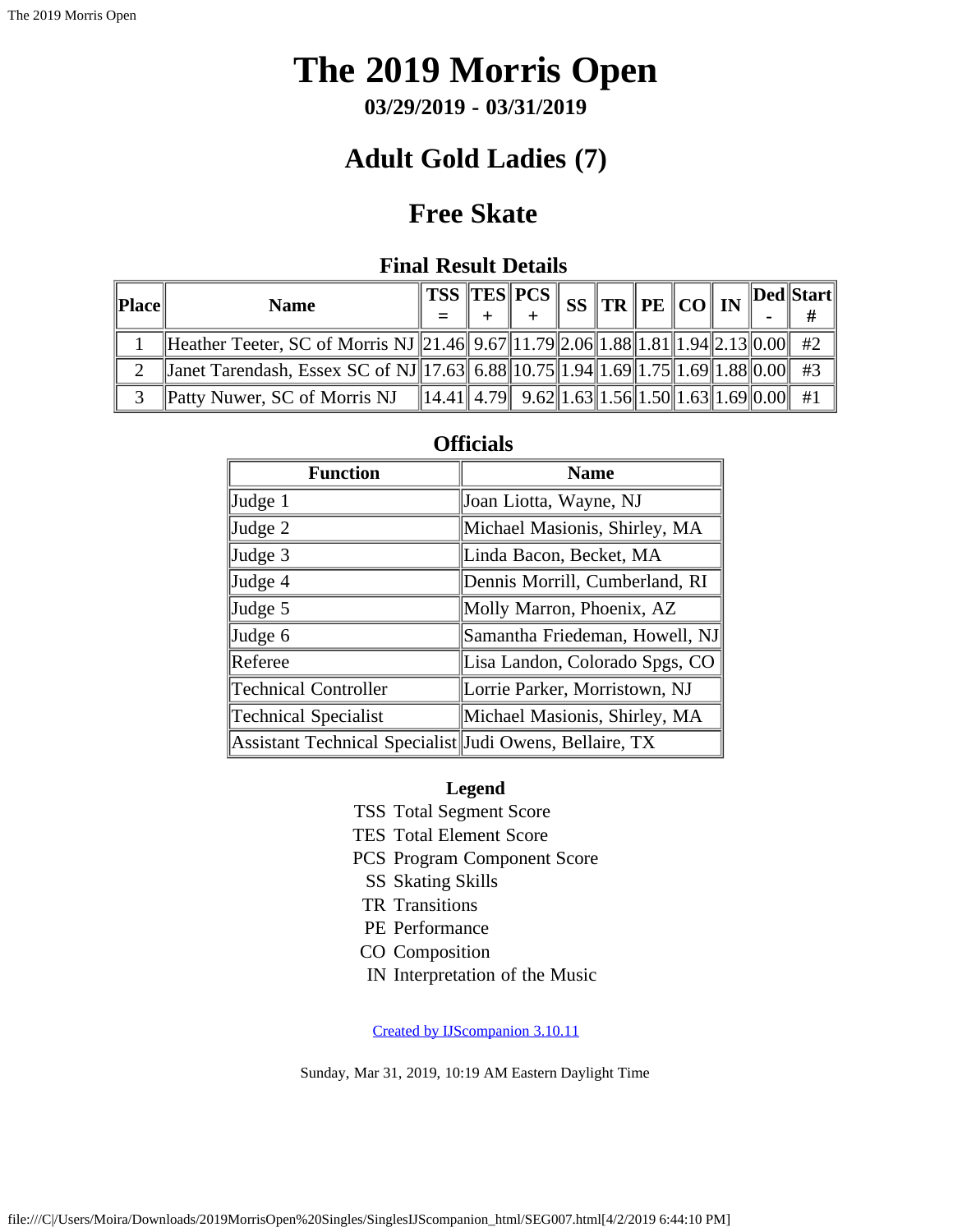**03/29/2019 - 03/31/2019**

## **Juvenile Girls - Group A (8)**

## **Free Skate**

### **Final Result Details**

<span id="page-27-0"></span>

| Place          | <b>Name</b>                                      | <b>TSS</b> | $TES$ $PCS$                                                                                                                       | $^{+}$ | <b>SS</b> | <b>PE</b> | IN | Ded  Start  <br># |
|----------------|--------------------------------------------------|------------|-----------------------------------------------------------------------------------------------------------------------------------|--------|-----------|-----------|----|-------------------|
| $\mathbf{1}$   | Wirunpat Hattakitkosol, SC of New York           |            | 47.53  27.33  20.20  3.25  3.33  3.08  0.00                                                                                       |        |           |           |    | #6                |
| $\overline{2}$ | Dalila Delaura, SC of New York                   |            | 44.81  24.26  21.05  3.33  3.42  3.42  0.50                                                                                       |        |           |           |    | #4                |
| 3              | Annabelle McKenzie, SC of Central NY             |            | $38.12 20.07 19.05 3.08 3.00 3.00 1.00 $                                                                                          |        |           |           |    | #16               |
| 4              | Cathleen Xi, Knickerbocker FSC                   |            | 38.05  21.47  17.08  2.83  2.67  2.50  0.50                                                                                       |        |           |           |    | #8                |
| 5              | Katie Krafchik, Metropolitan FSC                 |            | 37.51  20.37  18.14  2.92  2.83  2.92  1.00                                                                                       |        |           |           |    | #15               |
| 6              | Emily Renzi, SC Of Southern New Jersey           |            | 36.25  18.44  17.81  2.75  3.00  3.00  0.00                                                                                       |        |           |           |    | #13               |
| 7              | Emma Tanaka, SC of New York                      |            | $ 35.81 19.23 16.58 2.67 2.67 2.58 0.00 $                                                                                         |        |           |           |    | #17               |
| 8              | Elizabeth Schroeder, Ice House Of New Jersey FSC |            | $32.89$   17.24  15.65  2.42  2.67  2.58  0.00                                                                                    |        |           |           |    | #10               |
| 9              | Paige Parlapiano, North Jersey FSC               |            | 31.29  17.13  14.16  2.33  2.17  2.17  0.00                                                                                       |        |           |           |    | #2                |
| 10             | Emily Curry, SC Of Southern New Jersey           |            | $\left 28.84\right\ 16.50\right\ 13.34\left\ 2.25\right\ 2.00\left\ 1.92\right\ 1.00\right\ $                                     |        |           |           |    | #5                |
| 11             | Payton Newitz, Cantiague FSC                     |            | 28.53  15.37  14.16  2.33  2.17  2.17  1.00                                                                                       |        |           |           |    | #11               |
| 12             | Sophia Li, Great Neck FSC                        |            | 27.23  13.04  14.69  2.50  2.08  2.17  0.50                                                                                       |        |           |           |    | #9                |
| 13             | Colette Bildson, Ice House Of New Jersey FSC     |            | $\left  26.95 \right\  13.37 \right\  14.08 \left\  2.17 \right\  2.42 \left\  2.33 \right\  0.50 \left\ $                        |        |           |           |    | #14               |
| 14             | Devin Berkowitz, SC of New York                  |            | $\vert 25.92 \vert \vert 12.62 \vert \vert 14.30 \vert \vert 2.17 \vert \vert 2.42 \vert \vert 2.50 \vert \vert 1.00 \vert \vert$ |        |           |           |    | #3                |
| 15             | Miranda Cheng, Ice House Of New Jersey FSC       |            | $24.04$   12.25  11.79  1.92  1.92  1.75  0.00                                                                                    |        |           |           |    | #12               |
| WD             | Paige Greenstein, SC of New York                 |            |                                                                                                                                   |        |           |           |    |                   |
| <b>WD</b>      | Amy Yamauchi, Ice House Of New Jersey FSC        |            |                                                                                                                                   |        |           |           |    |                   |

#### **Officials**

| <b>Function</b>             | <b>Name</b>                                                  |
|-----------------------------|--------------------------------------------------------------|
| $\vert$ Judge 1             | Andrea Miner-Isaacson, Havertown, PA                         |
| $\vert$ Judge 2             | Sara Jayne Stephens, Marietta, GA                            |
| $\vert$ Judge 3             | Deborah Wychulis, Wilton, CT                                 |
| $\vert$ Judge 4             | Linda Bacon, Becket, MA                                      |
| $\vert$ Judge 5             | Gloria Lewis, Lawrenceville, GA                              |
| Referee                     | Lisa Landon, Colorado Spgs, CO                               |
| <b>Technical Controller</b> | Judi Owens, Bellaire, TX                                     |
| Technical Specialist        | Laurie Vieth, Buffalo, NY                                    |
|                             | Assistant Technical Specialist Dee Goldstein, Scottsdale, AZ |

**Legend** TSS Total Segment Score

file:///C|/Users/Moira/Downloads/2019MorrisOpen%20Singles/SinglesIJScompanion\_html/SEG008.html[4/2/2019 6:44:10 PM]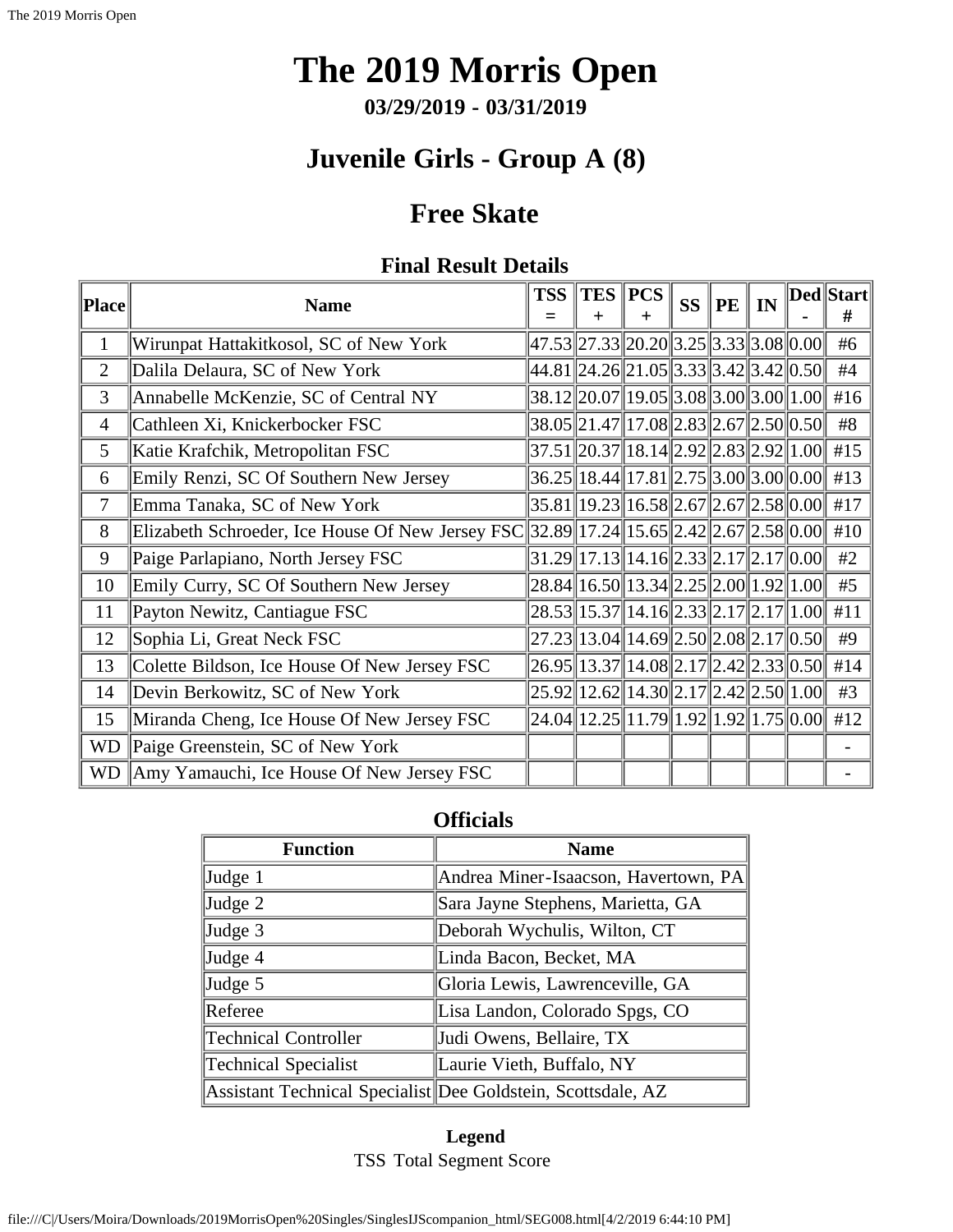TES Total Element Score

- PCS Program Component Score
	- SS Skating Skills
	- PE Performance
	- IN Interpretation of the Music

[Created by IJScompanion 3.10.11](http://www.usfigureskating.org/)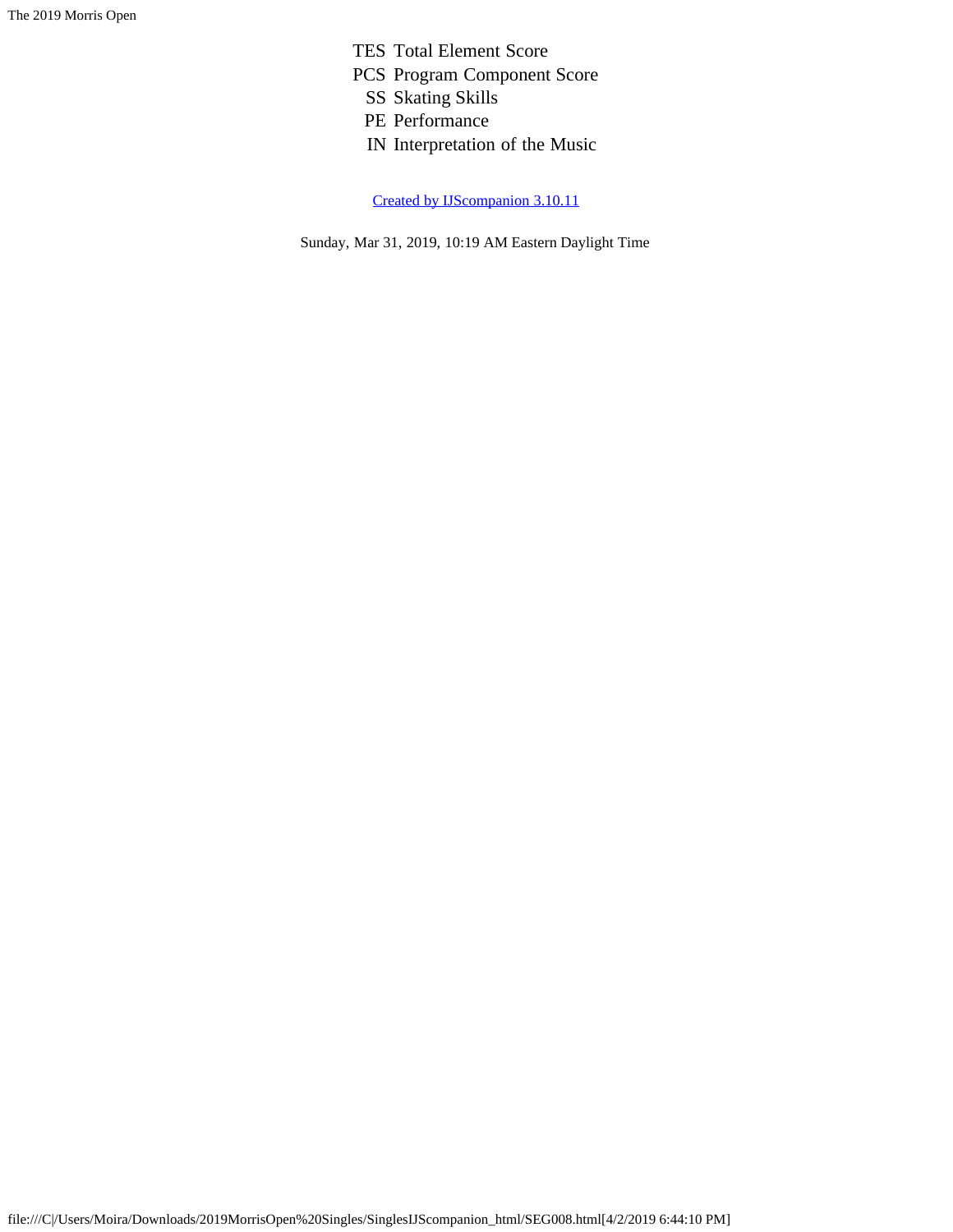**03/29/2019 - 03/31/2019**

# **Juvenile Girls - Group B (10)**

## **Free Skate**

### **Final Result Details**

<span id="page-29-0"></span>

| Place          | <b>Name</b>                                                                             | <b>TSS</b> | $TES$ $PCS$<br>┿                                                                                             | $\mathrm{+}$ | <b>SS</b> | <b>PE</b> | IN | Ded  Start <br># |
|----------------|-----------------------------------------------------------------------------------------|------------|--------------------------------------------------------------------------------------------------------------|--------------|-----------|-----------|----|------------------|
| 1              | Valeria Gusarova, North Jersey FSC                                                      |            | $39.41$   20.35  19.56  3.13  3.13  3.13  0.50   #12                                                         |              |           |           |    |                  |
| $\overline{2}$ | Gemma Chang, SC of New York                                                             |            | $38.35  19.67  18.68  3.00  2.88  3.06  0.00  $                                                              |              |           |           |    | #11              |
| 3              | Molly DiPierro, SC Of Southern New Jersey                                               |            | 37.87  19.34  18.53  2.94  3.00  3.00  0.00                                                                  |              |           |           |    | #3               |
| $\overline{4}$ | Gaby Bildson, Ice House Of New Jersey FSC                                               |            | $35.25$   18.14  17.11  2.75  2.63  2.81  0.00                                                               |              |           |           |    | #1               |
| 5              | Katherine Hoang, SC Of Southern New Jersey  34.84  17.51  17.83  2.94  2.75  2.69  0.50 |            |                                                                                                              |              |           |           |    | #9               |
| 6              | Nika Dal, SC of New York                                                                |            | $34.29$   15.93  18.36  3.00  2.88  2.81  0.00                                                               |              |           |           |    | #14              |
| $\overline{7}$ | Ellie Hahm, Ice House Of New Jersey FSC                                                 |            | $\left 33.07\right 14.57\left 19.00\right 2.94\left 3.13\right 3.25\left 0.50\right $                        |              |           |           |    | #13              |
| 8              | Hannah Tsao, SC of New York                                                             |            | $32.65$   17.02  15.63  2.56  2.38  2.44  0.00                                                               |              |           |           |    | #8               |
| 9              | Keira Lash, Rye FSC                                                                     |            | $32.57\ 16.70\ 15.87\ 2.50\ 2.50\ 2.69\ 0.00\ $                                                              |              |           |           |    | #4               |
| 10             | Alexandra Biryukov, SC of New York                                                      |            | $31.44$   14.68  17.76  2.88  2.69  2.88  1.00                                                               |              |           |           |    | #15              |
| 11             | Melania Blecic, Great Neck FSC                                                          |            | $30.22 \  16.08 \  14.14 \  2.25 \  2.25 \  2.31 \  0.00 \ $                                                 |              |           |           |    | #2               |
| 12             | Soyun Kim, Ice House Of New Jersey FSC                                                  |            | 29.60  14.78  15.32  2.50  2.31  2.44  0.50                                                                  |              |           |           |    | #5               |
| 13             | Phoebe Dungca, SC of New York                                                           |            | 28.99 14.56 14.93 2.44 2.31 2.31 0.50                                                                        |              |           |           |    | #17              |
| 14             | Tacy Brown, Patriot FSC                                                                 |            | 28.16 15.97 12.69 2.13 1.88 1.88 0.50                                                                        |              |           |           |    | #7               |
| 15             | Allison Alfaro, SC of New York                                                          |            | $25.61$   13.14  12.97  2.06  1.94  2.25  0.50                                                               |              |           |           |    | #10              |
| 16             | Hope Sullivan, Hickory Hill FSC                                                         |            | 23.92 11.35 13.07 2.13 2.06 2.00 0.50                                                                        |              |           |           |    | #6               |
| 17             | Selena Lu, Great Neck FSC                                                               |            | $18.90\%$ $8.24\%$ 11.66 $\parallel$ 1.88 $\parallel$ 1.81 $\parallel$ 1.88 $\parallel$ 1.00 $\parallel$ #16 |              |           |           |    |                  |

**Officials**

| <b>Function</b>                                          | <b>Name</b>                       |
|----------------------------------------------------------|-----------------------------------|
| Judge 1                                                  | Samantha Friedeman, Howell, NJ    |
| Judge 2                                                  | Judi Owens, Bellaire, TX          |
| Judge 3                                                  | Shirley Taylor, Southborough, MA  |
| Judge 4                                                  | Linda Bacon, Becket, MA           |
| Judge 5                                                  | Jane Reno, Doylestown, PA         |
| Judge 6                                                  | Joan Liotta, Wayne, NJ            |
| Referee                                                  | Robert LaMontagne, Providence, RI |
| <b>Technical Controller</b>                              | Deborah Hagenauer, Allentown, PA  |
| Technical Specialist                                     | Michael Masionis, Shirley, MA     |
| Assistant Technical Specialist Laurie Vieth, Buffalo, NY |                                   |

#### **Legend**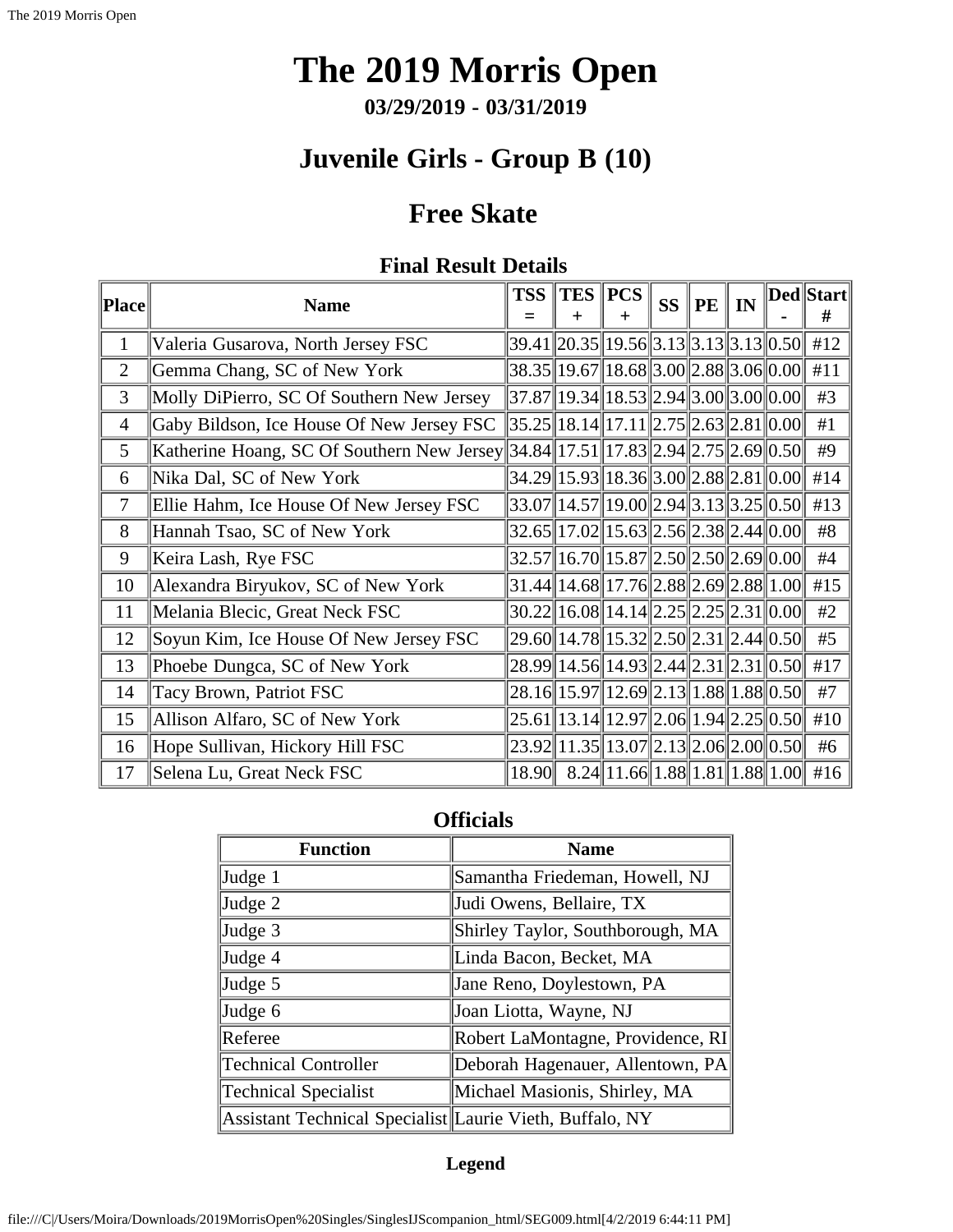- TSS Total Segment Score
- TES Total Element Score
- PCS Program Component Score
	- SS Skating Skills
	- PE Performance
	- IN Interpretation of the Music

[Created by IJScompanion 3.10.11](http://www.usfigureskating.org/)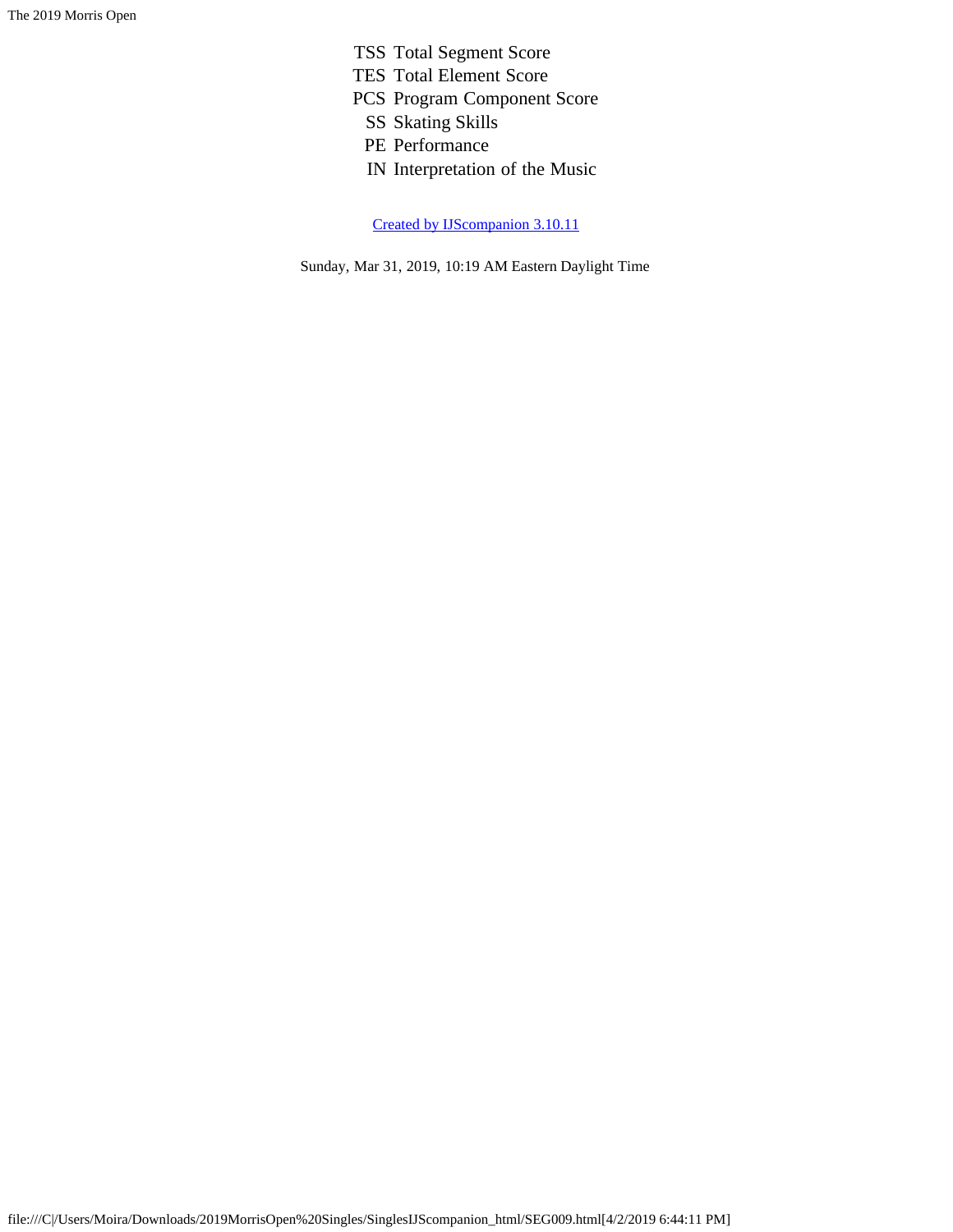# **The 2019 Morris Open**

**03/29/2019 - 03/31/2019**

## **Intermediate Ladies (12)**

## **Free Skate**

### **Final Result Details**

<span id="page-31-0"></span>

| <b>Place</b>    | <b>Name</b>                                                                                       | <b>TSS</b> | <b>TES PCS</b><br>$\div$ | $\ddot{}$                                                                                                                                          |  | SS   PE $ CO $ IN |  | Ded  Start  <br># |
|-----------------|---------------------------------------------------------------------------------------------------|------------|--------------------------|----------------------------------------------------------------------------------------------------------------------------------------------------|--|-------------------|--|-------------------|
| $\mathbf{1}$    | Lucy Gioioso, SC of New York                                                                      |            |                          | $\  64.34 \  33.68 \  30.66 \  4.19 \  4.31 \  4.25 \  4.44 \  0.00 \ $                                                                            |  |                   |  | #9                |
| $\overline{2}$  | Gabriela Summer Panaligan, Ice House Of New Jersey FSC 54.33 30.89 24.44 3.44 3.31 3.38 3.31 1.00 |            |                          |                                                                                                                                                    |  |                   |  | #3                |
| 3               | Whitney Ford, SC of New York                                                                      |            |                          | $\ 46.75\ 22.55\ 24.70\ 3.44\ 3.31\ 3.44\ 3.50\ 0.50\ $                                                                                            |  |                   |  | #1                |
| $\overline{4}$  | Lindsey Byer, Jersey Coast FSC                                                                    |            |                          | $45.73$   21.53  24.20  3.38  3.25  3.44  3.31  0.00                                                                                               |  |                   |  | $#7$              |
| 5               | Rachel Farber, North Jersey FSC                                                                   |            |                          | $44.78$   22.60  22.18  3.13  2.81  3.19  3.06  0.00                                                                                               |  |                   |  | #6                |
| 6               | Alyssa Bleyl, SC of New York                                                                      |            |                          | $\ 43.99\ 22.51\ 21.98\ 3.19\ 2.75\ 3.00\ 2.88\ 0.50\ $                                                                                            |  |                   |  | #4                |
| 7               | Sophia De Meo, SC of New York                                                                     |            |                          | $43.58$   21.28  22.30  3.19  3.00  2.94  3.00  0.00                                                                                               |  |                   |  | #13               |
| 8               | Angela Paxos, SC of New York                                                                      |            |                          | $\ 42.58\ 21.96\ 21.12\ 2.94\ 2.88\ 2.88\ 3.00\ 0.50\ $                                                                                            |  |                   |  | #5                |
| 9               | Olivia Lee, SC of Morris NJ                                                                       |            |                          | $39.15$   17.93  21.72  3.13  2.75  3.06  2.81  0.50                                                                                               |  |                   |  | #8                |
| 10              | Anna Shick, SC of New York                                                                        |            |                          | $\vert 37.99 \vert \vert 19.79 \vert \vert 18.20 \vert \vert 2.63 \vert \vert 2.38 \vert \vert 2.50 \vert \vert 2.31 \vert \vert 0.00 \vert \vert$ |  |                   |  | #2                |
| 11              | Mya Milanese, SC Of Southern New Jersey                                                           |            |                          | $ 35.98 15.02 21.96 3.06 3.00 3.06 3.06 1.00 $ #12                                                                                                 |  |                   |  |                   |
| 12              | Helena Polk, Peninsula SC                                                                         |            |                          | $34.69$   15.85  19.34  2.75  2.50  2.69  2.63  0.50   #10                                                                                         |  |                   |  |                   |
| 13              | Jill Gonzalez, Ice House Of New Jersey FSC                                                        |            |                          | $\left 26.00\right 11.04\left 15.96\right 2.31\left 2.13\right 2.13\left 2.06\right 1.00\left 414\right $                                          |  |                   |  |                   |
| WD <sub>1</sub> | Ava Jiao, SC of New York                                                                          |            |                          |                                                                                                                                                    |  |                   |  |                   |

### **Officials**

| <b>Function</b>                                         | <b>Name</b>                          |
|---------------------------------------------------------|--------------------------------------|
| Judge 1                                                 | Andrea Miner-Isaacson, Havertown, PA |
| Judge 2                                                 | Sara Jayne Stephens, Marietta, GA    |
| Judge 3                                                 | Samantha Friedeman, Howell, NJ       |
| Judge 4                                                 | Linda Bacon, Becket, MA              |
| Judge 5                                                 | Jill Mueller, Montclair, NJ          |
| Judge 6                                                 | Joan Liotta, Wayne, NJ               |
| Referee                                                 | Jane Reno, Doylestown, PA            |
| <b>Technical Controller</b>                             | Lorrie Parker, Morristown, NJ        |
| Technical Specialist                                    | Dee Goldstein, Scottsdale, AZ        |
| Assistant Technical Specialist Judi Owens, Bellaire, TX |                                      |

#### **Legend**

TSS Total Segment Score TES Total Element Score PCS Program Component Score

file:///C|/Users/Moira/Downloads/2019MorrisOpen%20Singles/SinglesIJScompanion\_html/SEG010.html[4/2/2019 6:44:11 PM]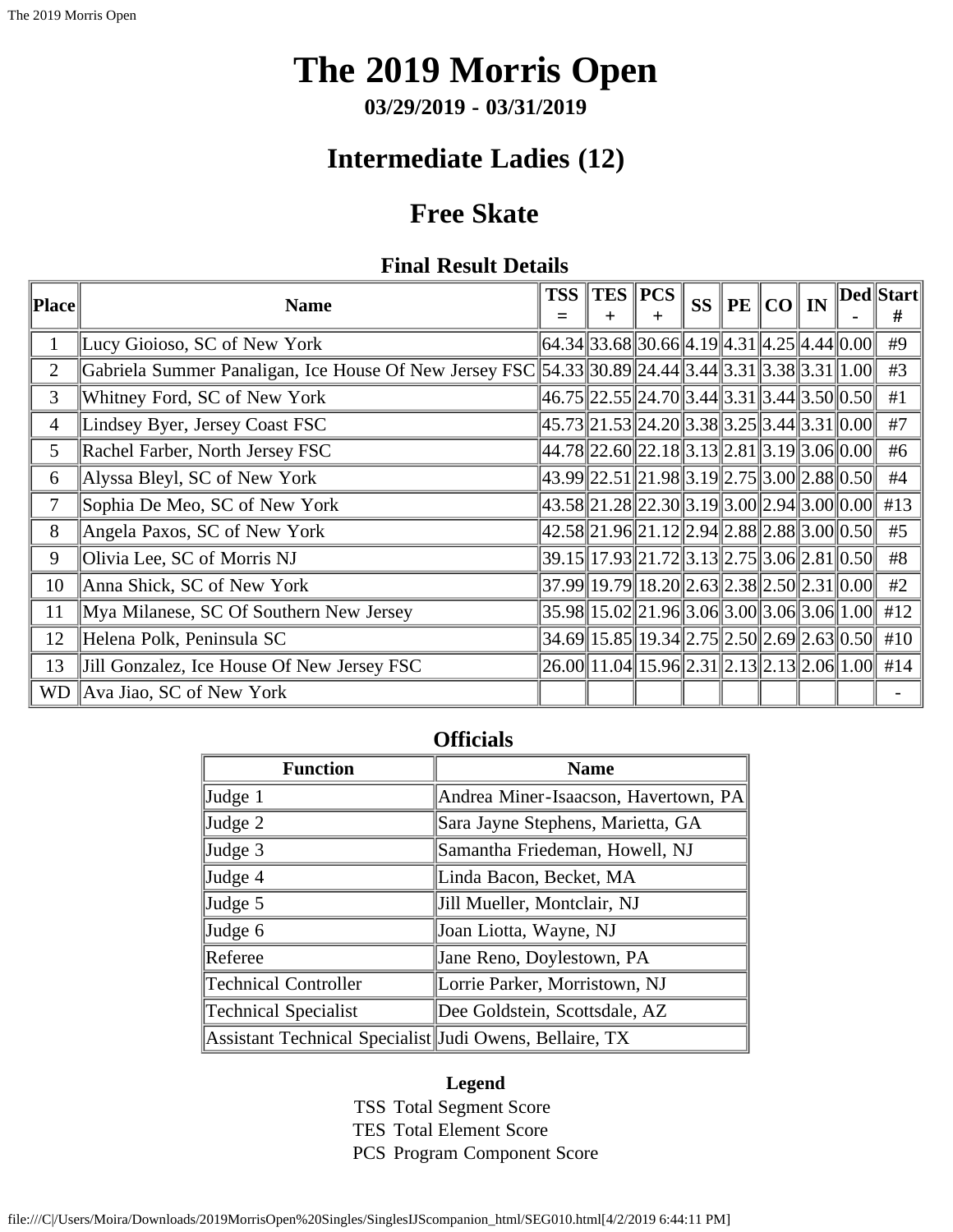SS Skating Skills PE Performance CO Composition IN Interpretation of the Music

[Created by IJScompanion 3.10.11](http://www.usfigureskating.org/)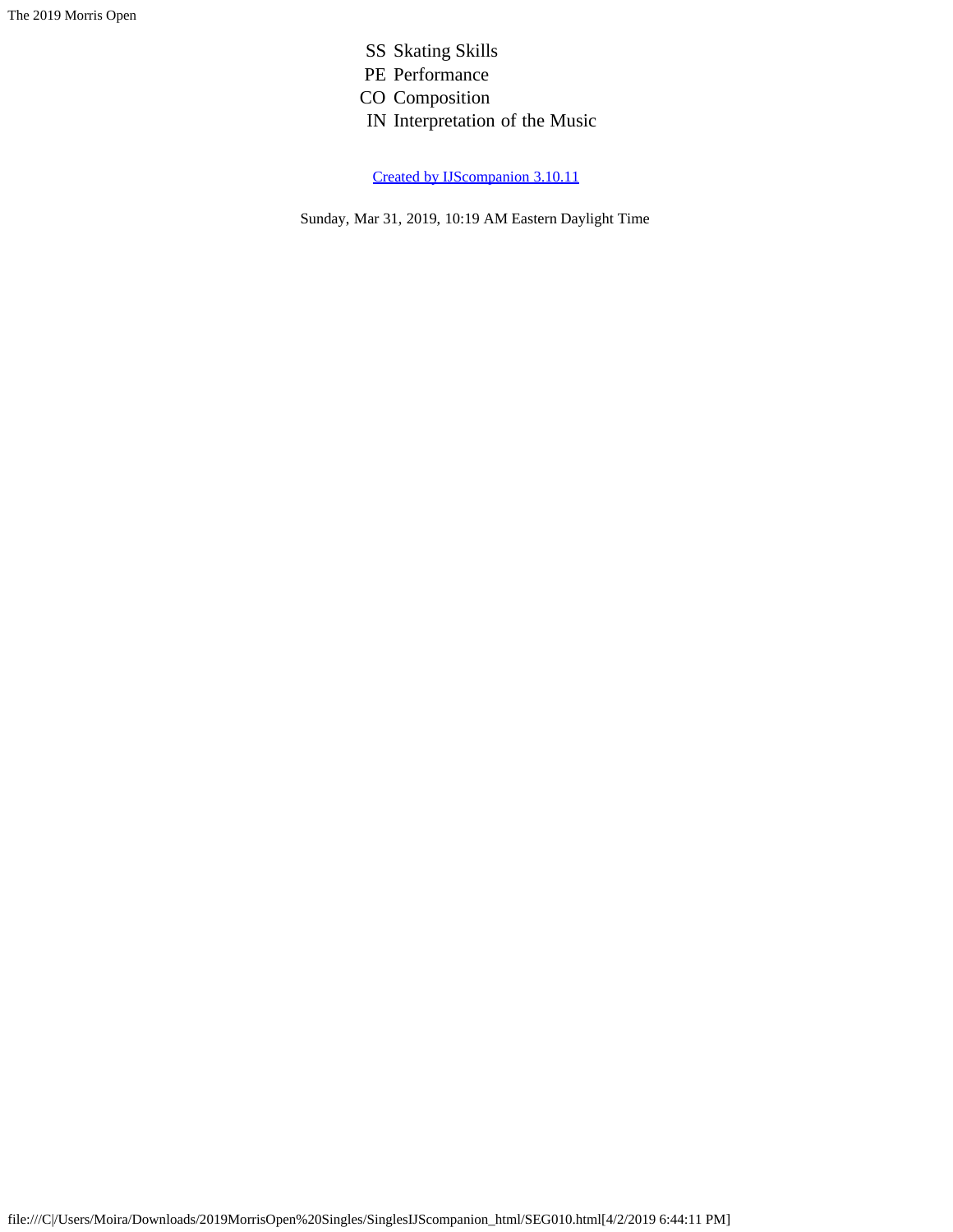**03/29/2019 - 03/31/2019**

# **Novice Ladies (13)**

## **Free Skate**

### **Final Result Details**

<span id="page-33-0"></span>

| <b>Place</b> | <b>Name</b>                                                                                      | <b>TSS TES PCS</b>                                                                                                                                                                                                                                                                                                                                        |  |  | SS $\ {\rm TR}\,\ {\rm PE}\,\ {\rm CO}\ $ IN |  | $\ $ Ded $\ $ Start $\ $<br># |
|--------------|--------------------------------------------------------------------------------------------------|-----------------------------------------------------------------------------------------------------------------------------------------------------------------------------------------------------------------------------------------------------------------------------------------------------------------------------------------------------------|--|--|----------------------------------------------|--|-------------------------------|
|              | Ashley Leahy, SC of New York                                                                     | $\vert 73.28 \vert 40.34 \vert 32.94 \vert 4.38 \vert 4.13 \vert 4.25 \vert 4.44 \vert 4.31 \vert 0.00 \vert 1.00 \vert 1.00 \vert 1.00 \vert 1.00 \vert 1.00 \vert 1.00 \vert 1.00 \vert 1.00 \vert 1.00 \vert 1.00 \vert 1.00 \vert 1.00 \vert 1.00 \vert 1.00 \vert 1.00 \vert 1.00 \vert 1.00 \vert 1.00 \vert 1.00 \vert 1.00 \vert 1.00 \vert 1.00$ |  |  |                                              |  | #5                            |
| 2            | Devyn Delaura, Highland SC                                                                       | $\ 62.72\ 33.90\ 29.82\ 3.94\ 3.94\ 3.88\ 3.88\ 3.94\ 1.00\ $                                                                                                                                                                                                                                                                                             |  |  |                                              |  | #3                            |
| 3            | Sue Zhang, Great Neck FSC                                                                        | $\ 54.88\ 28.02\ 28.36\ 3.88\ 3.56\ 3.56\ 3.69\ 3.63\ 1.50\ $                                                                                                                                                                                                                                                                                             |  |  |                                              |  | #6                            |
| 4            | Brenna Coonradt, SC of New York                                                                  | $\ 49.57\ 22.61\ 26.96\ 3.63\ 3.44\ 3.38\ 3.56\ 3.50\ 0.00\ $                                                                                                                                                                                                                                                                                             |  |  |                                              |  | #7                            |
| 5            | Lillie Nye, SC of New York                                                                       | 49.08  23.34  26.74  3.63  3.25  3.38  3.44  3.56  1.00                                                                                                                                                                                                                                                                                                   |  |  |                                              |  | #4                            |
| 6            | Isabella Massa, Ice House Of New Jersey FSC 44.19 20.37 24.82 3.31 3.31 3.31 3.19 3.19 3.25 1.00 |                                                                                                                                                                                                                                                                                                                                                           |  |  |                                              |  | #8                            |
| 7            | Isabella Busa, SC of New York                                                                    | $\ 42.39\ 20.05\ 22.84\ 3.19\ 2.88\ 2.88\ 3.06\ 2.63\ 0.50\ $                                                                                                                                                                                                                                                                                             |  |  |                                              |  | #1                            |
| WD.          | Anita Ong, SC of New York                                                                        |                                                                                                                                                                                                                                                                                                                                                           |  |  |                                              |  |                               |

### **Officials**

| <b>Function</b>      | <b>Name</b>                                                  |
|----------------------|--------------------------------------------------------------|
| $\vert$ Judge 1      | Carol Nash, Bayside, NY                                      |
| $\vert$ Judge 2      | Jill Mueller, Montclair, NJ                                  |
| $\vert$ Judge 3      | Lisa Landon, Colorado Spgs, CO                               |
| $\vert$ Judge 4      | Andrea Miner-Isaacson, Havertown, PA                         |
| $\vert$ Judge 5      | Deborah Wychulis, Wilton, CT                                 |
| $\vert$ Judge 6      | Shirley Taylor, Southborough, MA                             |
| Referee              | Robert LaMontagne, Providence, RI                            |
| Technical Controller | Deborah Hagenauer, Allentown, PA                             |
| Technical Specialist | Michael Masionis, Shirley, MA                                |
|                      | Assistant Technical Specialist Dee Goldstein, Scottsdale, AZ |

#### **Legend**

- TSS Total Segment Score
- TES Total Element Score
- PCS Program Component Score
	- SS Skating Skills
- TR Transitions
- PE Performance
- CO Composition
- IN Interpretation of the Music

[Created by IJScompanion 3.10.11](http://www.usfigureskating.org/)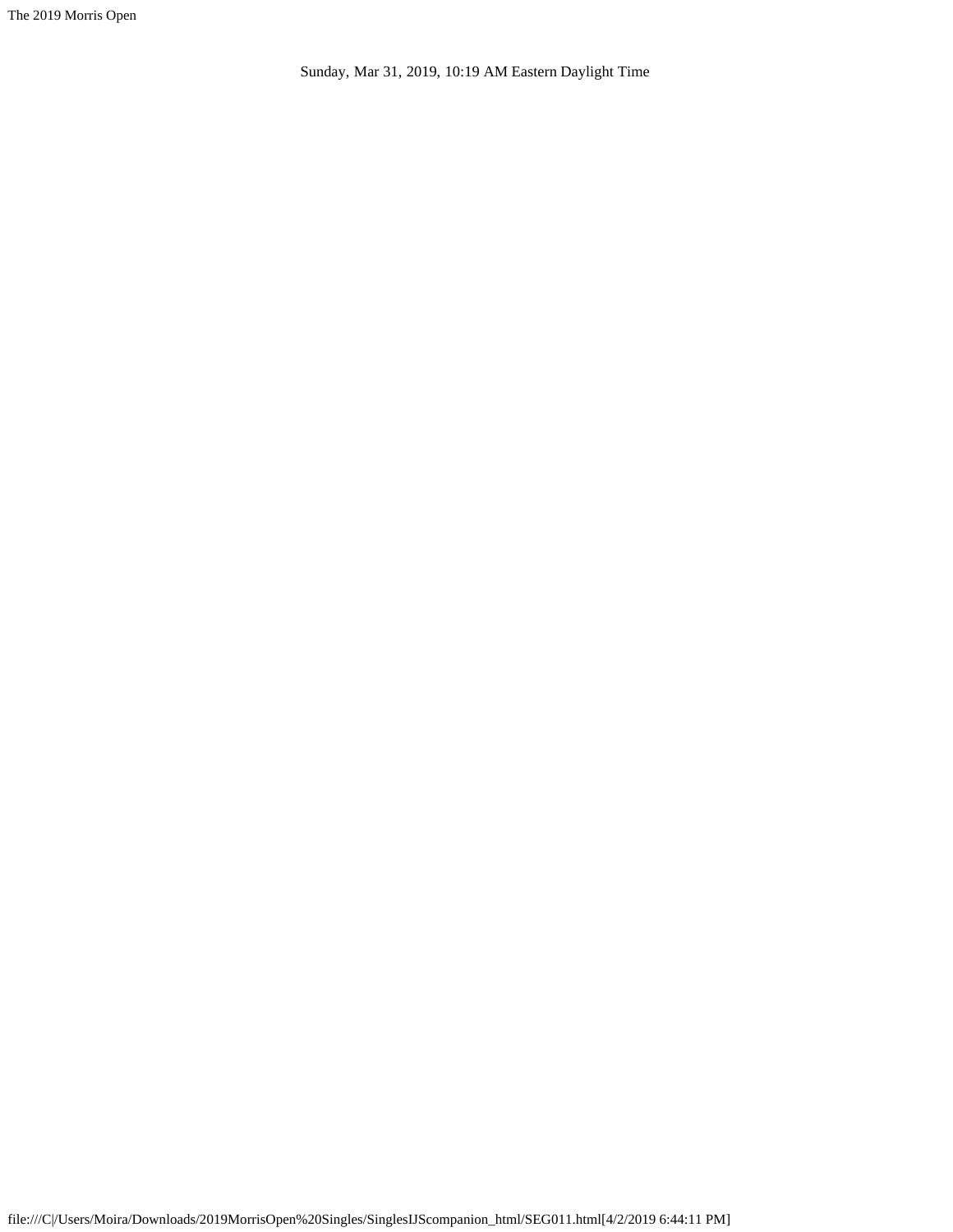**03/29/2019 - 03/31/2019**

## **Junior Ladies (14)**

## **Short Program**

### **Final Result Details**

<span id="page-35-0"></span>

| Place | <b>Name</b>                                                                                    | <b>TSS</b>                                                    | $\ {\rm TES}\,\ {\rm PCs}\ $                               |  |  |  | $^{\textrm{H}}$ SS $\Vert \mathbf{TR} \Vert \mathbf{PE} \Vert \mathbf{CO} \Vert$ IN $\Vert \mathbf{Ded} \Vert \mathbf{Start} \Vert$<br># |
|-------|------------------------------------------------------------------------------------------------|---------------------------------------------------------------|------------------------------------------------------------|--|--|--|------------------------------------------------------------------------------------------------------------------------------------------|
|       | Lindsay Thorngren, Ice House Of New Jersey FSC 50.98 31.33 19.65 5.00 4.94 4.75 4.94 4.94 0.00 |                                                               |                                                            |  |  |  | #1                                                                                                                                       |
| 2     | Isabeau Levito, SC Of Southern New Jersey                                                      | 42.92  25.82  18.10  4.75  4.44  4.50  4.44  4.50  1.00       |                                                            |  |  |  | #7                                                                                                                                       |
| 3     | Irene Kim, Ice House Of New Jersey FSC                                                         | 42.01  24.66  17.35  4.50  4.13  4.13  4.50  4.44  0.00       |                                                            |  |  |  | #3                                                                                                                                       |
| 4     | Elizabeth Bernardini, SC of New York                                                           |                                                               | $33.81$   18.91  15.90  4.00  3.69  3.94  4.06  4.19  1.00 |  |  |  | #5                                                                                                                                       |
| 5     | Amanda Hsu, North Jersey FSC                                                                   | $\ 33.34\ 18.64\ 14.70\ 3.94\ 3.50\ 3.50\ 3.69\ 3.75\ 0.00\ $ |                                                            |  |  |  | #8                                                                                                                                       |
| 6     | Devon Olsen, SC of New York                                                                    |                                                               | $32.19$   17.09  15.10  3.94  3.69  3.63  3.81  3.81  0.00 |  |  |  | #2                                                                                                                                       |
| 7     | Riley Marmon, Hudson Valley FSC                                                                | $\ 30.95\ 16.40\ 15.55\ 4.06\ 3.69\ 3.88\ 3.88\ 3.94\ 1.00\ $ |                                                            |  |  |  | #4                                                                                                                                       |
| 8     | Megan Tso, Ice House Of New Jersey FSC                                                         | $\ 23.61\ 11.41\ 13.20\ 3.56\ 3.06\ 3.19\ 3.38\ 3.31\ 1.00\ $ |                                                            |  |  |  | #6                                                                                                                                       |

### **Officials**

| <b>Function</b>                                          | <b>Name</b>                       |
|----------------------------------------------------------|-----------------------------------|
| Judge 1                                                  | Samantha Friedeman, Howell, NJ    |
| $\vert$ Judge 2                                          | Joan Liotta, Wayne, NJ            |
| $\vert$ Judge 3                                          | Linda Bacon, Becket, MA           |
| Judge 4                                                  | Gloria Lewis, Lawrenceville, GA   |
| $\vert$ Judge 5                                          | Sara Jayne Stephens, Marietta, GA |
| Judge 6                                                  | Jane Reno, Doylestown, PA         |
| Referee                                                  | Lisa Landon, Colorado Spgs, CO    |
| Technical Controller                                     | Lorrie Parker, Morristown, NJ     |
| Technical Specialist                                     | Judi Owens, Bellaire, TX          |
| Assistant Technical Specialist Laurie Vieth, Buffalo, NY |                                   |

#### **Legend**

- TSS Total Segment Score
- TES Total Element Score
- PCS Program Component Score
	- SS Skating Skills
- TR Transitions
- PE Performance
- CO Composition
- IN Interpretation of the Music

[Created by IJScompanion 3.10.11](http://www.usfigureskating.org/)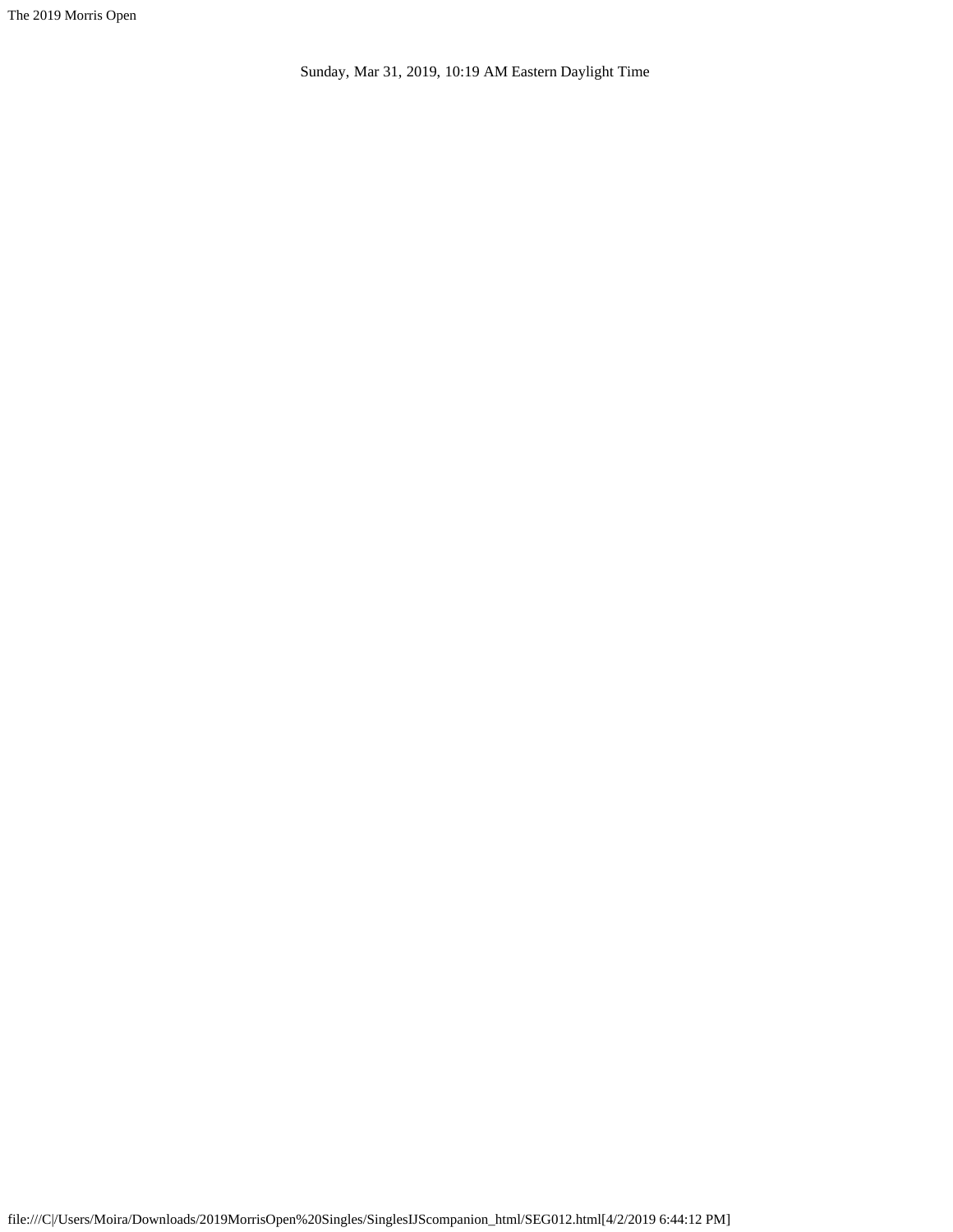**03/29/2019 - 03/31/2019**

## **Senior Ladies (15)**

## **Short Program**

### **Final Result Details**

<span id="page-37-0"></span>

| Place          | <b>Name</b>                                                 | <b>TSS</b> | $\ {\rm TES}\,\ {\rm PCs}\,\ $                                                                                                                                                                                                                                                                                                                                                                                                 |  |  | $SS$ $TR$ $PE$ $CO$ $IN$ |  | Ded  Start |
|----------------|-------------------------------------------------------------|------------|--------------------------------------------------------------------------------------------------------------------------------------------------------------------------------------------------------------------------------------------------------------------------------------------------------------------------------------------------------------------------------------------------------------------------------|--|--|--------------------------|--|------------|
|                | Sophie Nye, SC of New York                                  |            | $40.24$   23.29  17.95  4.50  4.31  4.44  4.50  4.69  1.00   #6                                                                                                                                                                                                                                                                                                                                                                |  |  |                          |  |            |
| 2              | Imogene Schwarz, SC of New York                             |            | $37.69$   20.29  17.40  4.31  4.13  4.31  4.38  4.63  0.00                                                                                                                                                                                                                                                                                                                                                                     |  |  |                          |  | #7         |
| 3              | Violeta Ushakova, SC of New York                            |            | $33.40$   16.40  18.00  4.69  4.38  4.25  4.56  4.63  1.00                                                                                                                                                                                                                                                                                                                                                                     |  |  |                          |  | #8         |
| $\overline{4}$ | Giulia DiRaimo, Metropolitan FSC                            |            | $\left 33.12\right 18.17\right 16.95\right 4.19\left 4.25\right 4.06\left 4.25\right 4.44\left 2.00\right $ #3                                                                                                                                                                                                                                                                                                                 |  |  |                          |  |            |
| 5              | Sabrina Zayas, SC of New York                               |            | $32.49$   16.24  16.25  4.25  4.13  3.81  4.19  3.94  0.00                                                                                                                                                                                                                                                                                                                                                                     |  |  |                          |  | #2         |
| 6              | Chyeka Conner, Ice House Of New Jersey FSC                  |            | $\vert 29.85 \vert \vert 14.85 \vert \vert 16.00 \vert \vert 4.13 \vert \vert 4.00 \vert \vert 3.75 \vert \vert 4.06 \vert \vert 4.06 \vert \vert 1.00 \vert \vert 1.00 \vert \vert 1.00 \vert \vert 1.00 \vert \vert 1.00 \vert \vert 1.00 \vert \vert 1.00 \vert \vert 1.00 \vert \vert 1.00 \vert \vert 1.00 \vert \vert 1.00 \vert \vert 1.00 \vert \vert 1.00 \vert \vert 1.00 \vert \vert 1.00 \vert \vert 1.00 \vert \$ |  |  |                          |  | #4         |
|                | Ava Sloboda, Highland SC                                    |            | $\ 29.13\ 14.18\ 15.95\ 4.19\ 3.94\ 3.88\ 4.00\ 3.94\ 1.00\ $ #1                                                                                                                                                                                                                                                                                                                                                               |  |  |                          |  |            |
| 8              | Alexandra Zimmermann, Ice House Of New Jersey<br><b>FSC</b> |            | $\ 27.62\ 12.27\ 15.35\ 3.88\ 3.69\ 3.69\ 3.88\ 4.06\ 0.00\ $ #5                                                                                                                                                                                                                                                                                                                                                               |  |  |                          |  |            |

#### **Officials**

| <b>Function</b>             | <b>Name</b>                                                  |  |  |  |  |  |  |  |  |
|-----------------------------|--------------------------------------------------------------|--|--|--|--|--|--|--|--|
| Judge 1                     | Robert LaMontagne, Providence, RI                            |  |  |  |  |  |  |  |  |
| Judge 2                     | Joan Liotta, Wayne, NJ                                       |  |  |  |  |  |  |  |  |
| Judge 3                     | Sara Jayne Stephens, Marietta, GA                            |  |  |  |  |  |  |  |  |
| Judge 4                     | Gloria Lewis, Lawrenceville, GA                              |  |  |  |  |  |  |  |  |
| Judge 5                     | Samantha Friedeman, Howell, NJ                               |  |  |  |  |  |  |  |  |
| Judge 6                     | Linda Bacon, Becket, MA                                      |  |  |  |  |  |  |  |  |
| Referee                     | Jane Reno, Doylestown, PA                                    |  |  |  |  |  |  |  |  |
| <b>Technical Controller</b> | Lorrie Parker, Morristown, NJ                                |  |  |  |  |  |  |  |  |
| <b>Technical Specialist</b> | Dee Goldstein, Scottsdale, AZ                                |  |  |  |  |  |  |  |  |
|                             | Assistant Technical Specialist Michael Masionis, Shirley, MA |  |  |  |  |  |  |  |  |

#### **Legend**

- TSS Total Segment Score
- TES Total Element Score
- PCS Program Component Score
	- SS Skating Skills
	- TR Transitions
	- PE Performance
- CO Composition
- IN Interpretation of the Music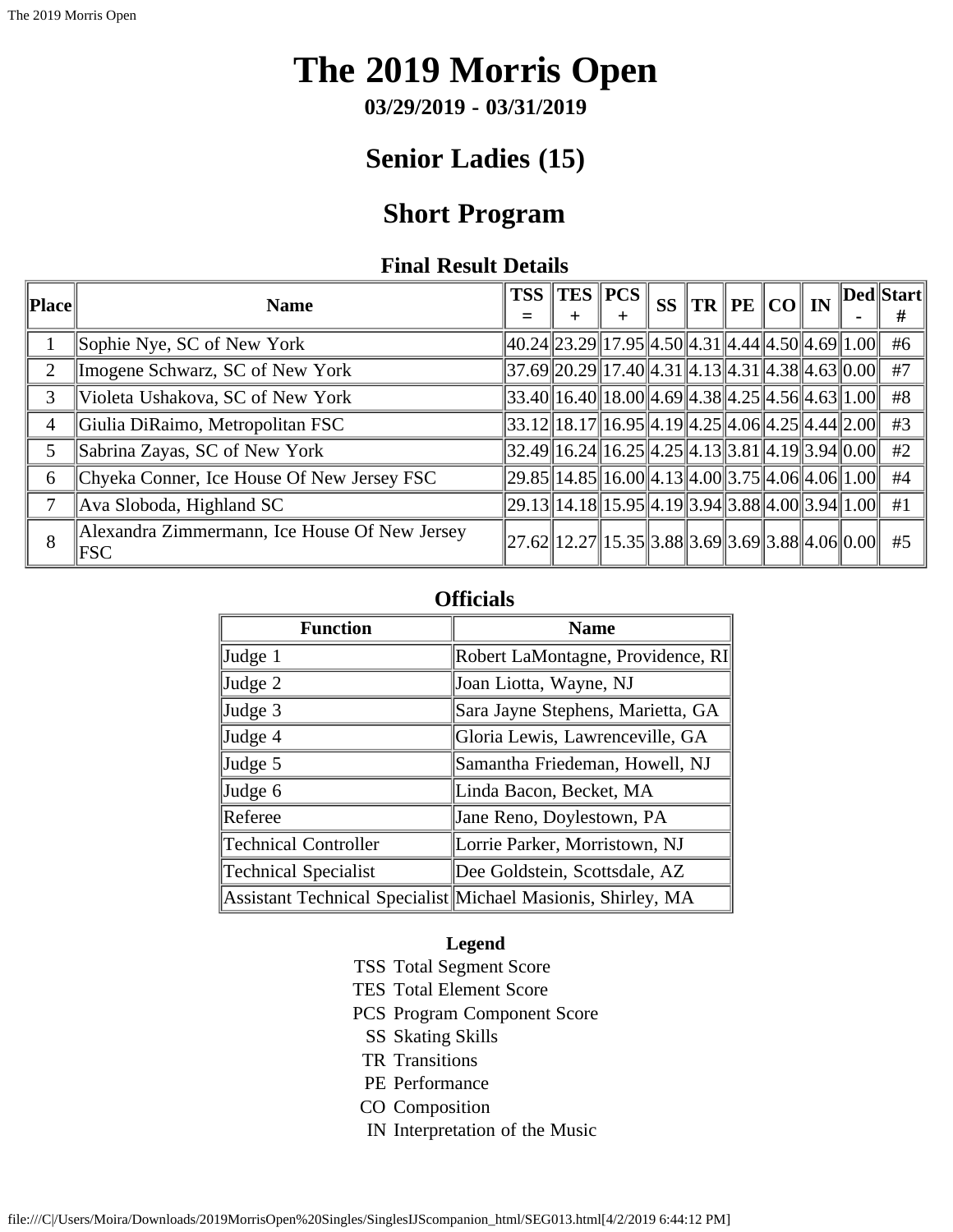[Created by IJScompanion 3.10.11](http://www.usfigureskating.org/)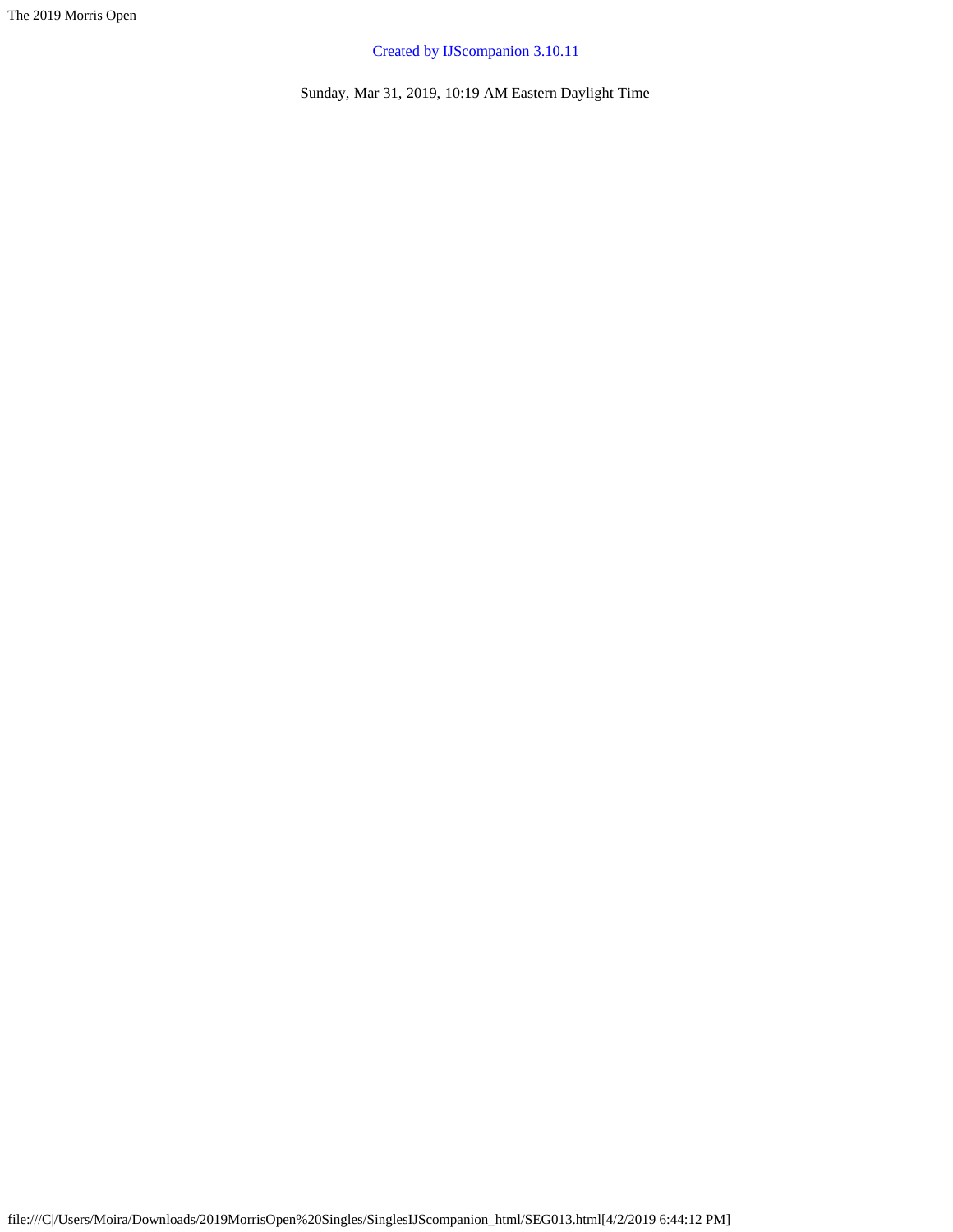**03/29/2019 - 03/31/2019**

## **Junior Ladies (19)**

## **Free Skating**

### **Final Result Details**

<span id="page-39-0"></span>

| Place | <b>Name</b>                                                                             |  | $\ TSS\ TES\ PCS\ SS\ TR\ PE\ CO\ IN\$                           |  |  |  | Ded  Start |
|-------|-----------------------------------------------------------------------------------------|--|------------------------------------------------------------------|--|--|--|------------|
|       | Amanda Hsu, North Jersey FSC                                                            |  | $\ 60.45\ 29.74\ 30.71\ 4.50\ 3.56\ 3.81\ 3.88\ 3.44\ 0.00\ $ #3 |  |  |  |            |
|       | Riley Marmon, Hudson Valley FSC                                                         |  | $\ 57.23\ 24.92\ 32.31\ 4.13\ 3.94\ 4.00\ 4.06\ 4.06\ 0.00\ $ #4 |  |  |  |            |
|       | Elizabeth Bernardini, SC of New York 53.45 24.03 29.42 3.75 3.69 3.44 3.88 3.63 0.00 #2 |  |                                                                  |  |  |  |            |
| 4     | Tory Watnick, Highland SC                                                               |  | $\ 50.20\ 22.99\ 28.21\ 3.63\ 3.50\ 3.31\ 3.69\ 3.50\ 1.00\ $    |  |  |  | #1         |
|       | Tess McGuinness, Jersey Coast FSC                                                       |  | $\ 49.22\ 20.69\ 28.53\ 3.69\ 3.50\ 3.38\ 3.63\ 3.63\ 0.00\ $    |  |  |  | #5         |

| <b>Function</b>      | <b>Name</b>                                                  |
|----------------------|--------------------------------------------------------------|
| Judge 1              | Catherine Hackney, Acworth, GA                               |
| Judge 2              | Wendy Mlinar, Pound Ridge, NY                                |
| Judge 3              | E. Richie Van Vliet, Lima, NY                                |
| Judge 4              | Gloria Lewis, Lawrenceville, GA                              |
| Judge 5              | Dennis Morrill, Cumberland, RI                               |
| Judge 6              | Joan Liotta, Wayne, NJ                                       |
| Referee              | Robert LaMontagne, Providence, RI                            |
| Technical Controller | Diana Wisner, Wilmington, DE                                 |
| Technical Specialist | Dee Goldstein, Scottsdale, AZ                                |
|                      | Assistant Technical Specialist Michael Masionis, Shirley, MA |

### **Officials**

#### **Legend**

- TSS Total Segment Score
- TES Total Element Score
- PCS Program Component Score
- SS Skating Skills
- TR Transitions
- PE Performance
- CO Composition
- IN Interpretation of the Music

[Created by IJScompanion 3.10.11](http://www.usfigureskating.org/)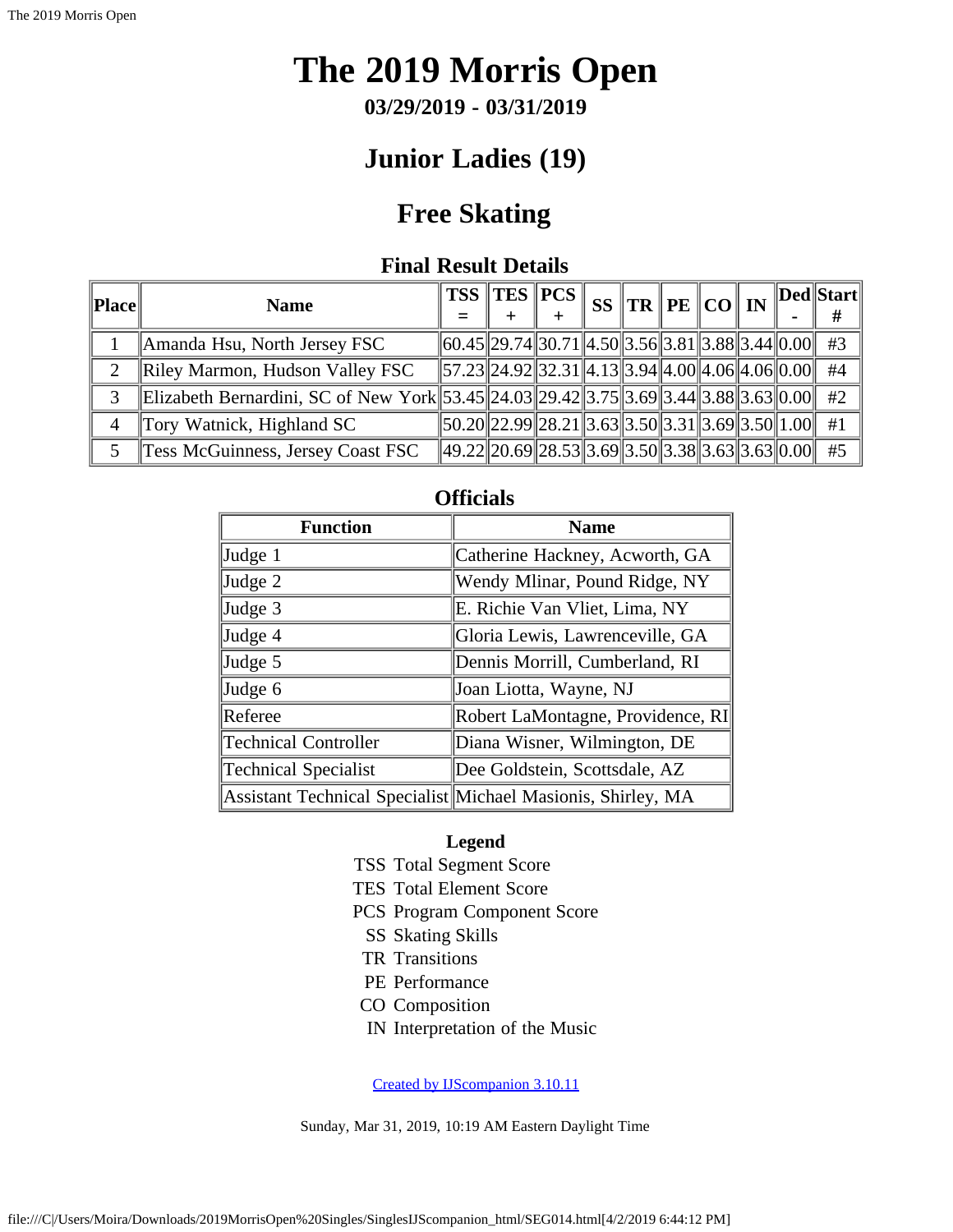**03/29/2019 - 03/31/2019**

## **Senior Ladies (20)**

## **Free Skating**

### **Final Result Details**

<span id="page-40-0"></span>

| Place | <b>Name</b>                                                                                   |  | $\frac{1}{\sqrt{2}}\left\Vert \text{TES}\right\Vert \text{FCS}\right\Vert$ $\frac{1}{\sqrt{2}}\left\Vert \text{TE}\right\Vert \text{TE}\left\Vert \text{CO}\right\Vert \text{IN}$ |  |  |  | $\ $ Ded $\ $ Start $\ $ |
|-------|-----------------------------------------------------------------------------------------------|--|-----------------------------------------------------------------------------------------------------------------------------------------------------------------------------------|--|--|--|--------------------------|
|       | Sophie Nye, SC of New York                                                                    |  | $\ 75.37\ 38.26\ 39.11\ 5.00\ 4.81\ 4.69\ 4.88\ 5.06\ 2.00\ $ #3                                                                                                                  |  |  |  |                          |
|       | Giulia DiRaimo, Metropolitan FSC                                                              |  | $\ 68.40\ 32.28\ 37.12\ 4.88\ 4.56\ 4.38\ 4.81\ 4.56\ 1.00\ $ #4                                                                                                                  |  |  |  |                          |
| 3     | Chyeka Conner, Ice House Of New Jersey FSC 65.93 32.81 33.12 4.31 4.13 3.94 4.19 4.13 0.00 #1 |  |                                                                                                                                                                                   |  |  |  |                          |
|       | WD Sabrina Zayas, SC of New York                                                              |  |                                                                                                                                                                                   |  |  |  |                          |

| <b>Officials</b>            |                                                              |  |  |  |  |  |  |  |
|-----------------------------|--------------------------------------------------------------|--|--|--|--|--|--|--|
| <b>Function</b>             | <b>Name</b>                                                  |  |  |  |  |  |  |  |
| Judge 1                     | Carol Nash, Bayside, NY                                      |  |  |  |  |  |  |  |
| Judge 2                     | Shirley Taylor, Southborough, MA                             |  |  |  |  |  |  |  |
| Judge 3                     | Catherine Hackney, Acworth, GA                               |  |  |  |  |  |  |  |
| Judge 4                     | Dennis Morrill, Cumberland, RI                               |  |  |  |  |  |  |  |
| Judge 5                     | Molly Marron, Phoenix, AZ                                    |  |  |  |  |  |  |  |
| Judge 6                     | Patricia Lynch, Glen Ridge, NJ                               |  |  |  |  |  |  |  |
| Referee                     | E. Richie Van Vliet, Lima, NY                                |  |  |  |  |  |  |  |
| <b>Technical Controller</b> | Diana Wisner, Wilmington, DE                                 |  |  |  |  |  |  |  |
| <b>Technical Specialist</b> | Michael Masionis, Shirley, MA                                |  |  |  |  |  |  |  |
|                             | Assistant Technical Specialist Dee Goldstein, Scottsdale, AZ |  |  |  |  |  |  |  |

#### **Legend**

- TSS Total Segment Score
- TES Total Element Score
- PCS Program Component Score
	- SS Skating Skills
- TR Transitions
- PE Performance
- CO Composition
- IN Interpretation of the Music

[Created by IJScompanion 3.10.11](http://www.usfigureskating.org/)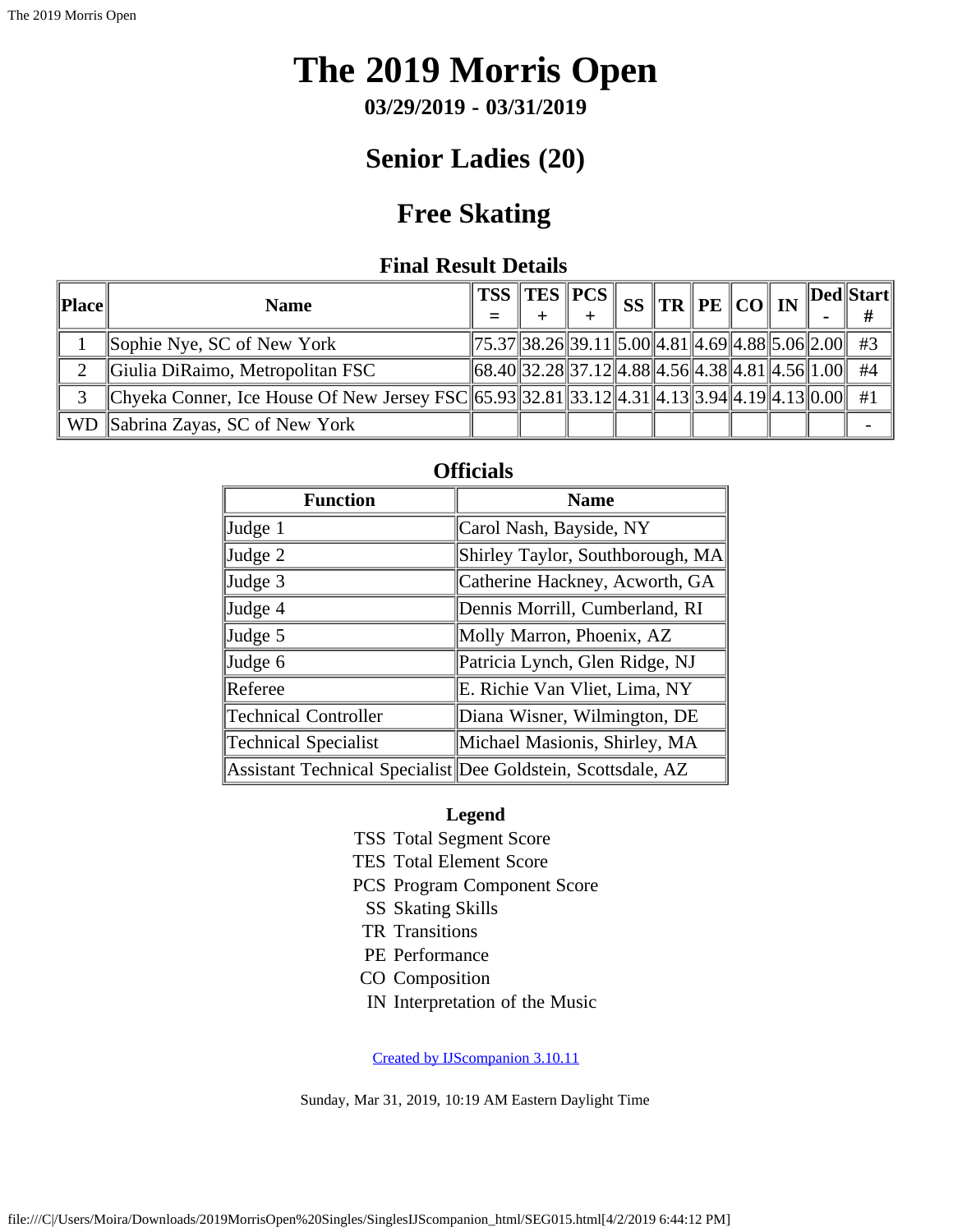**03/29/2019 - 03/31/2019**

# **Juvenile Girls Final Round (21)**

## **Free Skate**

## **Final Result Details**

<span id="page-41-0"></span>

| Place          | <b>Name</b>                                                                             | <b>TSS</b> | $\ {\rm TES}\,\ $                              | <b>PCS</b><br>+ | <b>SS</b> | <b>PE</b> | $\mathbb{I} \mathbf{N}$ | <b>Ded</b> Start<br># |
|----------------|-----------------------------------------------------------------------------------------|------------|------------------------------------------------|-----------------|-----------|-----------|-------------------------|-----------------------|
| 1              | Wirunpat Hattakitkosol, SC of New York                                                  |            | 49.64  27.18  22.96  3.75  3.56  3.56  0.50    |                 |           |           |                         | #12                   |
| $\overline{2}$ | Dalila Delaura, SC of New York                                                          |            | 44.23  21.75  22.98  3.69  3.56  3.75  0.50    |                 |           |           |                         | #11                   |
| 3              | Cathleen Xi, Knickerbocker FSC                                                          |            | 43.06  22.66  20.40  3.19  3.25  3.50  0.00    |                 |           |           |                         | #3                    |
| $\overline{4}$ | Annabelle McKenzie, SC of Central NY                                                    |            | 40.77  19.15  22.12  3.50  3.44  3.75  0.50    |                 |           |           |                         | #2                    |
| $\mathfrak{S}$ | Emma Tanaka, SC of New York                                                             |            | 40.65  20.30  20.85  3.31  3.44  3.31  0.50    |                 |           |           |                         | #7                    |
| 6              | Molly DiPierro, SC Of Southern New Jersey                                               |            | 40.49  19.29  21.20  3.38  3.31  3.50  0.00    |                 |           |           |                         | #1                    |
| 7              | Emily Renzi, SC Of Southern New Jersey                                                  |            | 38.85 19.03 20.32 3.19 3.25 3.44 0.50          |                 |           |           |                         | #8                    |
| 8              | Valeria Gusarova, North Jersey FSC                                                      |            | 36.92 18.54 18.38 2.88 3.00 3.06 0.00          |                 |           |           |                         | #9                    |
| 9              | Katherine Hoang, SC Of Southern New Jersey  36.72  17.22  20.50  3.38  3.06  3.19  1.00 |            |                                                |                 |           |           |                         | #4                    |
| 10             | Gemma Chang, SC of New York                                                             |            | $35.85$   19.11  16.74  2.69  2.44  2.88  0.00 |                 |           |           |                         | #6                    |
| 11             | Katie Krafchik, Metropolitan FSC                                                        |            | $31.37$   13.52  18.85  2.94  3.13  3.13  1.00 |                 |           |           |                         | #10                   |
| 12             | Gaby Bildson, Ice House Of New Jersey FSC                                               |            | 29.74  15.27  15.97  2.63  2.38  2.50  1.50    |                 |           |           |                         | #5                    |

### **Officials**

| <b>Function</b>             | <b>Name</b>                                                  |
|-----------------------------|--------------------------------------------------------------|
| Judge 1                     | Robert LaMontagne, Providence, RI                            |
| Judge 2                     | Shirley Taylor, Southborough, MA                             |
| Judge 3                     | Joan Liotta, Wayne, NJ                                       |
| Judge 4                     | Carol Nash, Bayside, NY                                      |
| Judge 5                     | Wendy Mlinar, Pound Ridge, NY                                |
| Judge 6                     | Molly Marron, Phoenix, AZ                                    |
| Referee                     | Leon Packman, Youngstown, NY                                 |
| <b>Technical Controller</b> | Diana Wisner, Wilmington, DE                                 |
| Technical Specialist        | Dee Goldstein, Scottsdale, AZ                                |
|                             | Assistant Technical Specialist Michael Masionis, Shirley, MA |

#### **Legend**

- TSS Total Segment Score
- TES Total Element Score
- PCS Program Component Score
	- SS Skating Skills
	- PE Performance